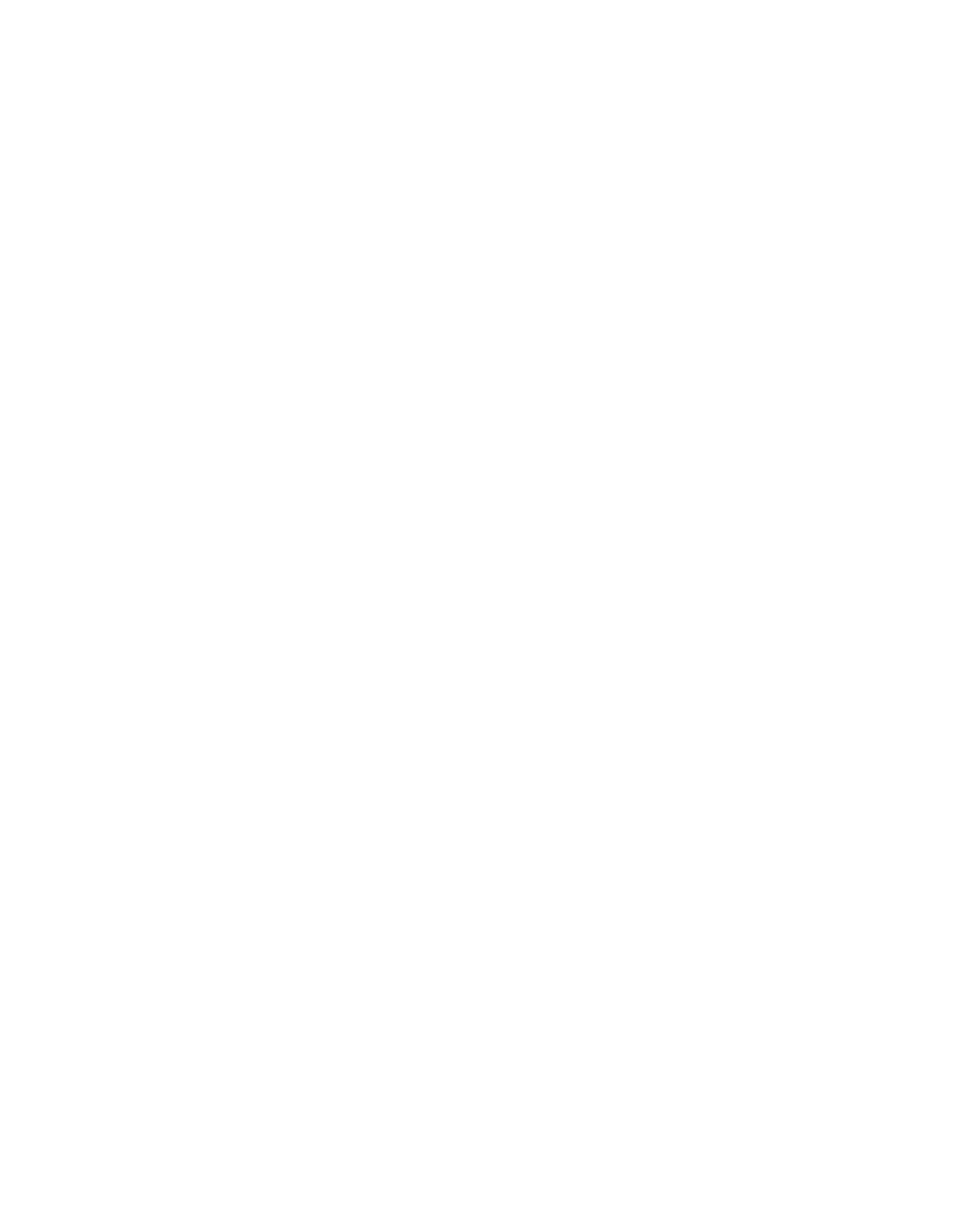## **TRAWLING AND LONGLINING IN THE NAMIBIAN HAKE INDUSTRY**

**by Panduleni Elago** 





Department of Economics Norwegian College of Fishery Science

University of Tromsø, Norway May 2002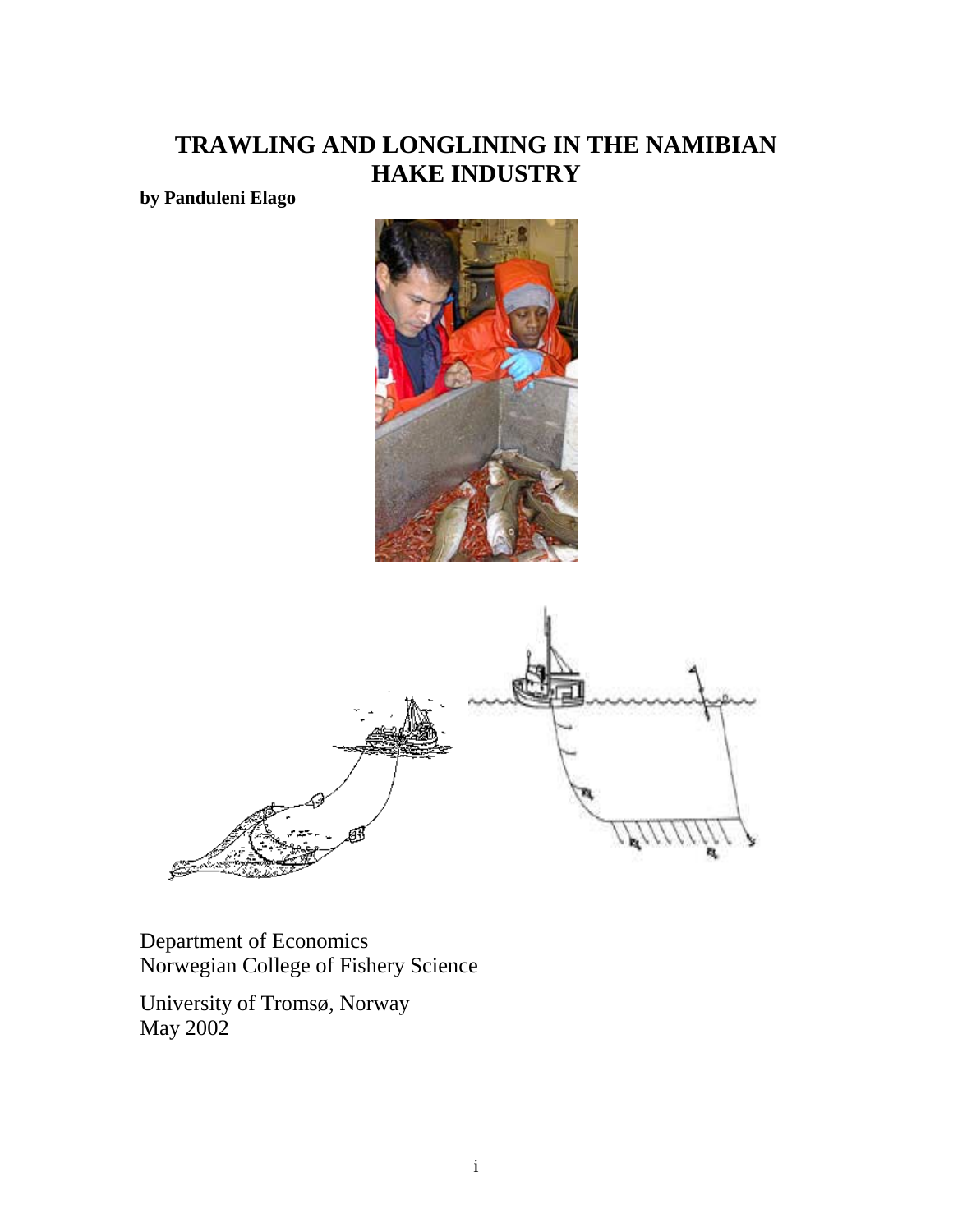### **Dedication**

This work is dedicated to my parents. My father, the late Matheus Elago though time was not enough for us to know each other, I will forever wish I knew you more. To my mother, the late Hileni Elago your memories keep coming back to me and will never fade away. We will meet one day. I love you mum!

# ✞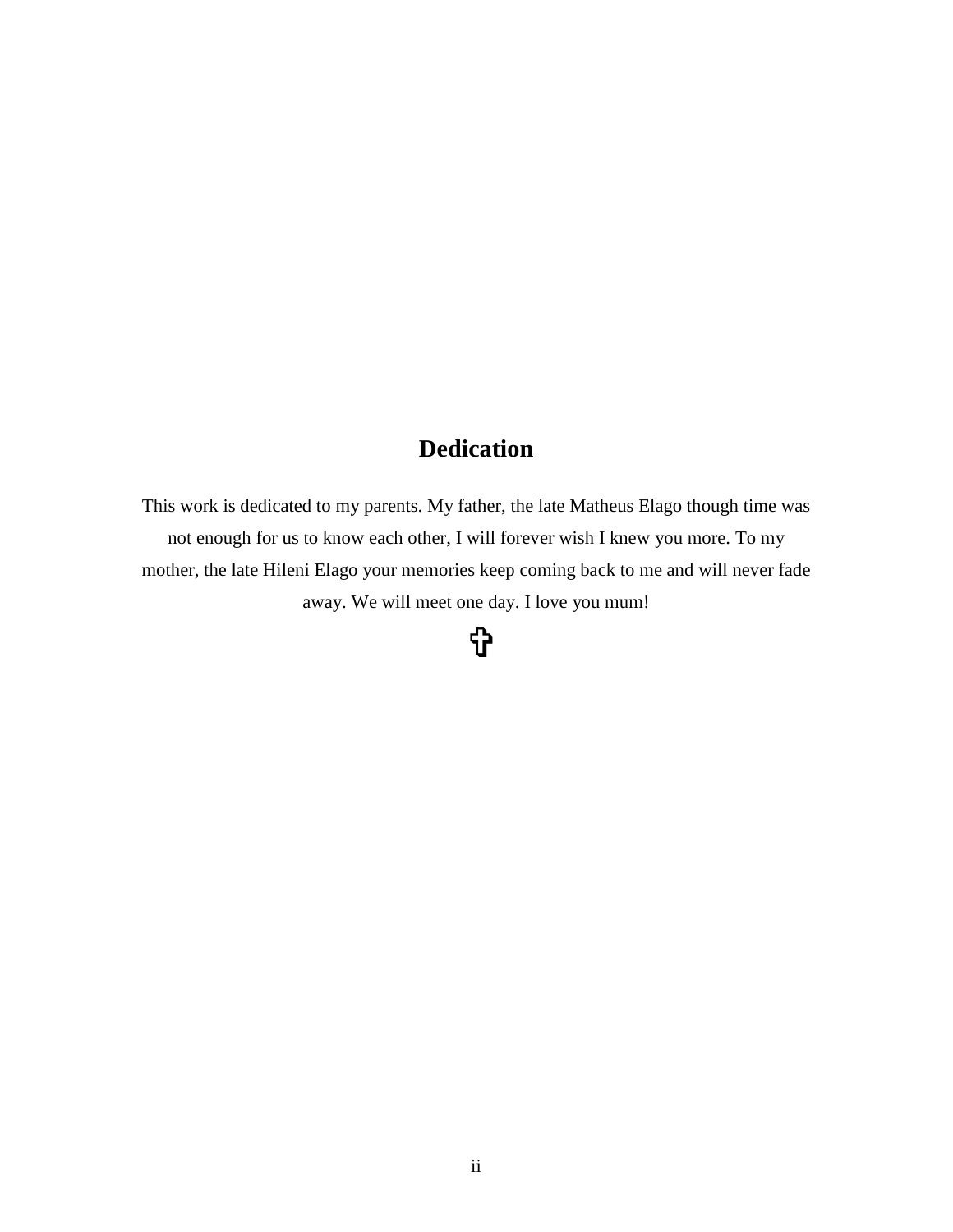### **Acknowledgement**

*The completion of this study was made possible first by the numerous reference materials. I look up to my supervisor, Associate Professor Arne Eide, for the extraordinary cooperation on this thesis. You provided guideline for my thesis and for the valuable advice, I say Thank You. A special thanks goes to Dr. Ussif Rashid Sumaila, for his generousity and the time he took to review my paper from his tight schedule at the time.* 

*My field trip to Namibia was a tremendous help to me in the form of reference materials, my deeply thanks goes to Mr. John Kathena in the Ministry of Fisheries and Marine Resources, Swakopmund, for providing and giving a hand.* 

*To the Norwegian government, the State Education Loan Fund for sponsoring me and allowing me to be in Norway and study, thanks allot. To SEMUT, I give thanks to you for*  making things easy during my filed trip home financially. At large, thanks to NFH for all *the quality and effort you put in for the running of this International Master course.* 

*I thank the Almighty, keeping me in a positive state of mind. I pray that he will continue to lead and guide me as I continue my journey to further my career on the path that he sees fit for me.* 

*To my "FAMILY", Aune thanks sister for bringing me up until I had all my eyes open to life. Sisco, your caring and having me close to your mind is a blessing to you. To my niece, small Pandu, I pave the path for you my girl. My biggest "Thank" goes to my boyfriend Monte, for the love, support, motivation, comfort, and the expensive phone bills during my two year in Tromsø, making sure I was well all the time. Thank you so much my people, I love you much!* 

*To all my friends, especially those who kept in contact with me via Internet and phonecalls, to those reading the paper, I wish you a blessed life, God Bless You All.* 

> *Pandu Elago May 2002, Tromsø*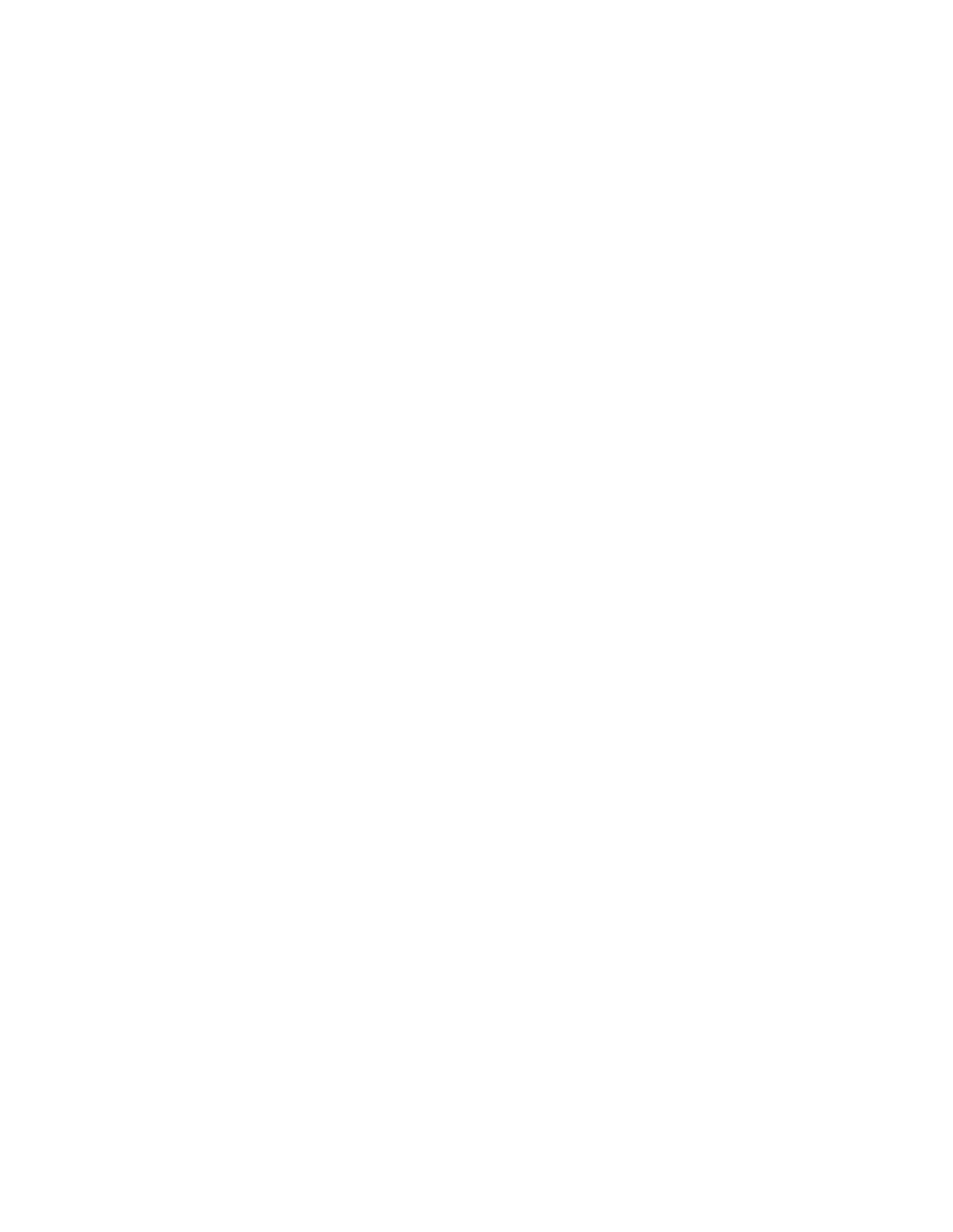### **TABLE OF CONTENT**

| Maximum Sustainable, Maximum Economic and Open Access Level 34 |  |
|----------------------------------------------------------------|--|
|                                                                |  |
|                                                                |  |
|                                                                |  |
|                                                                |  |
|                                                                |  |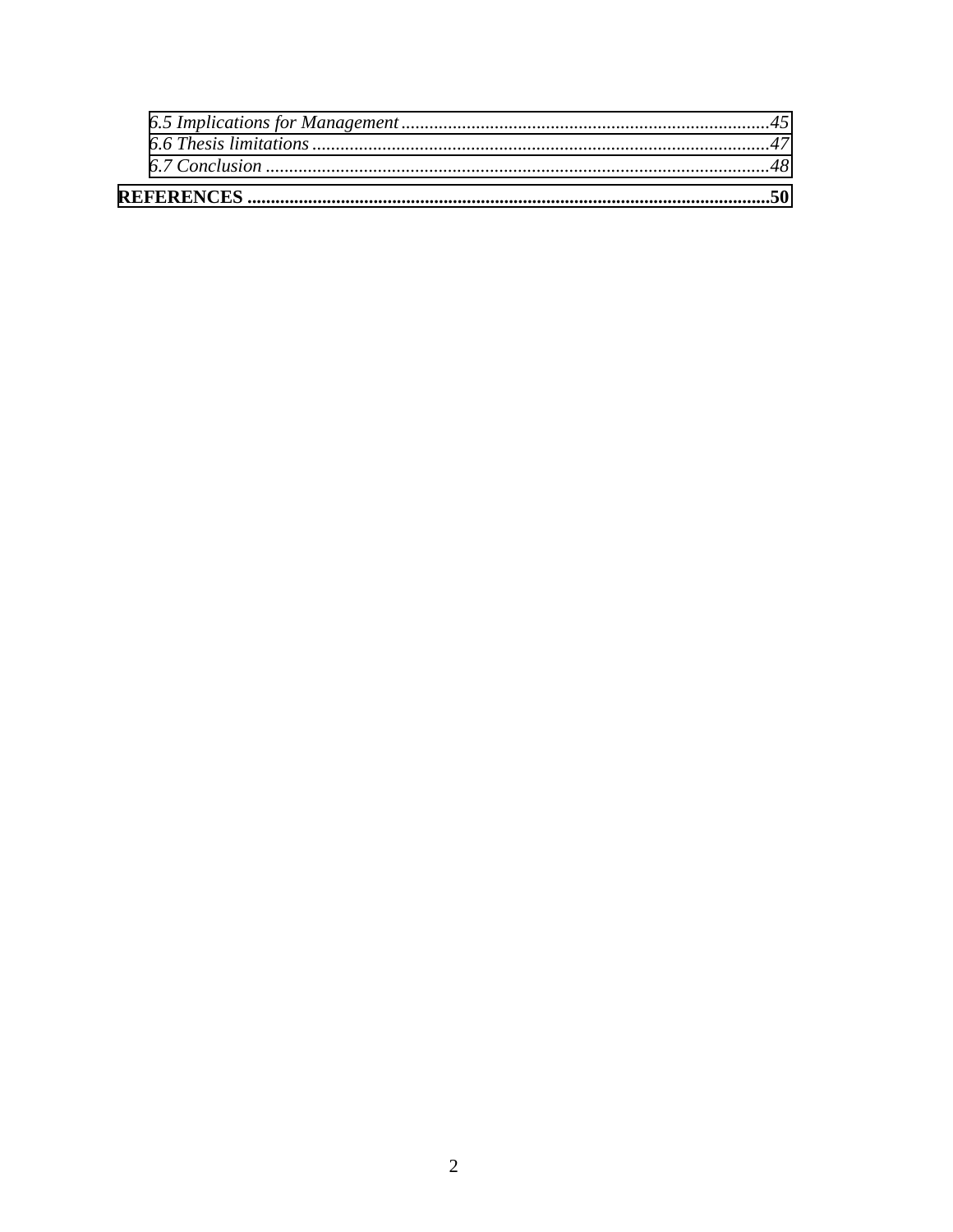### <span id="page-8-0"></span>**List of Figures:**

- Figure 2.1 Total hake landings since 1964-1998. 11
- Figure 5.1 The catch per unit of effort (CPUE), over a period for the trawl fishery 33
- Figure 5.2 The catch per unit of effort (CPUE), over a period for the longline 34 fishery.
- Figure 5.3 With the use of Equation E.9, E.10, E.11 and E.12 from the model; and 35 Table 4.7, the MEY, MSY and OAY is obtained for trawl.
- Figure 5.4 With the use of Equation E.9, E.10, E.11 and E.12 from the model; and 35 Table 4.7, the MEY, MSY and OAY is obtained for longline.
- Figure 5.5 Combined total revenue curves for the trawl and longline, data used are 36 the same as in Figure 5.3 and Figure 5.4.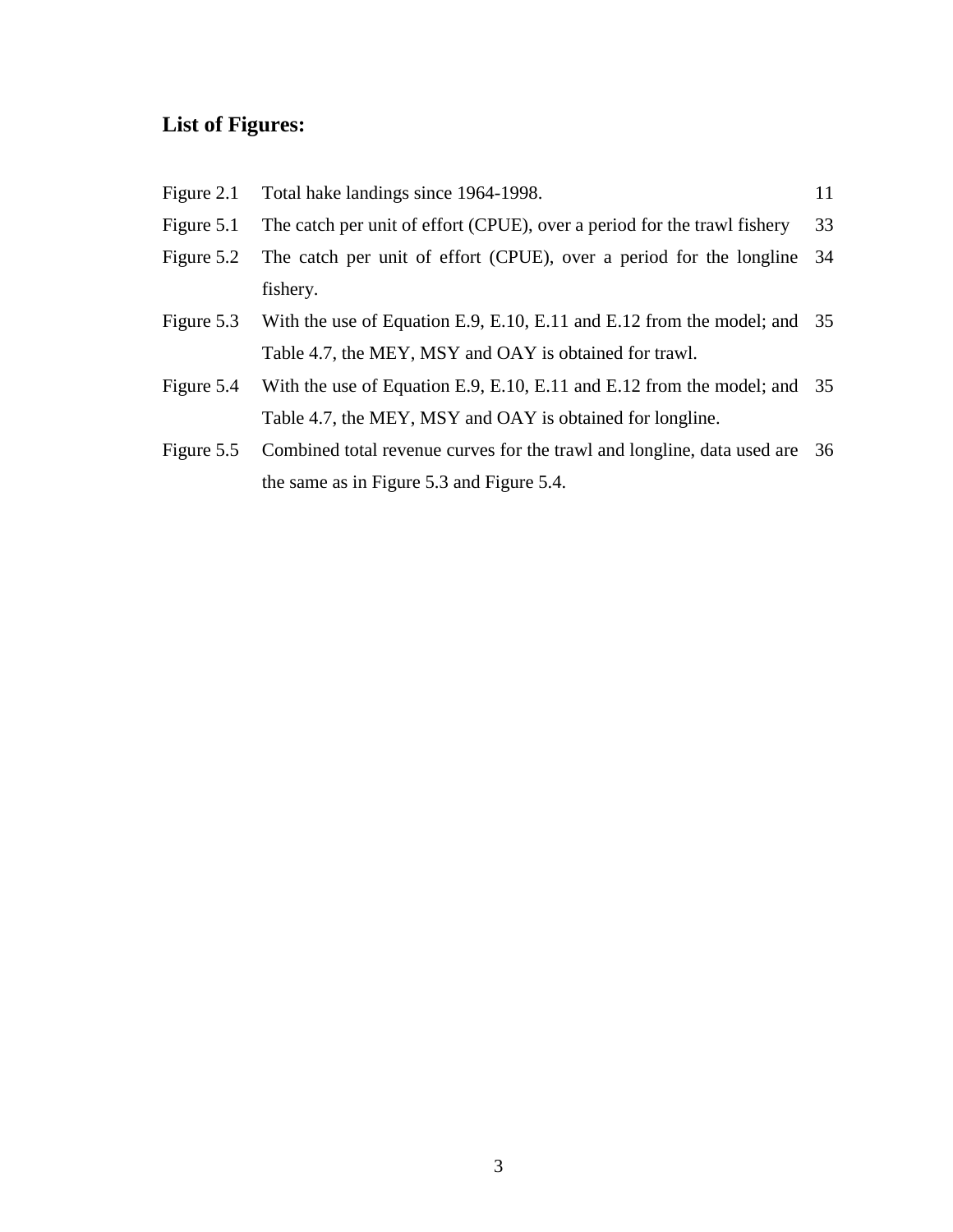### <span id="page-9-0"></span>**List of Tables:**

| Table 2.1 | Total allowable catches and landings of hake in Namibia, 1990-2000.             | 12 |
|-----------|---------------------------------------------------------------------------------|----|
| Table 2.2 | Employment by trawling and longline fishery.                                    | 17 |
| Table 4.1 | Values of parameters used in the model, natural mortality rate, M,              | 25 |
|           | constant length/weight relationship, b, instantaneous growth rate, k,           |    |
|           | theoretical age when length/weight is zero, $t_0$ , age at recruitment, $t_r$ , |    |
|           | and maximum individual weight, $W_{\infty}$ , taken from Geromont et. al.       |    |
|           | (1995).                                                                         |    |
| Table 4.2 | Age at first catch analysis with the use of Eide (2000) method.                 | 26 |
| Table 4.3 | Calculated m-value and $r_{tc}$ from Equation (E.5) & Equation (E.6) and        | 27 |
|           | Table 4.2.                                                                      |    |
| Table 4.4 | Trawling data used in the model to obtain $q$ , and $K$ estimates.              | 28 |
| Table 4.5 | Longline data used to obtain $q$ estimates.                                     | 28 |
| Table 4.6 | Regression analysis of CPUE on total effort (Table 4.4) using Equation          | 29 |
|           | $(E.14)$ .                                                                      |    |
| Table 4.7 | Parameter estimates calculated using the Pella and Tomlinson model              | 30 |
|           | and harvest equation.                                                           |    |
| Table 5.1 | The volume of catch, effort, TR and TC from MSY, MEY and OAY                    | 37 |
|           | for trawling and longline fisheries, respectively.                              |    |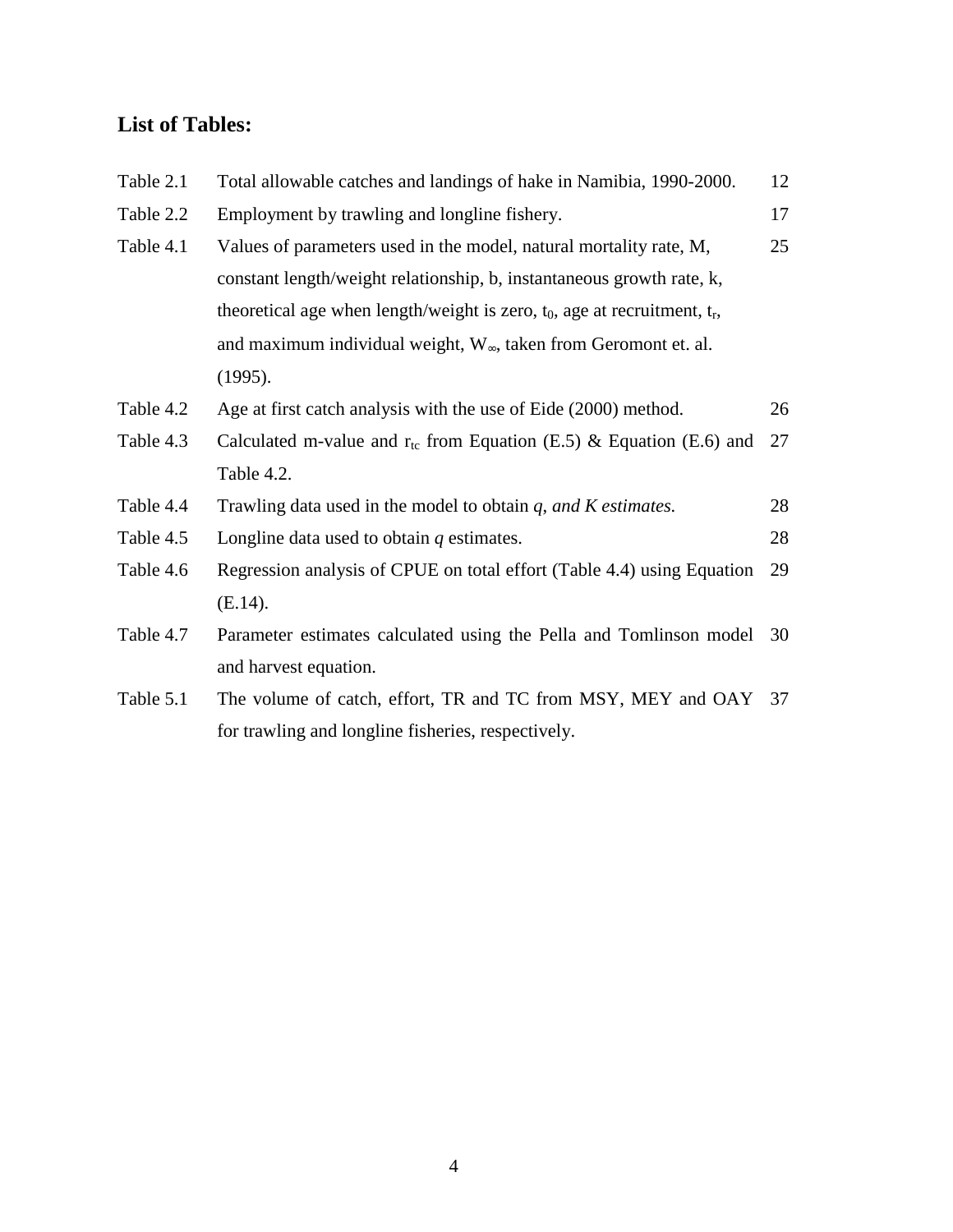#### <span id="page-10-0"></span>**Abstract**

*Two hake species are caught off the coast of Namibia. These are Merluccious capensis and Merluccius paradoxus, and they are not distinguished between in catches . Two fishing fleets harvest hake, these are trawlers and longliners. In this study, the focus has been on the biological and economic characteristics of two different fishing methods. The Pella and Tomlinson surplus production model was used, and the parameters estimated by applying time series of catch and effort data. Revenue and cost were estimated in order to do an economic assessment of the hake fishery. The results from the model analysis suggests a higher benefits (economic rent) from the longline fishery only, with high catch rates, high effort, revenue. The model indicates that the level of stock from both longlining and trawling are operating under a sustainable level of fishing effort. The maximum theoretical resource rent of the trawl and longline fisheries amounts to N\$891*  million and N\$1,7 billion respectively. However from the current hake stock we will *expect a decrease in catch in a long run (trawl fishery) with a stable or even a decreased effort from today's fishery for Namibian hake to be at the level of maximum economic yield of effort and catch. The higher rent generated by longliners is due to the high price they receive for their landings which is usually exported; and the different selection pattern from the two fishing fleets. Thus, a difference of N\$802 million will accrue to longliners according to the model results.* 

*Keywords: Namibia, Hake, Trawling, Longline, Bioeconomics.*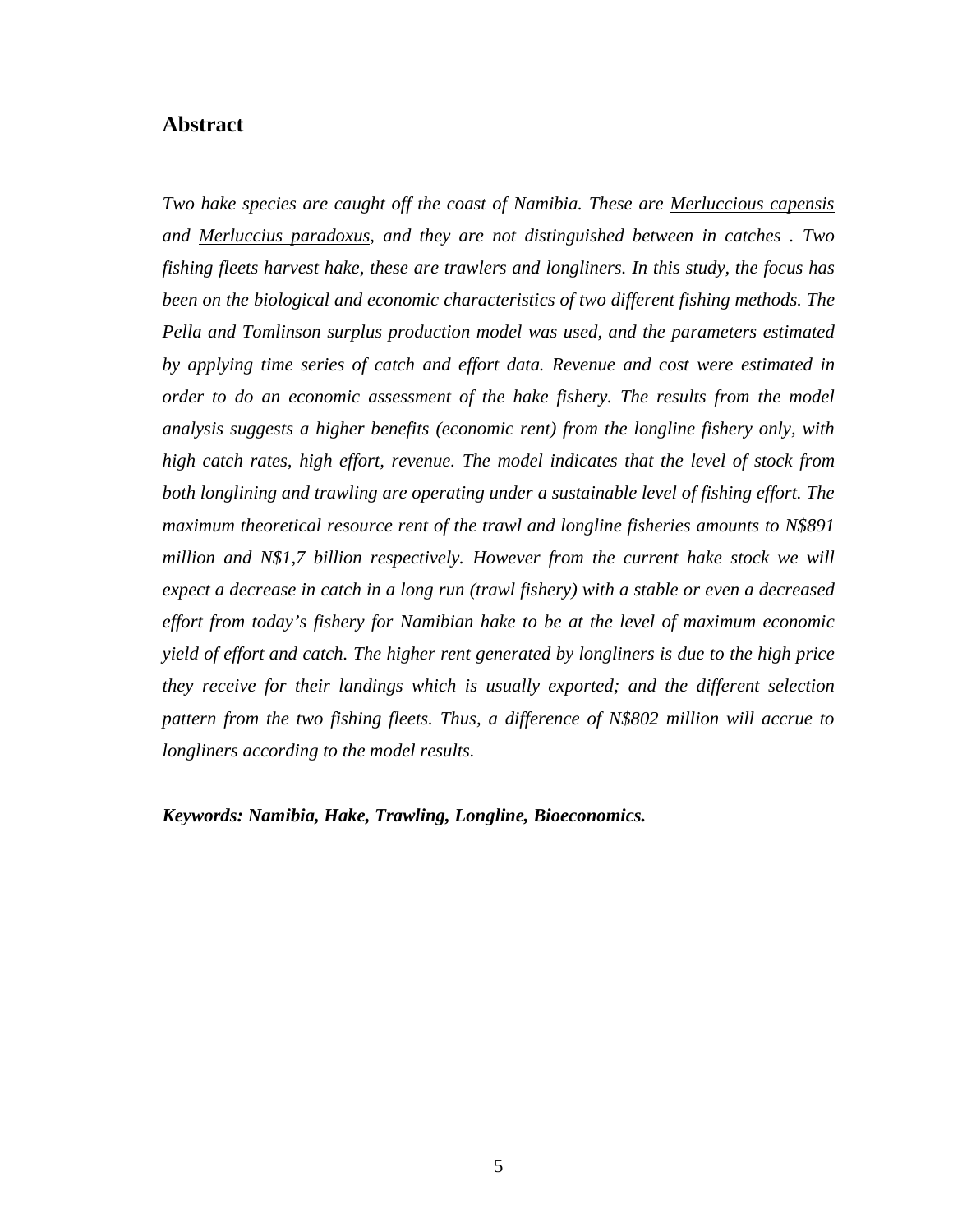### **1. Introduction**

#### <span id="page-11-0"></span>**1.1 Introduction**

Before Namibia became independent in 1990 there was no local hake industry to speak of. Only in 1991 did Namibia took full control of its resources for the first time. Hake stocks were exploited under no jurisdiction by distant water fleets (see Sumaila 2000a). After independence, regulations were put in place. Ironically, this industry has proved to be somewhat of a benefit to the Namibians after independence as a healthy demand for Namibian hake had been created in the European market, (see Stievenart, 1998). The future of the Namibian hake industry has looked bright since then. The hake resource is the most important commercial resource in the demersal sector of Namibia's fisheries, in terms of both landed mass and exports value (see Westhuizen 2001). The industry generates foreign exchange and provides employment. Debate on the comparative merits of longlining and trawling for hake has been going on for sometime now. The issue of the appropriate level of longlining effort for hake has arised in several areas. A move around the world toward longlining and away from trawling with recent concern about the environmental impacts of trawling has sharpened this (Namibian brief, 1998). As demand for fresh fish increases the conflict over the placing of longlines on fishing grounds needs to be addressed. One of the main issues focuses on the efficiency of longlining and the increased concern about the environmental impacts of trawling.

Hake is traditionally caught by large bottom trawlers, but a trend in the world market to pay higher price for line catch of hake has resulted in development of a line fishery for hake in some countries.

#### **1.2 Objective of the study**

The main aim of this paper is to look at the fish stock that is harvested by two different fishing gears and how this will impact the biology and economics of the fishery. Consideration is taken into the theoretical aspects of two fishing gears, trawling and longlining fishing hake. One interest is to undertake an economic assessment and analyse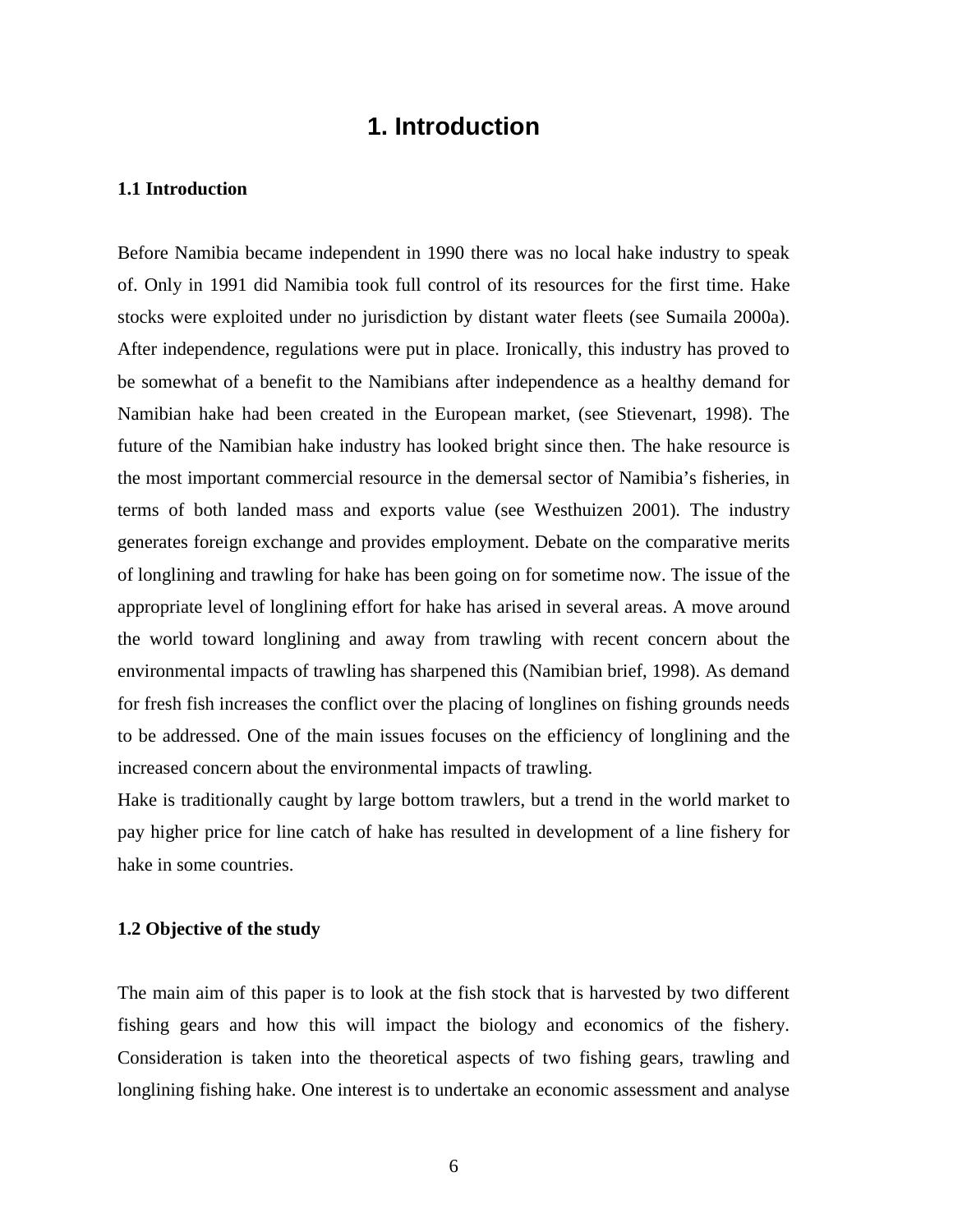the potential of the resource in biological and economic sense. To investigate which one of the two fishing method are both biologically and economically beneficial to the hake sector. But most importantly, I would aim to provide insights that would increase the ability of Namibia to benefit economically from the resource in a sustainable manner. Even though few companies are using longlines in Namibia today, the understanding of how beneficial it is compared to trawling is yet to be studied in the Namibian context. The selectivity from the two gears is very different, with trawling catching a variety of sizes of fish and longline catching mostly older matured hake. One will question if longline fishery will bring positive or negative effects on the trawl-based fishery; and which of the two methods, trawling and longline, will provide the greatest economic benefits.

A Pella and Tomlinson (1969) surplus production model is used, with cost and revenue functions added. A short summary of the impact on the biomass of the hake stock caused by longlining and trawling will be analysed. Although detailed data are not readily available, the direction of a comparison of trawling and longlining on economic grounds seems clear.

Chapter 2 brings the reader some background information on the Namibian hake fishery. Chapter 3 presents the basics for the models used. Chapter 4 covers the data set applied, followed by the results from the model in chapter 5. The thesis results are summarised in the discussion and conclusion parts, chapter 6.

Background information was obtained from the Ministry of Fisheries and Marine Resources (MFMR) in Windhoek, as well as from the Marine and Research Institute (MRI) in Swakopmund. A bioeconomic model of Pella and Tomlinson used was adapted from Eide (1989). The economic data used were taken from a study by Hutton and Sumaila (2000). Related theoretical books were collected to give a full description of trawling and longline fishery. Fisheries biology textbooks and journals were used to guide the understanding of the model.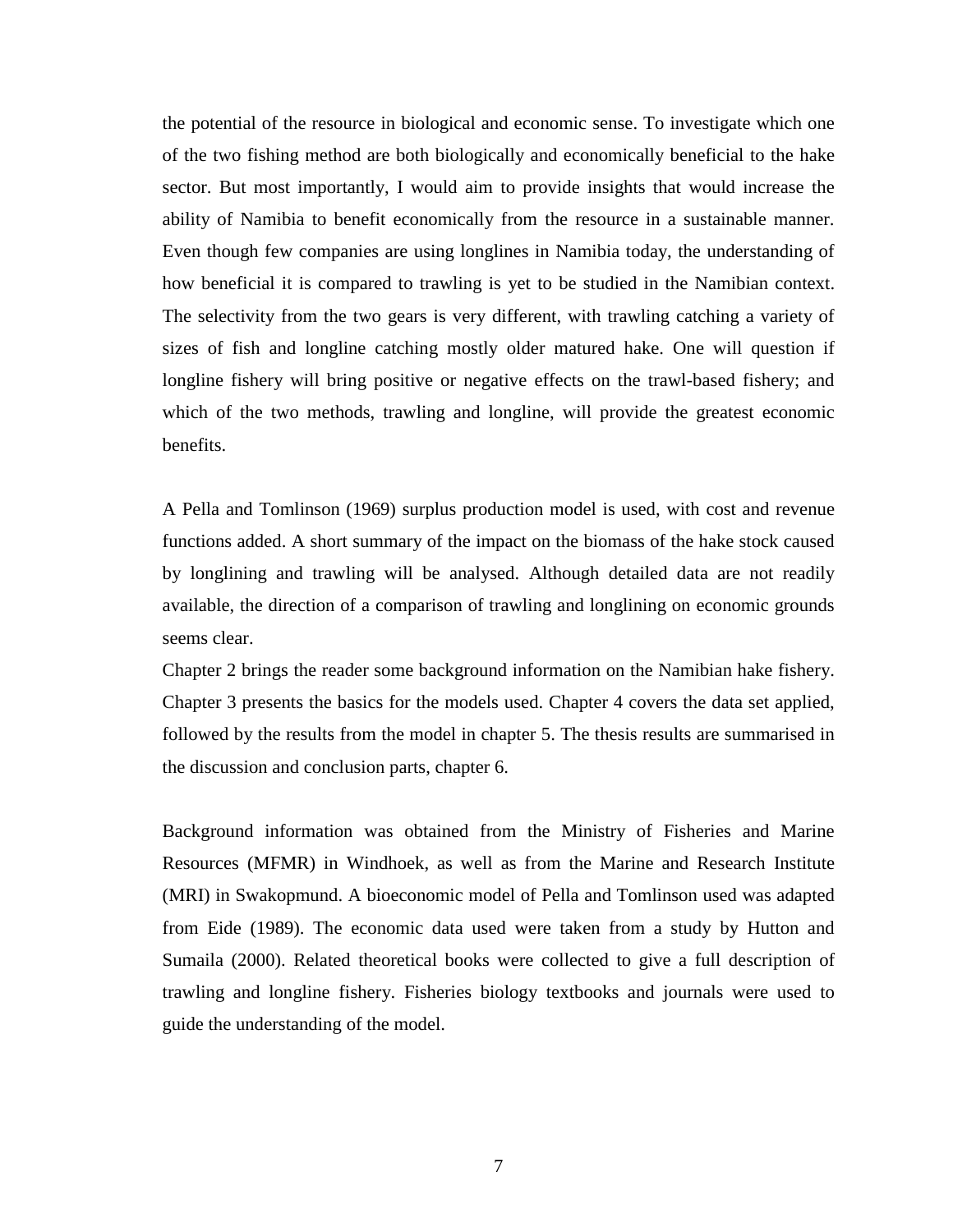### **2. Background of the Namibian Fishery**

<span id="page-13-0"></span>This chapter takes us to the time when the marine resource in Namibia was identified and became one of the main sources of income for the country. It covers part of the developments before and during colonialisation time, up to the time when Namibia got its independence in 1990. It will give an overview of the fishery sector touching on the structure, commercial species in Namibia waters, the distribution and marketing of Namibian fish, employment level in the sector, and regulations that are followed in the fishery sector.

#### **2.1 Location of the fisheries**

Namibian coastline stretches about 800nm (about 1 500 km). The shelf area from the shore to 200m depth is approximately 110 000  $km^2$ , and to 1000m depth, approximately  $230000 \text{ km}^2$ . The coastline extends from the Orange River in the south to the border of South Africa and Northeast in Angola. Nearly all the fishery occurs in the shelf area. The widest shelf part lies off the Cape Cross-Walvis Bay area and off the Orange River in the South. The hake fishery is located off the west coast of Angola and Namibia from latitude 15<sup>°</sup> to 30<sup>°</sup> south. The waters of the Namibian coast are cold, with an increase level of biological productivity, which is a result of seasonal South East winds that induce upwelling in the Benguela current at the coast, making available an abundant supply of nutrients in the upper layers. The Benguela current system is located off the South East Atlantic coast of Africa between  $15^{\circ}$  and  $35^{\circ}$  south. It is one of the four major eastern boundary current systems in the world, (Boyer and Hampton, 2001).

#### **2.2 Development of the fishery**

#### *2.2.1 Past situation*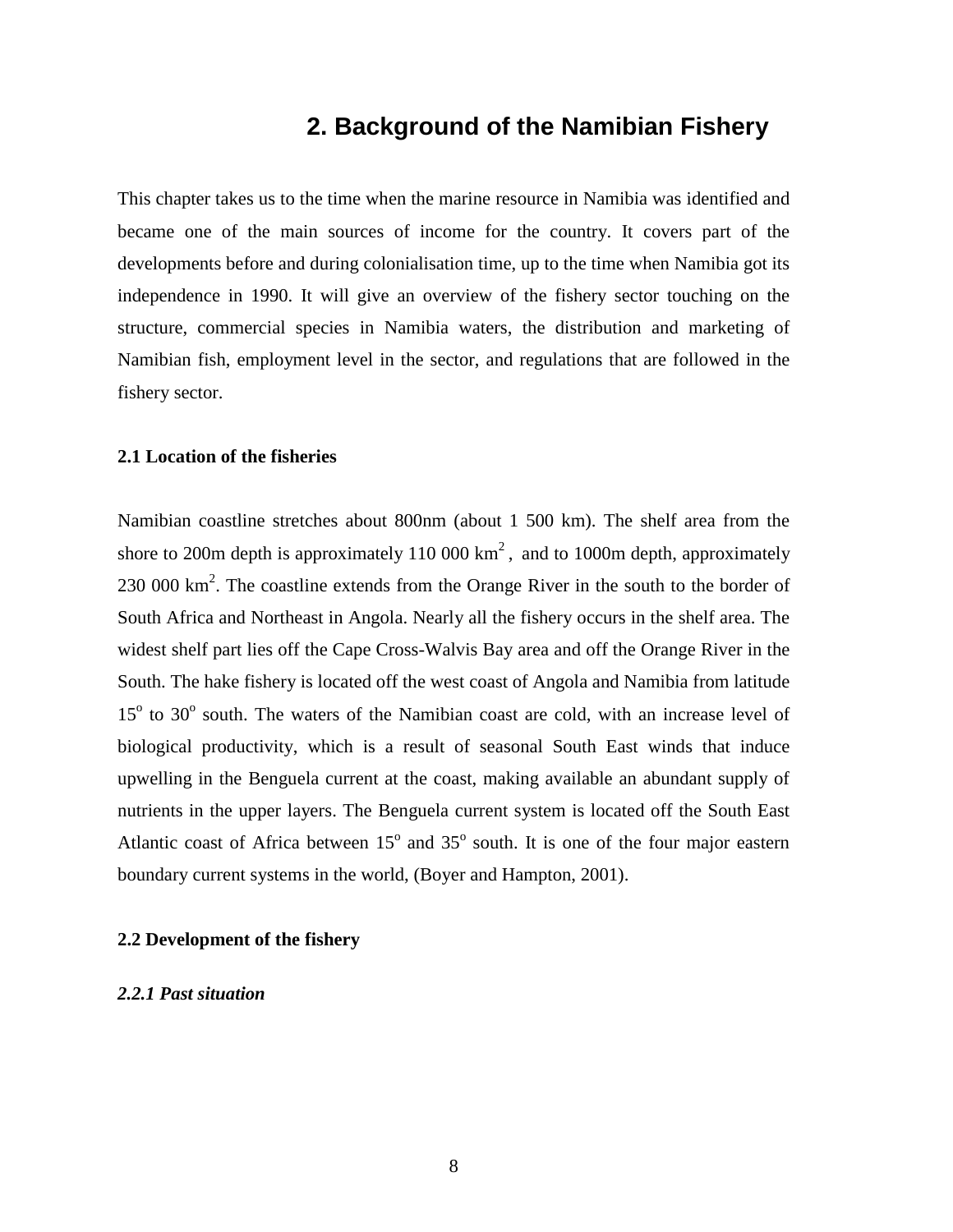<span id="page-14-0"></span>In pre-colonial times fish were an important source of food for the small Khoisan communities who gathered, trapped or speared their prey in the shallow coastal lagoons of the central-northern Namib Desert.

Moorsom, (1984).

During the 18<sup>th</sup> century, vessels from Europe and North America came as close to the Namibian coast in search of whales and seals. Later the Germans came, settled and Namibia became a German protectorate in 1884. Under German rule, people, especially, from Europe started to move to Namibia for trading and tourism. Namibia is one of the few countries in Africa that became independent as late as 1990s. Hake resource off Namibia has a history of exploitation spanning more than 40 years.

Overexploitation of the resources was the main problem to the sector because of the late regulation that came into existence after independence. Catches are recorded since 1965 by the International Commission for the South East Atlantic fisheries (ICSEAF). Before independence, fishing for hake was divided because of political factors between the offshore fishery, which was dominated by distant water fleets of freezer trawlers, and inshore fishery that includes small freezer and wetfish trawlers. The longline fishing for hake along the Namibian coastline has been practised since 1983.

Even though the longline in Namibia was practised directly on hake, there has been a major by-catch of kingklip (*Genypterus capensis*) and monk (*Lophius Vormerinus*) from the longliners. Generally longlining has a low level of by-catch and discard compared to the by-catch that trawling takes up (Anon.,1997).

#### *2.2.2 Present situation*

From the total demersal fishery landings, around 87% is reported to be hake, with the remaining consisting of monk, sole, kingklip, snoek etc. The hake stock is one of the most important fish species in Namibia benefiting the economy from both high earnings and catches. It's estimated that hake contributed about 7.4% of Namibia's estimated export in 1994 and projected export value of N\$2 900 million in 2000. The fishery (hake) contributed about N\$951 million to Namibia's GDP in 1997 and generated more than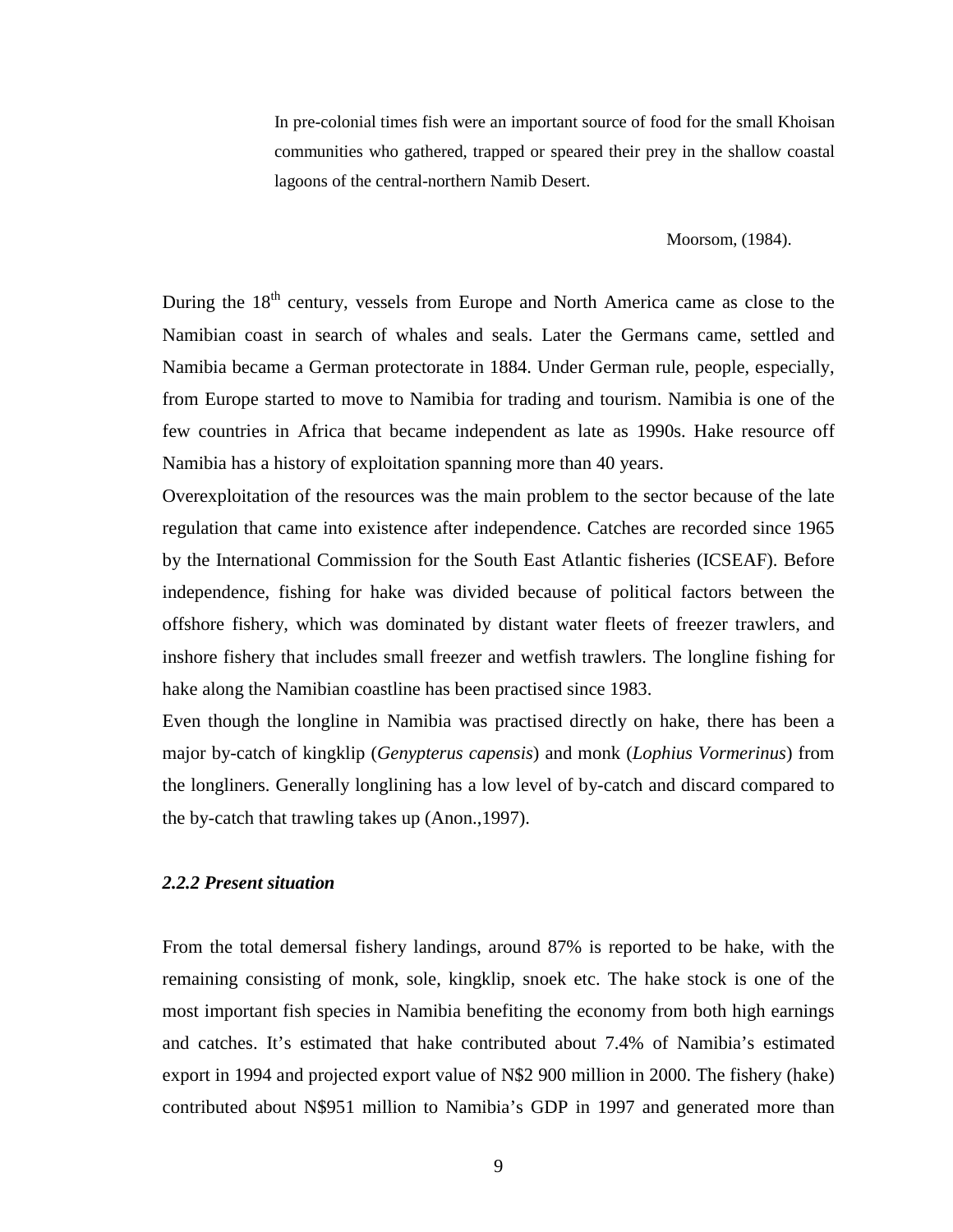<span id="page-15-0"></span>10% of GDP since 1998 (Sumaila, 2000c; Boyer and Hampton, 2001). In 2001 the TAC for hake was amounted at 200 000 tonnes comparing to 1990 when it was 60 000, showing a good progress in the industry after ten years of new management. TAC for hake has declined from 260 000 in 1999 to 194 000 in year 2000 but increased again in 2001.

The "decline" for 2000 was due to the TAC calculation procedure, called "Interim Management Procedures" or IMP introduced for the past three years. This procedure is currently being revised because both the ministry and the industry were not happy about the new invention. The main idea underlying the candidate IMPs considered is that the TAC each year be determined early in that year by adjusting the previous year's TAC up or down depending on the rate of increase or decrees in the size of the resource (Butterwoth and Geromont, 2001).

#### **2.3 Species composition**

Over 20 commercially exploited fish species are landed from Namibian waters. The commercially exploited species are found in three major resource groups comprising of the epipelagic shoaling species, the semi-pelagic fisheries and the demersal fisheries. In the later years, the deep-sea fishery was introduced and added to the group composition. Landings in volume for the demersal fishery are lesser than the pelagic fishery but it is still the most valuable fishery for Namibia than the pelagic group. The cape hake (*Merluccious capensis*) are found in shallow water occurring at 200 meter isobath, and the deep-water hake (*Merluccius paradoxus*) occurring in deeper water at 350 meter isobath to the south. However it is reported in Crawford, *et. al* (1987) that stock separation is not well understood in regard to hake species, but, from consideration of trends in catch and effort and geographical patterns of deployment of effort, four stocks of Cape hakes have been recognised by ICSEAF for assessment purposes.

 Over the years, the fishable biomass of Cape hake and deep-water hake has been reasonably high. Hake grows to more than 1m length and live up to 12 years or over, spawning throughout the year. During the day they stay deeper in the sea and rise to mid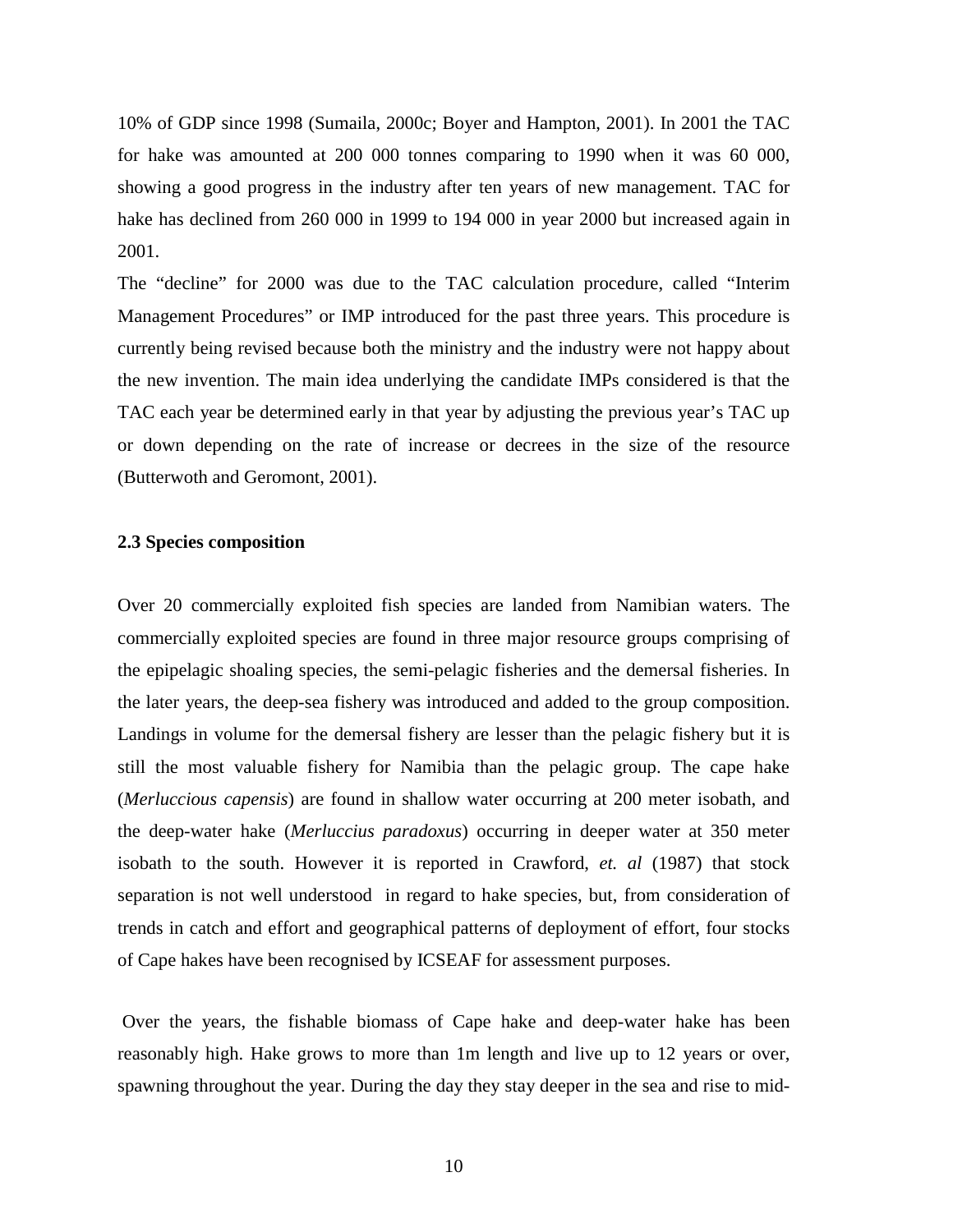water during the night. They are unselective predators feeding on demersal and semipelagic fishes.

From 1964 to early 1970's there has been a rapid build-up of fishing effort on the stock, with catches reaching a maximum of over 800 000 tonnes in 1972. It is believed by many that the catch was considerably higher, (Sumaila and Vasconcellos, 2000a). This hake fishery started in 1964 (Figure 2.1 below). During this period there was a high increase in the number of deep-sea stern trawlers that have led to a rapid and uncontrolled increase in fishing pressure on the resource. Hake was the main target of distant water fleets at that time. According to the FAO statistics, the world catch of hake has been increasing during that period of the 1960s. The effort remained at a high level toward the end of the 1970s but with declining catches and catch rates. In 1975, an increase in mesh size was introduced with an increase to 110mm, and by 1977 the TAC's exceeded the actual catches by more than 100 000 tonnes for the year up to 1980. During this period the fishing effort was doubled.





**Source: Crawford** *et. al* **. (1987), Anon., (1998).**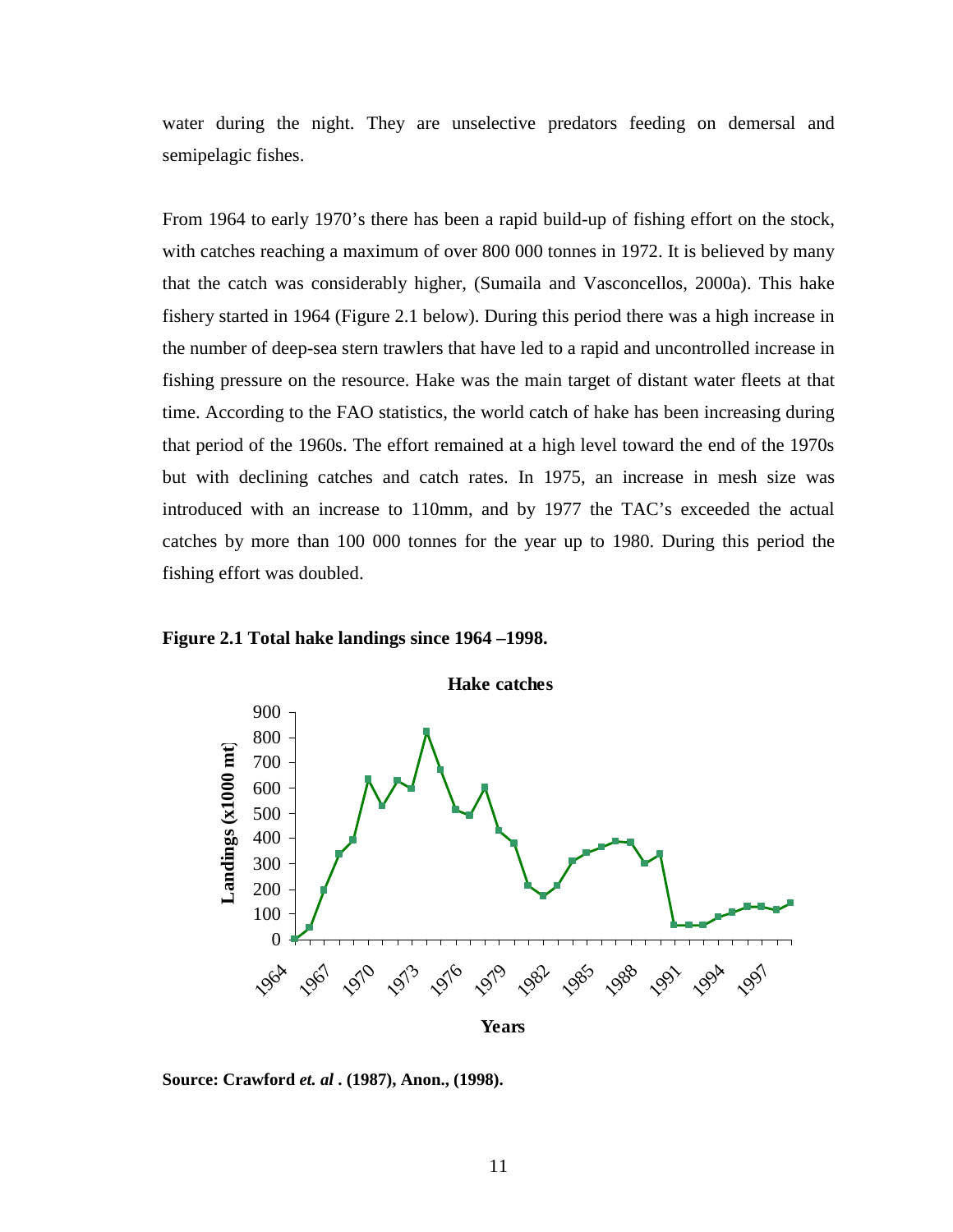Toward the years of 1980, the effort in hake fisheries declined and highly rich year classes in 1982-83 were recorded. This high period attracted an increase in effort at the time. The conditions have been stable at around 300- 400 000 tonnes for most of the eighties. It is reported that up until 1985, 99% of hake catch was landed by distant water fleets, (in Sumaila and Vasconcellos, 2000a). During the year of high catches, its known to have been because of a large proportion of young fish between the ages 2-3 years old, accounting to the low catches in later years, (Hamukuaya, 1994). The global introduction of the EEZ off the coastal states in the mid 1970s necessitated the search for new fishing areas.

Demand for fresh and frozen white fish for human consumption has always been minute in Namibia and limited in South Africa (Moorsom, 1984).

| Year | <b>TAC</b> | Landings (in mt) |
|------|------------|------------------|
| 1990 | 60 000     | 55 047           |
| 1991 | 60 000     | 56 135           |
| 1992 | 90 000     | 87 588           |
| 1993 | 120 000    | 108 102          |
| 1994 | 150 000    | 112 228          |
| 1995 | 150 000    | 130 374          |
| 1996 | 170 000    | 136 052          |
| 1997 | 120 000    | 117 622          |
| 1998 | 165 000    | 150 695          |
| 1999 | 260 000    | 166561           |
| 2000 | 194 000    | 194637           |

**Table 2.1 Total Allowable catches and landings of hake in Namibia, 1990-2000.**

**Source: Gordon** *et. al. (***2000)** 

Since independence hake stock has been growing after the time of heavy fishing. Between 1987 up to 1991 the TAC remained stable at 60 000 tons. From 1991 there has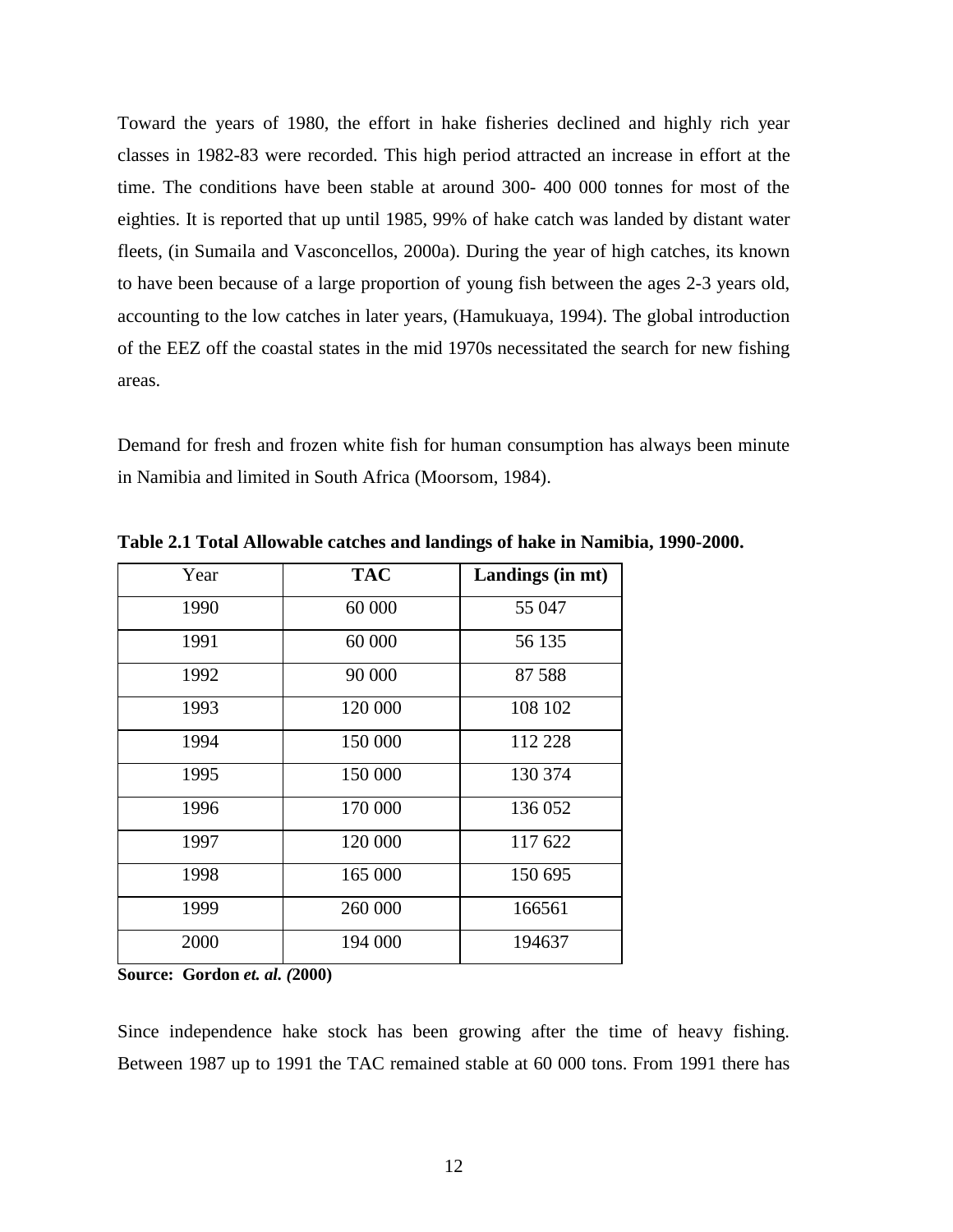<span id="page-18-0"></span>been significant increase in the hake landings that was followed by a steady decline between 1996 and 1997. Year 1998 was again a good year.

#### **2.4 Fishing fleets for hake**

In Namibia, trawlers are divided into two parts for hake, the wetfish trawlers and the freezer fish trawler. The total allowable catch (TAC) for hake has been splitted into the wetfish vessels (land-based processing) and the freezer vessels (processed on sea). One of the reasons splitting the TAC was a necessity by the government to create employment. In 1993 only 20% of the hake TAC was allocated to the wetfish vessels and the rest was to freezer trawlers. In 1994, it was increased to 40% for the wetfish. In 1995 the government allocated 60% and 40% for wetfish and freezer respectively, in favour of wetfish trawlers but this target was not achieved in that particular year mainly because there was no increase in the TAC for the year 1994-1995, (Sumaila, 2000c). The wetfish quota, created some thousands new employment opportunities for the industry. The government's policy target to achieve the allocation of 6:4 ratio in favour of wetfish.

Sumaila (2000a,b&c) addressed the question of which type of vessel (wetfish or freezer) should land Namibian hake catches. In other words, if both vessel types are employed in the stock, what proportion of the catch in regard to TAC should each vessel group land? In his studies, he considered the government quota allocation policy (target) of 60:40 for the wetfish and freezer trawlers, respectively. Sumaila concluded that for both the wet and the freezer trawlers, the highest economic (market) gains will be achieved when only the wetfish trawlers are allowed to harvest hake, making the 60:40 policy not optimal if the maximization of market values was the only goal.

#### **2.5 Marketing and Distribution**

Namibian fish is sold in the international market. About 98% of Namibian fish is exported especially to Europe and other Africa countries. Only about 2% of fish is consumed within Namibia. This shows a decline in fish consumption that was estimated to be around 10kg in 1998. Namibia being a member of Lomé Convention has free access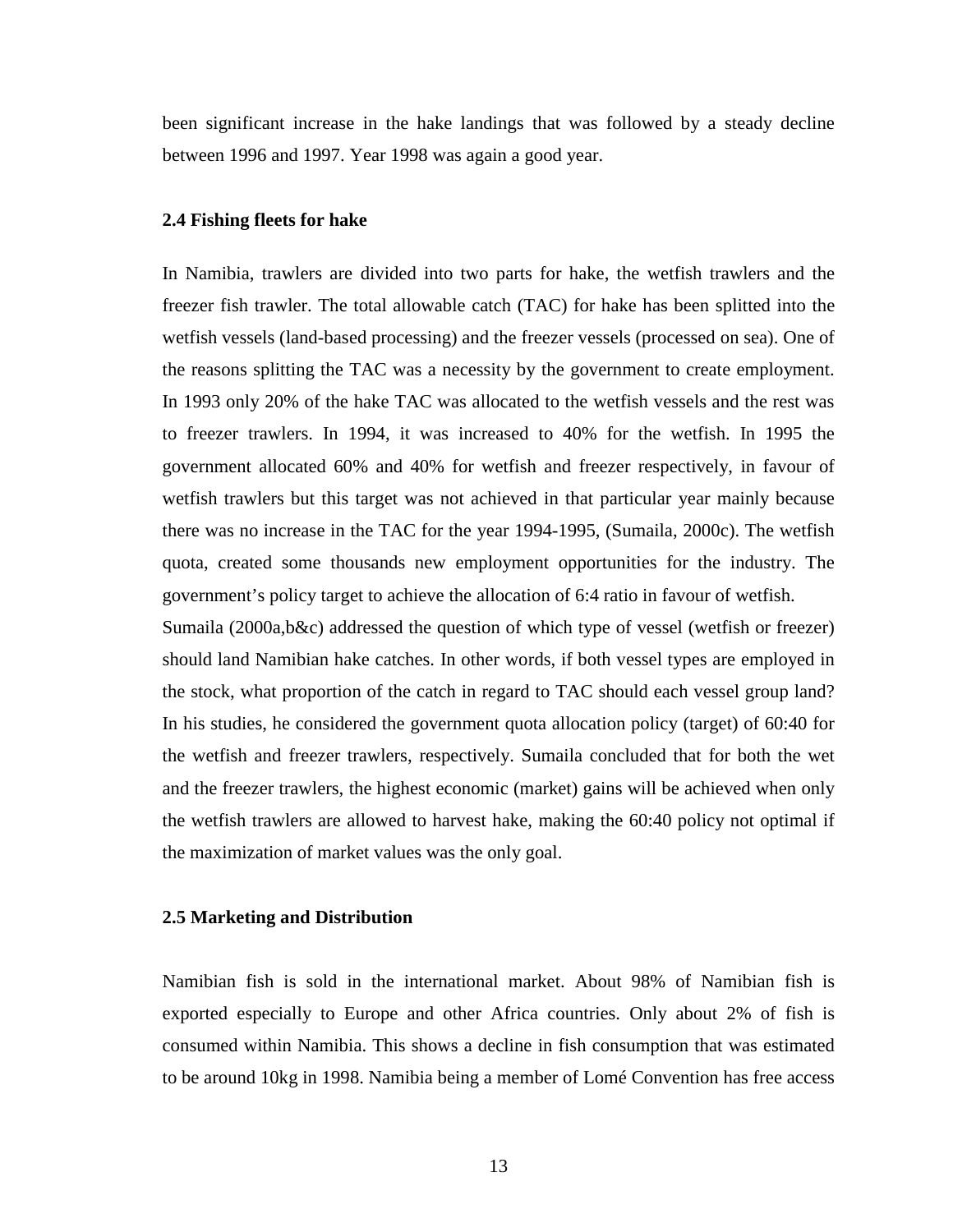<span id="page-19-0"></span>to the European market to export its fish and fish products. For the longline hake fisheries, the market is mainly in Spain because they are able to pay the price for the fresh hake products.

#### **2.6 Fisheries Regulation**

The fisheries regulations in Namibia play a big role in the development of the whole country. The policies are aimed at securing increasing benefits for Namibia. Because of the Namibian history of colonialisation and open access to all the marine resources, there was a need to set new regulations after independence. The marine resources have been overexploited to a high degree, and caused damage to the sector. On December 1991, the policy framework of the Government of Namibia in relation to the management of marine resources was set out in the Government White Paper titled "Towards Responsible Development of the Fisheries Sector" (1991). The policy was documented to serve the Namibian people, with the government taking over the responsibility in allocating rights and access to the marine resources. The White Paper describes the goal of fisheries management and development. Policies were translated into legislation by the new Sea Fisheries Act, which came into force on 1 October 1992. The main objective of exploitation rights and quota system is to limit and control fishing for resource management purposes.

The hake stock is currently managed on the basis of a total allowable catch that takes into consideration the rate of increases or decrease in the size of the resource, Van Der Westhizen, (2001).

The average total annual number of fishing rights issued by the MFMR is about 152 across all fisheries. The majority of the fishing rights (38) are for hake and the rest og to other fisheries. In February 2002, the ministry of fisheries announced that no new fishing rights would be awarded for the next six years until 2007. The only exception will be the horse mackerel sector. This limitation of rights is because of the need to monitor the fisheries for the few years to come.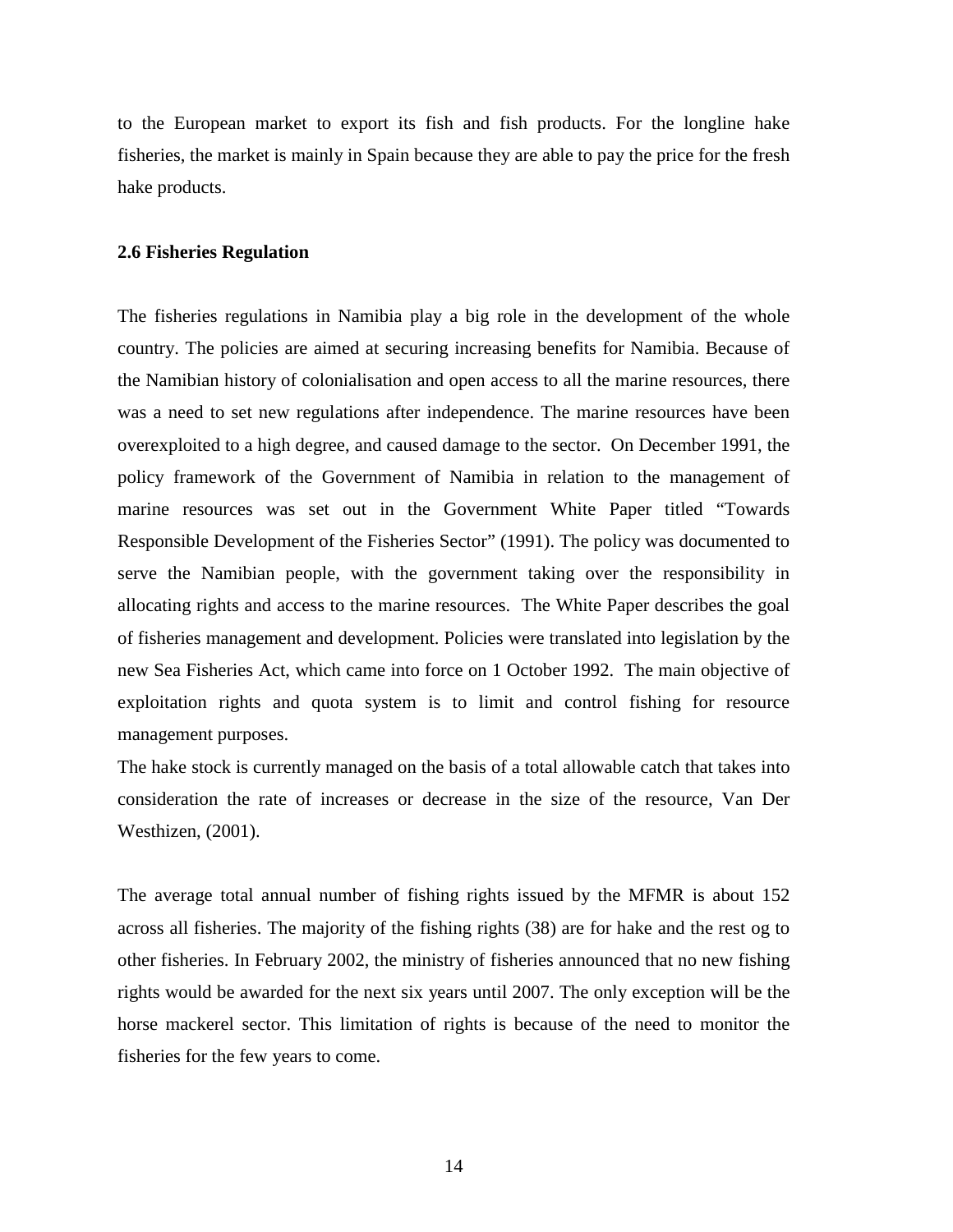#### <span id="page-20-0"></span>**2.7 Aspects of Trawling and longline**

#### *(i) Resource consideration*

l

 A good indication of the status of a resource as well as the likely effect of the fishing method to be employed on the stock can be achieved through modelling. In a longline fishery targeting hake, other types of longline fisheries can be affected depending on hake species, i.e. the deep-water hake and the shallow water hake when considering the impact of the longline fishery.

 From the theoretical perspective, longlining has a more favourable impact on fish stocks than trawling. As stated in Anon.,(1997), a model consideration on the impact on the biomass of the cod stock caused by longlining and trawling with three different catch levels concluded that longlining reduces the biomass less than the trawling. In the scenario with the highest level of fishing, longlining was shown to reduce the biomass by only around half the biomass level of trawling (Anon., 1997). This clearly shows that from the same stock, longlining would support higher sustainable yields with sustainable catches from longlining being around double that of trawling under the heavier fishing pressure.

Anon.(1997), concludes that the low level of longlining in Namibia was not impacting significantly on the hake stock after a research directed on the implications for Namibia of hake-directed longlining in the Benguela region. The same study also concludes on the South African case study on hake stocks, that longlining is biologically acceptable, compared to trawling, it will provide less risk to the stock, as the spawning biomass will not be reduced to a low level. In a South African study by Hutton and Sumaila (2000), the greatest benefit accrues to the longliners if they engage in a non-cooperative strategy<sup>1</sup> and increase in fishing mortality, with the benefits achieved only if the trawl sector

 $<sup>1</sup>$  As explained in Sumaila (1999a): A non-cooperative strategy is one in which there is no 'good'</sup> communication between the players (i.e. considering a fishery with two groups of participants); no binding contracts can be entered into; and players take the actions of the other in the game as given, and then decide their own actions unilaterally. A game means, any activity involving two or more participants each of whom recognizes that the outcome for himself depends not only on his own actions, but also those of other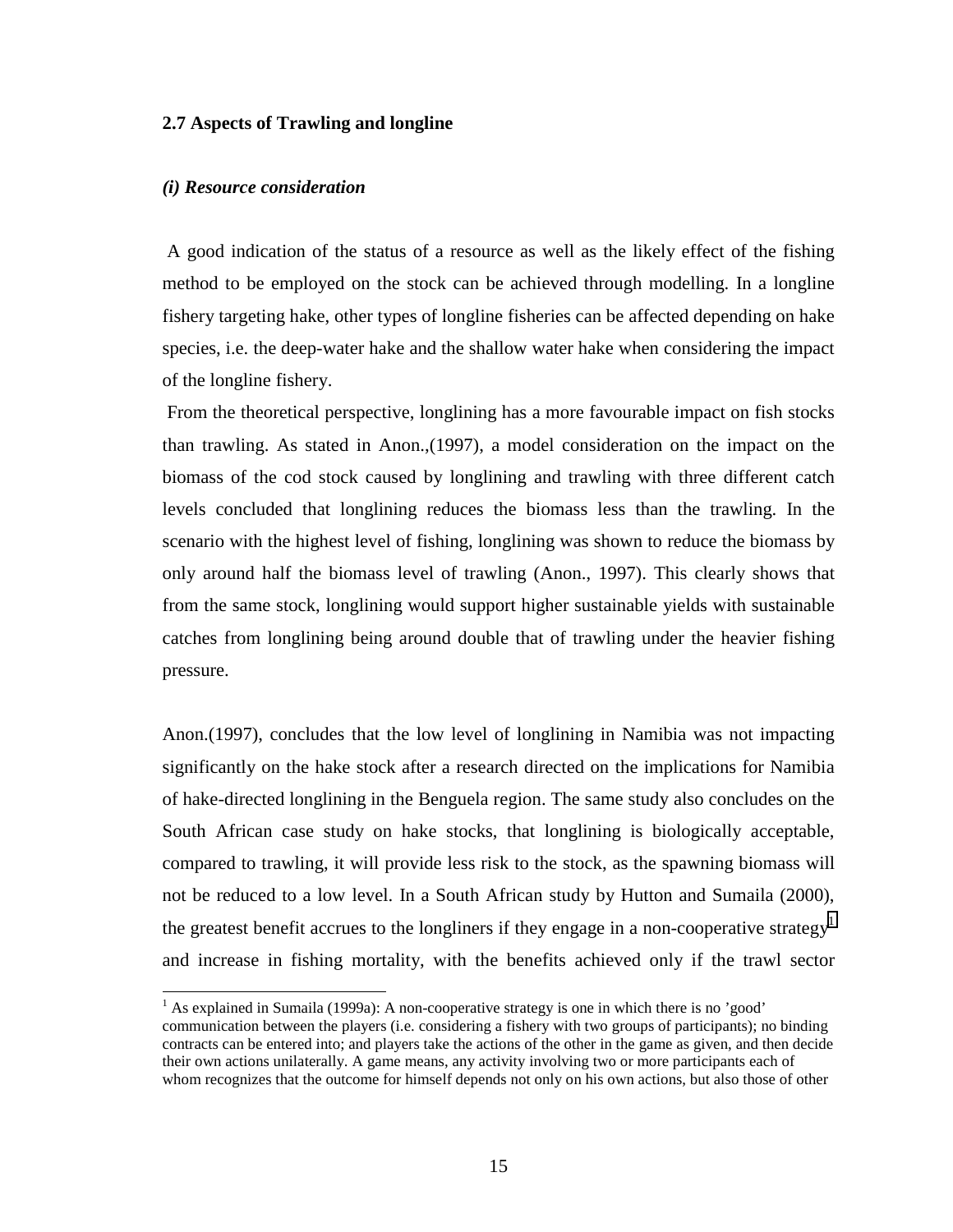<span id="page-21-0"></span>reduces effort. While the greatest benefits to the trawl sector occurs if they reduce fishing mortality under a cooperative strategy<sup>2</sup>.

The effect that trawling and longlining have on fishing mortality also adds to the most effective gear. When trawling, some fish try to escape the gear through the mesh and in most cases they are heavily damaged and cannot survive anymore. Predators will either take them if not they die. In the case of longlining there are high concerns of seal predation reducing the recorded landed weight of the fish.

#### *(ii) Economic efficiency*

l

The handling of hake from trawling and longlining is very different. For trawling larger companies can easily handle the care but as for longlining, it is suitable also for even small business because it is less capital intensive, which is difficult for larger businesses to compete with. On economic grounds the direction of comparing trawling and longlinig is clear. It is important that the catches are processed in the most economically efficient manner. Time is used in handling the catches from a trawl that is landed at one time. Longlining on its side, handles one fish at a time as it comes on board, it is immediately packed on ice and therefore the quality is much higher than catches from trawl. These come along with the prices that the fresh longline hake market dictates internationally. The value between the two, longline and trawling catches, are recognised differently.

It is worth mentioning that even though longlining seems to be more favourable or best in almost all cases, the market for freshly exported airfreight fish is limited.

As one of the important policies for Namibia to create more jobs in the fishing sector, longlining creates more jobs than trawling. An example is presented in the table (Table 2.2) below extracted from the MFMR report. It is stated in Van Der Westhuizen (2001) that employment in the hake fishery as a percentage of the total employment in the

participants. The management of each fleet takes the actions of the other as given, and chooses its own strategies to maximize own discounted economic rent.

 $2^2$  A cooperative strategy is the opposite of the non-cooperative. There is no commander, and players work together freely and cooperatively to determine a TAC and its allocation to themselves. The outcome and hence the payoffs to each player must be at least as much as what the player will receive if he decided not to cooperate.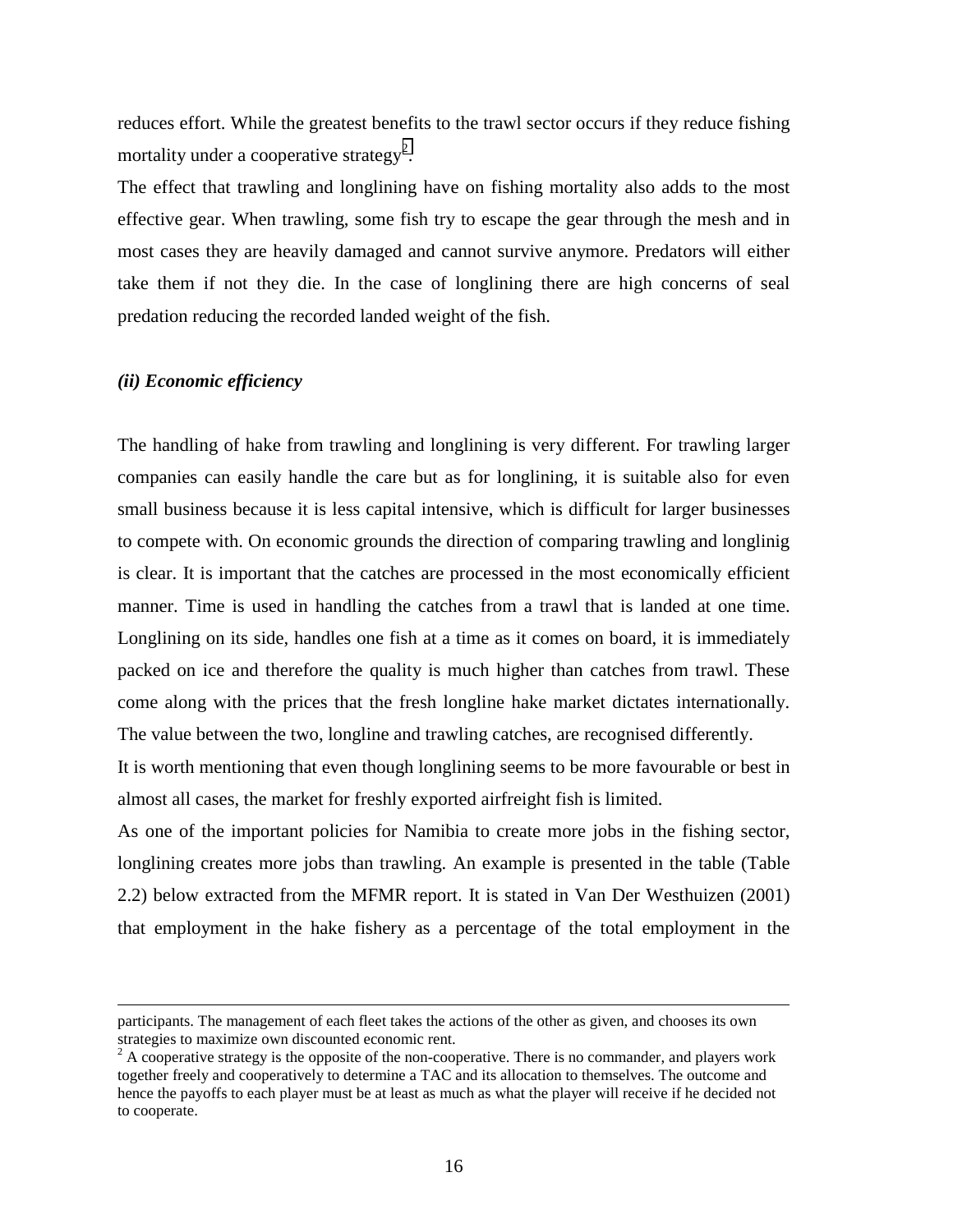fishing sector have increased from approximately 3% in 1990 to 60% in 1999, making it the major contributor to employment in the fishing sector.

|                            | <b>Small</b><br>Wetfish | <b>Freezer</b> | Longliner |
|----------------------------|-------------------------|----------------|-----------|
|                            | <b>Trawler</b>          | <b>Trawler</b> |           |
| Annual<br>Catch<br>Average | 700                     | 5000           | 500       |
| (mts)                      |                         |                |           |
| Crew                       | 12                      | 50             | 24        |
| Jobs at sea per 1 000 mt   | 17                      | 10             | 48        |
| Factory jobs per 1 000 mt  | 40                      | $\theta$       | 40        |
| Total jobs per 1 000 mt    | 57                      | 10             | 88        |

**Table 2.2 Employment by trawling and longline fisheries.** 

**Source: Anon., (1997).** 

Table 2.2 compares jobs at sea and in the factory for both trawling and longlining. This data does not represent the entire industry but only takes into account a certain portion of it. Data here does not include other jobs on land outside the factory for maintenance, transport and so forth, where longlining creates more jobs because of the extra jobs involved in trucking and air freighting fresh fish compared to shipping frozen hake from factories or freezer vessels out of the port, (Anon., 1997). The table shows that longlining creates 70% more jobs than wetfish trawling, and more than eight times as many jobs as freezer trawlers.

This consideration seems to be the strongest of all, decreasing the level of unemployment for the Namibian people and at the same time making it one of the high valued species in the market when it comes to fresh hake.

With limited market one will not expect replacement of longlining over trawling in the short or medium term. As for the long term, one cannot predict at this stage. Hake directed-longline fishery was established in South Africa in 2001, whereby TAC is allocated right for fresh hake. If Namibia is to increase its longlining, certain effects may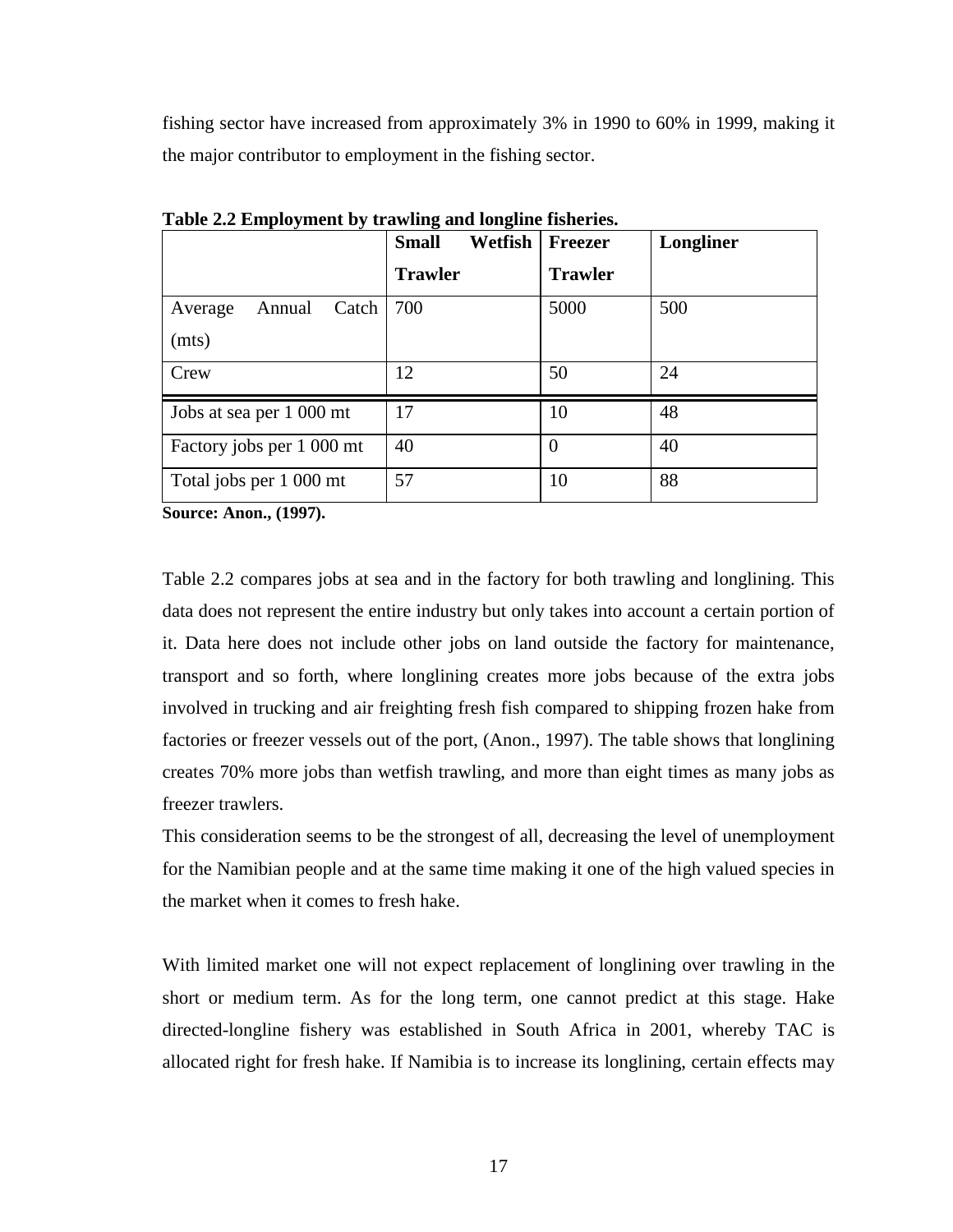<span id="page-23-0"></span>come its way from the South African selling market and therefore when considering this case, it will be important to detail the South African conditions.

#### *(iii) Economic factors in the market for Hake*

 Prices are received for different hake species and they differ with time. The development of hake markets is influenced by factors such as the characteristics of the hake before harvest (intrinsic product characteristics); the effect due to harvest and post-harvest handling (extrinsic product characteristics). Other factors include improvements in technology; preferences of individual markets; trade globalisation; shifts in market demand; increases or reductions in quantities supplied and changes in public policy, including the implementation of the EEZs.

The need to improve and standardise the quality of the hake is very important and this is well taken care of by the longline catches. With a range of fresh and frozen products sold globally, the country's benefit will depend on the one that brings a high income into the country. In Namibia, the market for fresh fish is still slim. Larger-sized hake have a high price and they are mostly taken by the longliners.

#### *(iv) Prices for hake products*

Hake constitutes one of the species of high value found in the Namibia fishing grounds. Its price is lucrative although less competitive than that of other white fish of high values like snoek, monk or kingklip. The selling price for hake products can be difficult to tell because of the fluctuation from one market to another. Prices of hake have been increasing on the market since 1990. Hake sells at a lower price in Namibia than in the international market. And the only reason for these differences in the price of the same product paid in different markets over the same period is the demand for that particular product in a given market.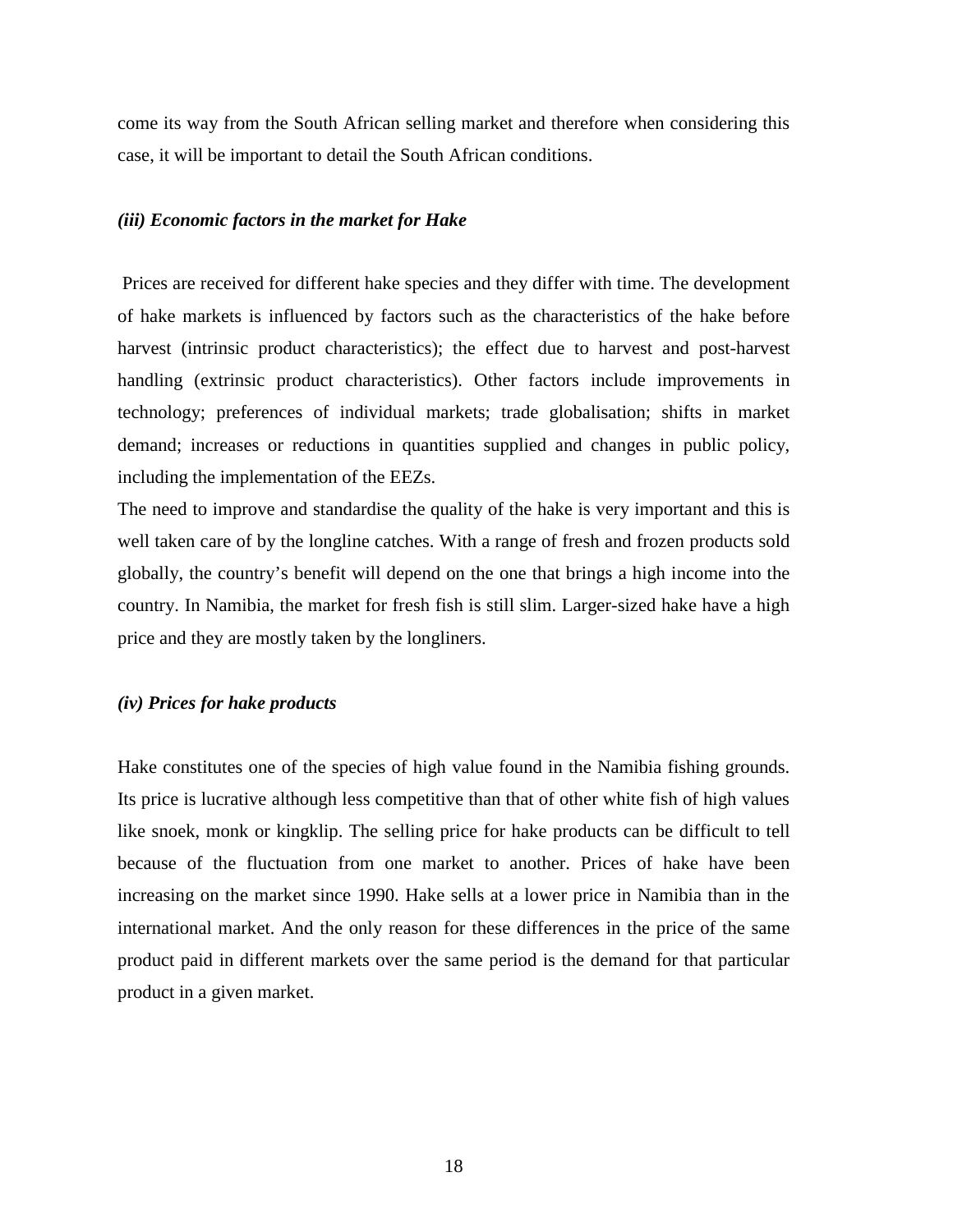#### <span id="page-24-0"></span>*(v) Gear and vessel conflict*

Many vessel owners have recently converted their fishing and catching technology from freezer trawling to wetfish trawling and longlining. This is because of the high margins obtained from the two kinds of vessel types compared to freezer trawling.

Areas with rough bottom and steep slope are not fished with trawlers because the trawl gear can easily be damaged. But such areas are well suited for longlining.

Companies involved with longlining in Namibia have developed informal protocols to manage potential conflicts between longline vessels. This is mainly because of high conflicts on the longline fishing grounds, which is increasing as the longline vessels increase. Longlines occupy wide areas of the sea for extended time period and can create gear and vessel conflicts (Anon., 1997). Longlining in Namibia is concentrated in limited areas where regular aggregations of hake give higher catch areas.

#### *(vi) Selectivity*

Longliners catch a significantly different size and age class of fish comparing to trawlers, Geromont *et al*. (1995). By difference, longliners exploit only larger hake while trawling catch a much different spectrum of fish, including the size range of fish caught by the longline fleet. The proportion of females in longline and trawlers increases with both the size/age of the fish. For the reason that longline catches older matured fish, they allow the stock to grow to the acceptable level. In trawling it can easily happen that rather young unmatured fish are also included in the catch because the trawl in not capable of being that selective to omit underage fish. Sorting grids in trawl and others are the new discoveries of technology to reduce the effect of young fish taken by trawlers.

The results from the South African pilot study have as well showed that for the same level of catch, longlining would result in a lesser reduction of the spawning biomass stock than does trawling, (Japp, 1993).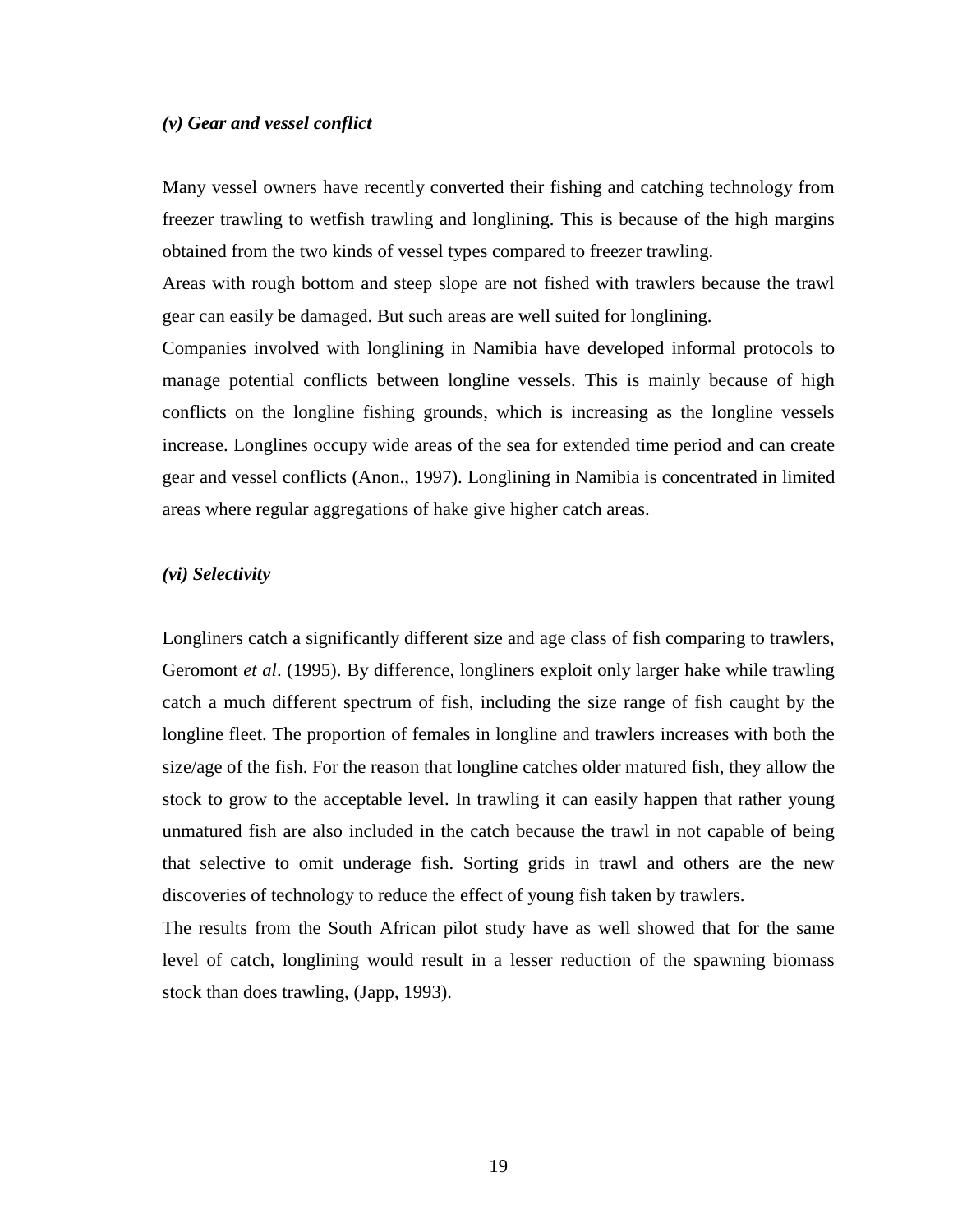### **3. The basics of the model**

<span id="page-25-0"></span>In this section, a short description underlying the Pella and Tomlinson model is presented. In addition, a harvest function and an economic part consisting of prices and costs are included.

#### **3.1 The biomass growth equation of Pella and Tomlinson.**

The marginal growth in a stock can be expressed as:

$$
\dot{X} = rX + sX^{m}
$$
 (E.1)

Where  $\dot{X}$  is the time derivative of the stock biomass as a function of time,  $r$  is the intrinsic growth rate when  $m>1$  is a parameter, *X* is the stock biomass, and *s* is an intrinsic growth rate.

According to Eide (1989), the Pella and Tomlinson model can be expressed as:

$$
\mathbf{\dot{X}} = r\mathbf{X} \left[ 1 - \left( \frac{\mathbf{X}}{K} \right)^{m-1} \right] \tag{E.2}
$$

where K represents the natural equilibrium biomass level (the environmental carrying capacity). When *m* in Equation (E.2) equals 2,  $(m = 2)$ , then the model equals a Gordon/ Schaefer model.

From Equation (E.2), it can be shown that the stock size that gives the maximum sustainable yield (MSY),  $X_{MSY}$  is: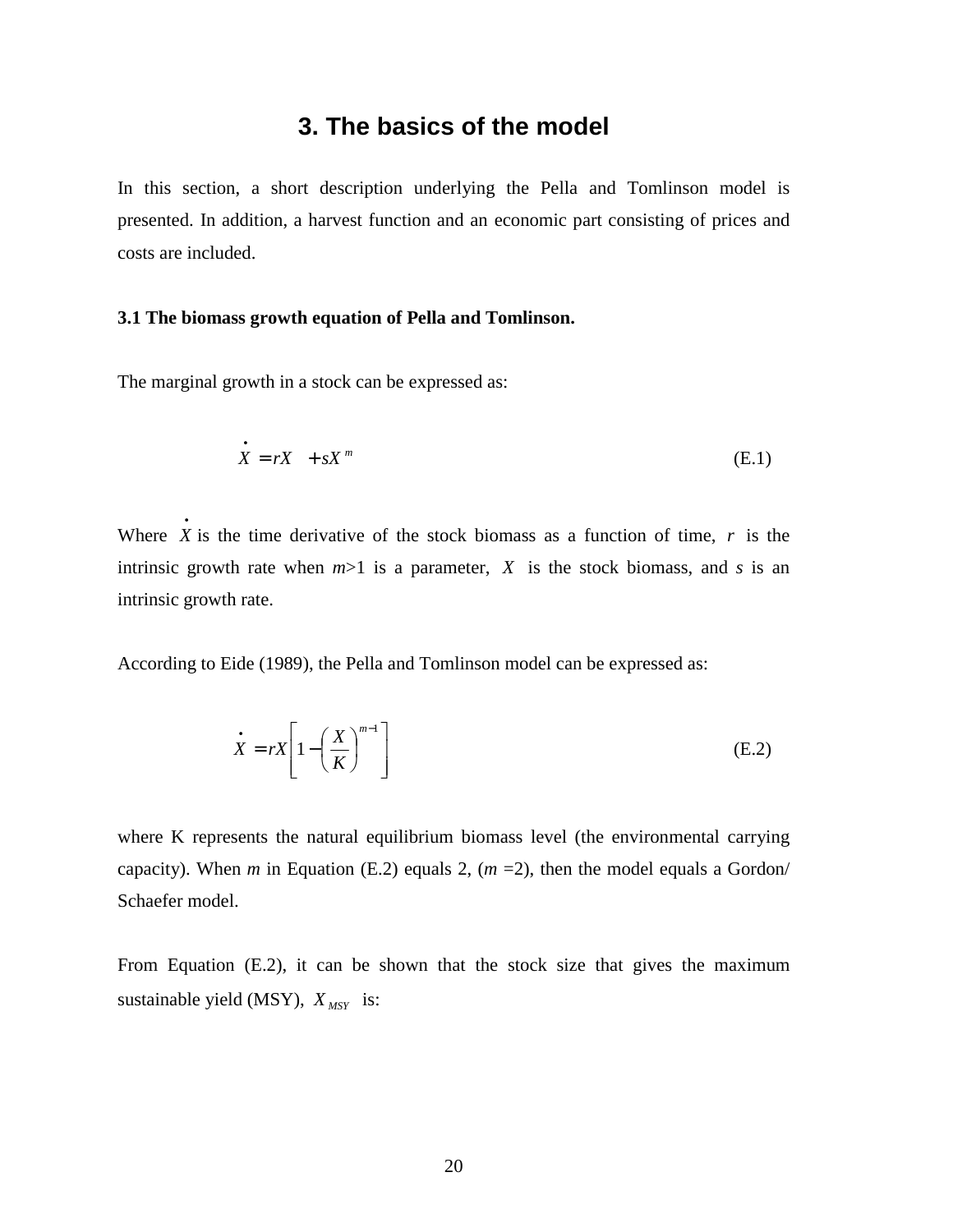$$
X_{MSY} = \frac{K}{\frac{1}{m^{m-1}}},\tag{E.3}
$$

*m* can be expressed as:

$$
m = \frac{1}{1 - \frac{MSY}{rX_{MSY}}}.
$$
\n(E.4)

with stock size and growth being positive,  $m < 1$  when  $r < 0$  (with r being the mortality rate in the stock), and  $m>1$  when  $r>0$ .

Calculated from equation (E.3), the parameters *m* and *r* are found as follows:

$$
m = \left(\frac{K}{X_{MST}}\right)^{m-1}.
$$
\n(E.5)

When the value of *m* is calculated, *r* is determined as:

$$
r = \frac{m}{m-1} \cdot \frac{MSY}{X_{MSY}}.
$$
\n(E.6)

The values in Equation E.5 & E.6 are found when  $MSY/X_{MSY}$  and  $K/X_{MSY}$  are known. Since the MSY is dependent on the age of first catch  $(t_c)$ , the r-value will also depend on the t<sub>c</sub>. In other words, the age of recruitment to the stock has a relation to the age of recruitment in fishing. A constant natural mortality and the sustainable biomass yield will determine the age of recruitment for the age at first catch.

The relation  $K/X_{MSY}$  in Equation (E.5) is assumed to be independent on the size of a constant product of recruitment and maximum individual weight (RW∞). For this reason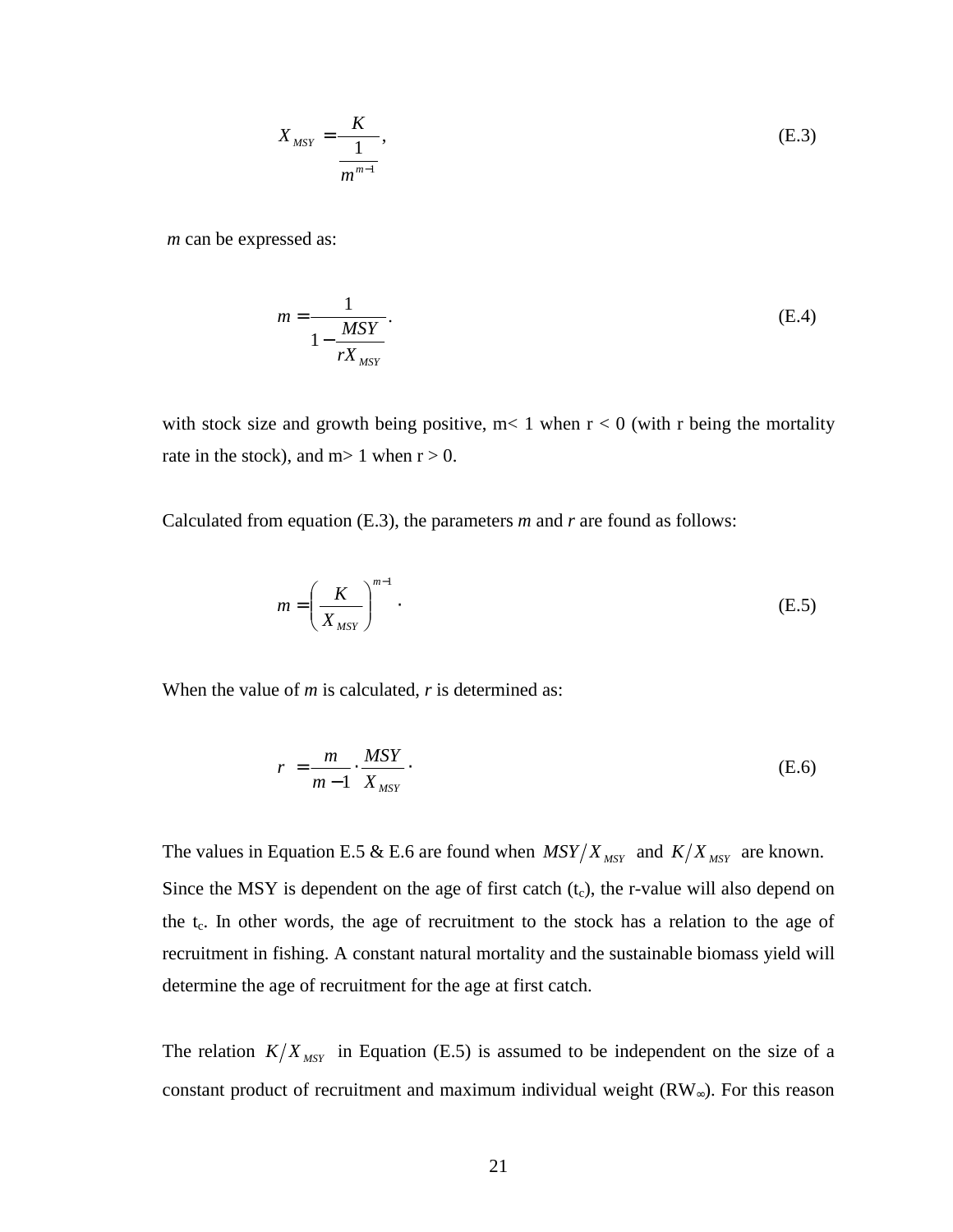<span id="page-27-0"></span>*m* and *r* can be determined from the parameters k, b, t<sub>0</sub>, t<sub>rr</sub> t<sub>∞</sub> and M, in Eide (1989). M is the natural mortality assumed constant for all age classes of hake; k is instantaneous growth rate; t<sub>r</sub> refers to the youngest year class in a stock, denoting recruitment; t<sub>∞</sub> is the oldest year class in a stock;  $t_0$  is a theoretical age when the fish length at an age is zero; and b is a constant<sup>3</sup>. Refer to Table 4.1 for the details of these parameters. Some input parameters needs to be calculated, but this is discussed in more detail in Chapter 4.

#### **3.2 The harvest function**

We assume a short-term catch equation, linear in effort and biomass.

$$
h = qEX
$$
 (E.7)

Where  $h$  is the catch (harvest) size, the parameter  $q$  denotes the catchability coefficient, which represents the proportion of the biomass that is removed per unit of effort, measuring the technical efficiency in the fishery. *E* is the level of effort expended in the fishery, in other words, the number of trawlers or hooks taken out to fish and *X* is the level of biomass.

In equilibrium the harvest function equals the marginal biomass growth of the stock:

$$
h = r_{ic} \cdot X \left[ 1 - \left(\frac{X}{K}\right)^{m-1} \right]
$$
 (E.8)

<sup>3</sup> The constant *b* is defined as  $\frac{\log W(t) - \log(d)}{1 - \log(t)}$  $L(t)$  $W(t) - \log(d)$ log  $\frac{\log W(t) - \log(d)}{\log W(t)}$ , using a log-linear regression.

where  $W(t)$  is the individual weight at age t,

l

 $L(t)$  is the individual length at age, and

d is a constant defined as 
$$
\frac{W(t)}{L(t)}
$$
.

This expression is derived from the von Bertalanffy (1934) growth equation and the individual weight of age equation.

The reader is advised to refer to Eide (1989) for more clarification and details.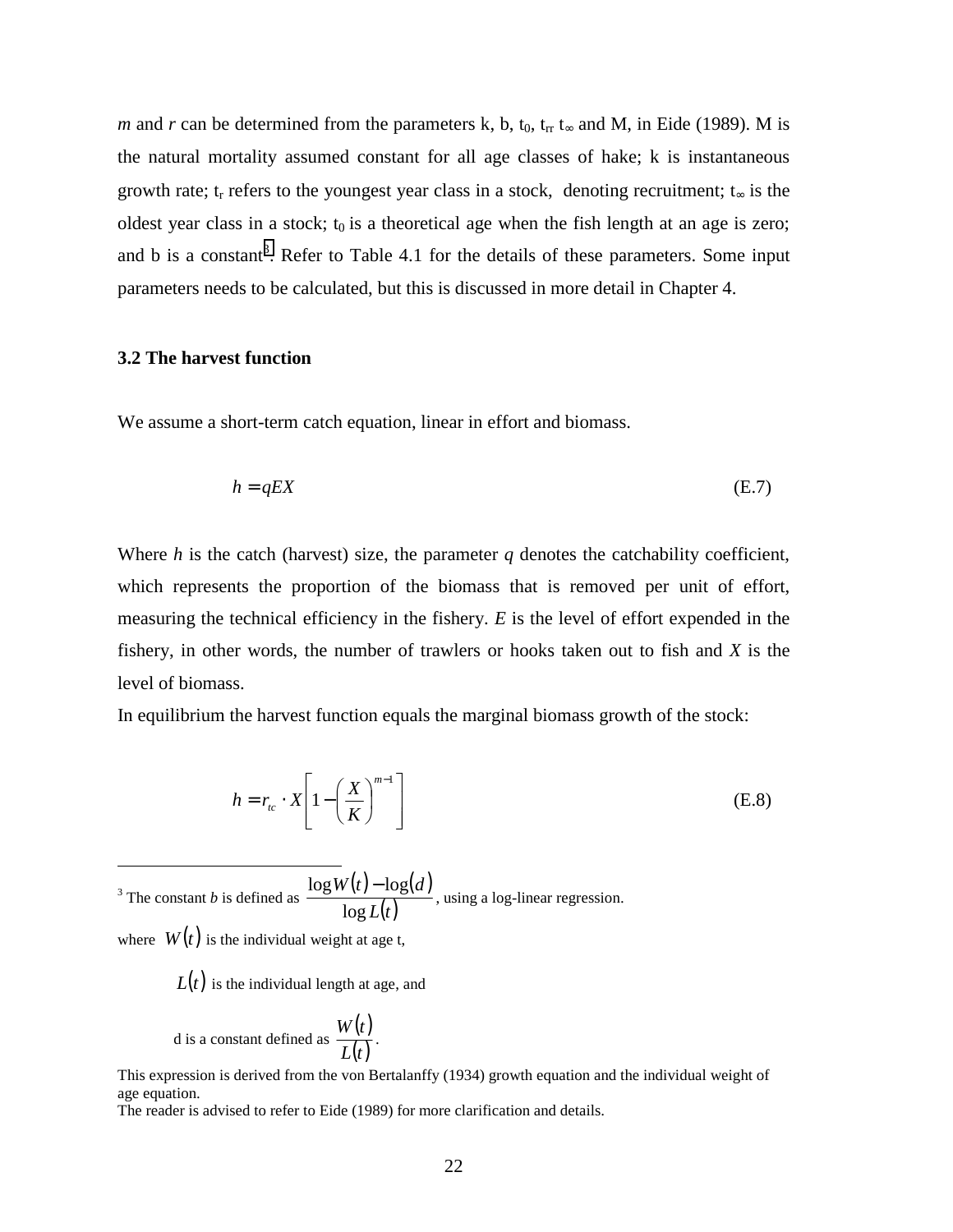<span id="page-28-0"></span>Including Equation (E.7) into Equation (E.8) will result in the following:

$$
qEX = r_{ic} X \left( 1 - \left(\frac{X}{K}\right)^{m-1} \right) ,
$$

and therefore, remembering our Equation (E.8) the stock biomass in equilibrium is:

$$
X = K \left( 1 - \frac{qE}{r_{tc}} \right)^{\frac{1}{m-1}}
$$
(E.9)

describing the equilibrium level of biomass for each level of effort (given).

Substituting Equation (E.9) into Equation (E.7) will give us:

$$
h = q \cdot E \cdot K \left( 1 - \frac{qE}{r_{tc}} \right)^{\frac{1}{m-1}}
$$
(E.10)

representing the equilibrium harvest equation. The  $r_{tc}$  represents the intrinsic growth rate for the different fishing gears.

#### **3.3 Revenue**

In this paper we assume a constant price per unit of harvest. Hake is one of the important white fish in the world market but the Namibian supply of hake is not so large that it can influence the international market for hake. The market price differs for hake fish from longline and trawling. For this specific study, a combination of both wet and freezer trawlers was explained. We use the following to determine the total revenue for both the trawlers and longline respectively:

$$
TR_g = p_g \cdot h_g, \qquad g = t, l \tag{E.11}
$$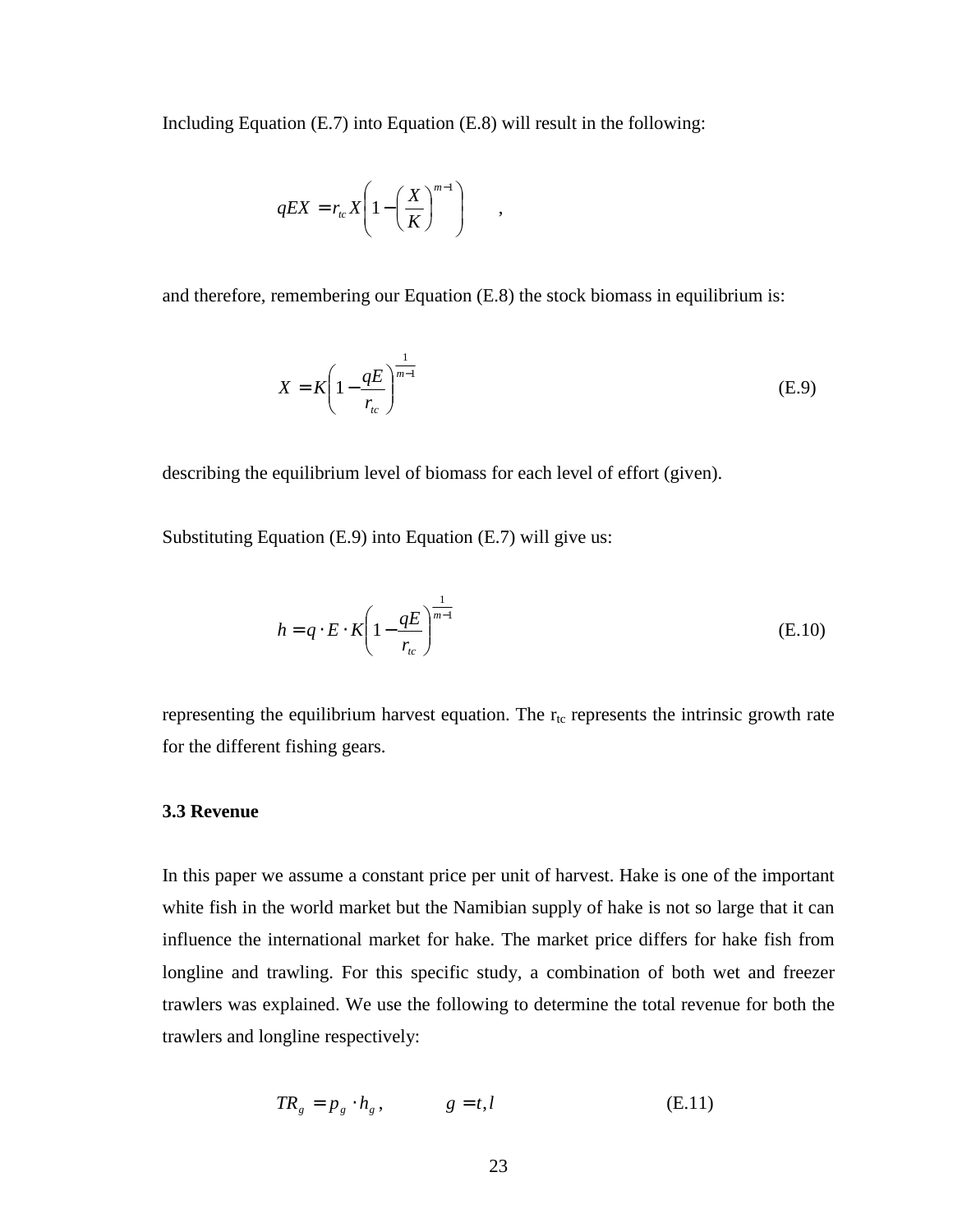<span id="page-29-0"></span>Multiplying the price of fish per unit of time (*p*) by fish catch (*h*) for the different gears (*g*) of trawl (*t*) (wet, freezer), and longline (*l*).

#### **3.4 Cost**

We assumed that the cost of an additional unit of effort is constant and taken into account the average cost of effort for trawling and longlining, respectively. As for the total revenue equation, specific costs and effort are obtained from the different gears using the following cost equation formula:

$$
TC_{g} = a_{g}.E_{g}
$$
 (E.12)

where  $TC_g$  is the total cost for the different vessels, respectively, derived by multiplying the price of effort per unit of time, (*a*), (whereby *a* also includes the opportunity cost of labour and capital) by fishing effort, (*E)*.

#### **3.5 Profit**

Equation (E.11) less Equation (E.12), gives the resource rent  $(\Pi)$  as a function of fishing effort (E):

$$
\Pi = TR - TC \tag{E.13}
$$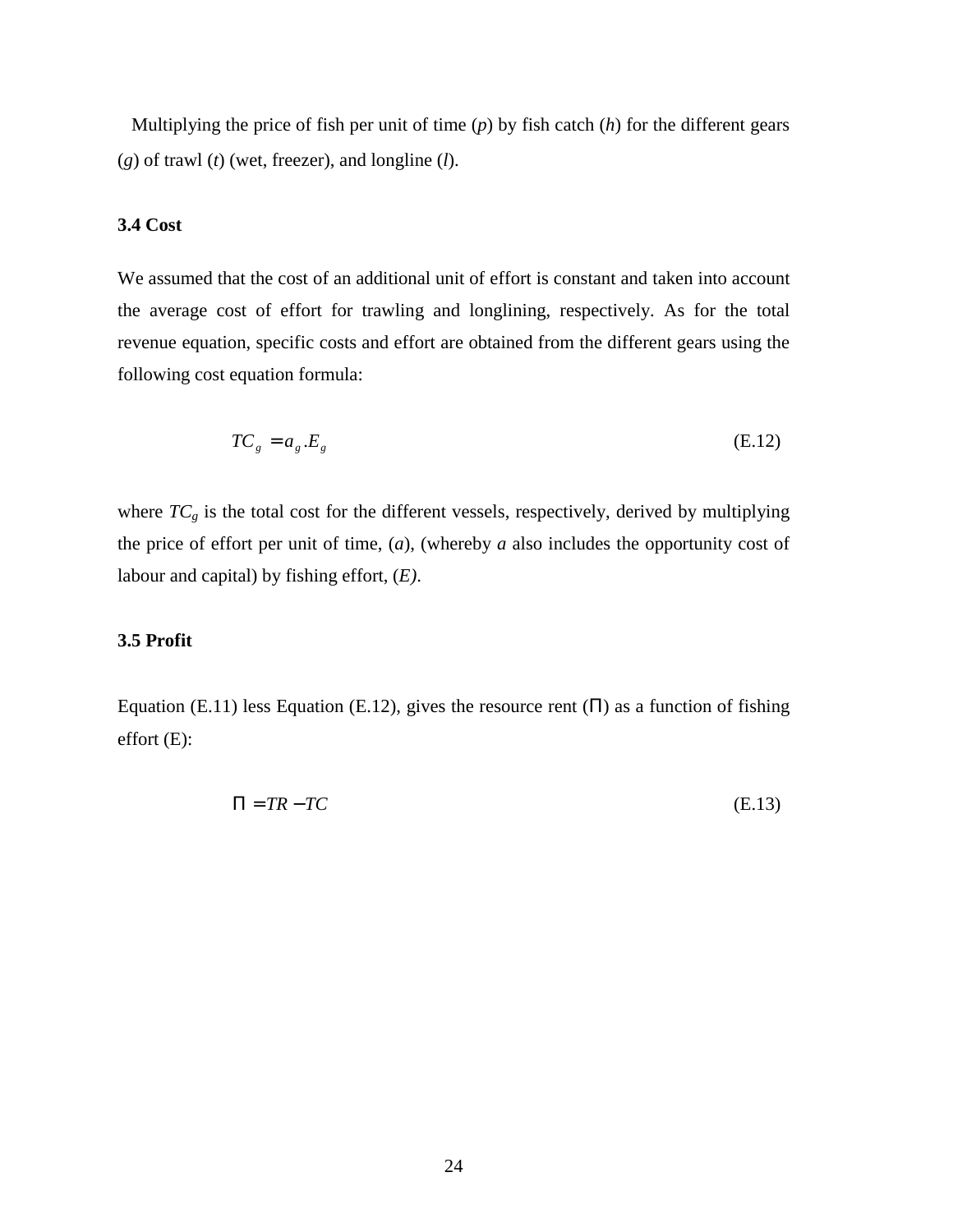### **4. Data**

<span id="page-30-0"></span>The biological, technological and economic data are presented in this part with other parameters estimated. The data is of historical catch and effort since independence for hake from both trawling and longlining method, respectively. Catches from hake trawling are combined for both the wetfish and the freezer trawlers and observed since 1992 until 2000. The prices and cost data are taken from Hutton and Sumaila, (2000).

The data were estimated on the assumption that longline fisheries data are not well documented yet so we have to do the best we can. Therefore, a wide range of changes in effort between trawling and longline over a considerable time is used.

#### **4.1 Biological Data**

The model parameters  $k$ ,  $b$ ,  $t_0$ ,  $M$ , are taken as estimates and used in the model from Geromont *et al.* (1995). Maybe its worth mentioning that the estimates used in Geromont were based on a South African study, but because of the similarity between the two country's and their fisheries, it will not be far-fetched to apply, the same values for the Namibian fisheries.

**Table 4.1 Values of parameters used in the model, natural mortality rate, M, constant length/weight relationship, b, instantaneous growth rate, k, theoretical age**  when length/weight is zero,  $t_0$ , age at recruitment,  $t_r$ , taken from Geromont *et al*. **(1995).** 

| <b>Parameter</b> | <b>Value</b> |
|------------------|--------------|
| M                | 0,3          |
| h                | 3,084        |
| k                | 0,046        |
| t0               | $-0,825$     |
| t,               |              |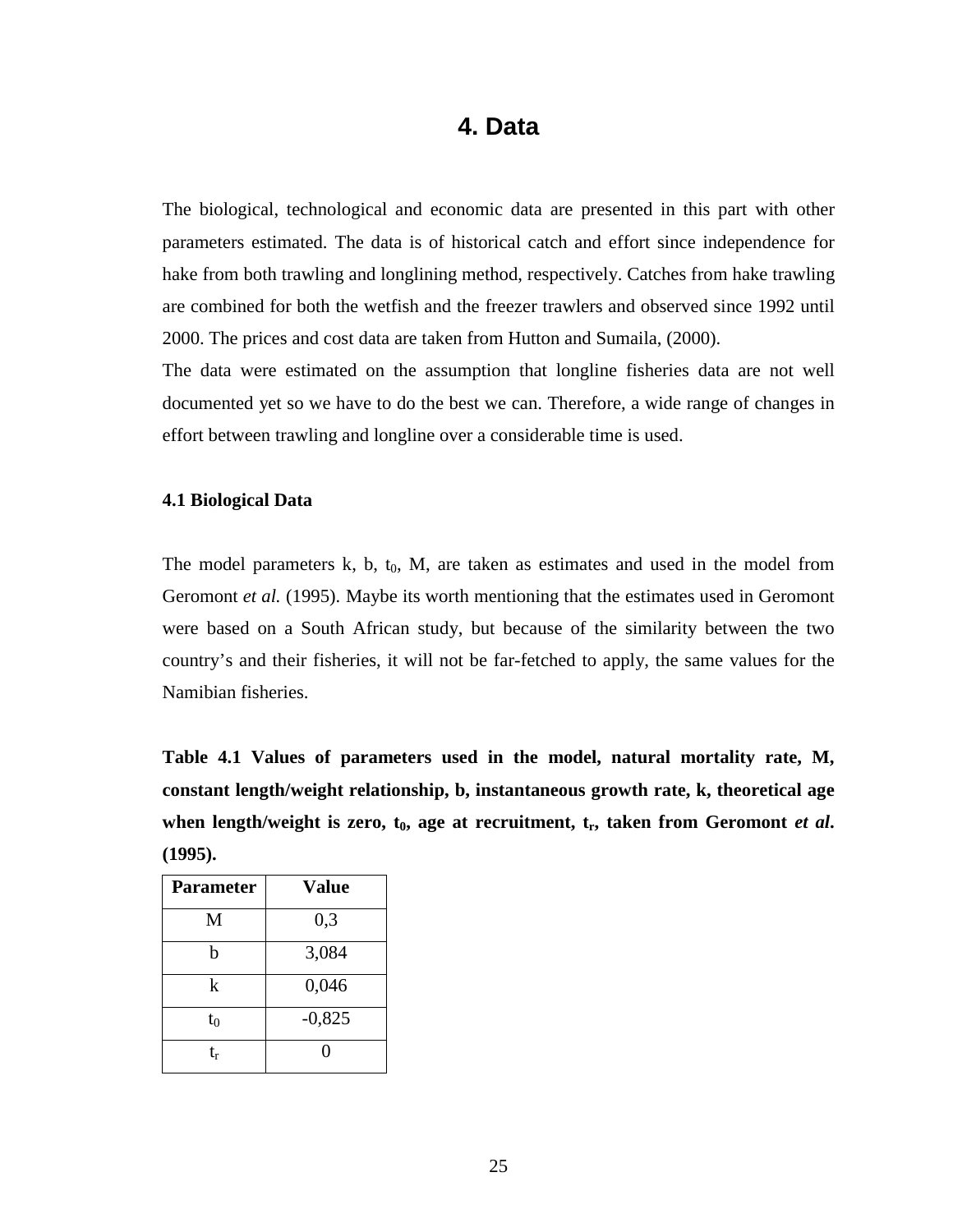In Table 4.2 (below) different ages of first catch  $(t_c)$  were taken from a period of  $t_c$  equal zero up to age of seven years. Concentration is focused to the level of age two and four years from the table analysis. A more detailed explanation of the step by step process involved in the data given in Table 4.2 is in Eide (2000). The reader is referred to this paper for more details.

| $t_c$          | <b>MSY</b><br>$X_{MSY}$ | K<br>$X_{MSY}$ |
|----------------|-------------------------|----------------|
| $\theta$       | 0,141132                | 2,84322        |
| 1              | 0,194519                | 2,84322        |
| $\overline{2}$ | 0,247483                | 2,84322        |
| 3              | 0,290724                | 2,84322        |
| 4              | 0,322717                | 2,84322        |
| 5              | 0,347003                | 2,84322        |
| 6              | 0,367125                | 2,84322        |
| 7              | 0,386626                | 2,84322        |

**Tables 4.2 Calculated age at first catch analysis with the use of Eide (2000) method.** 

On the basis of Table 4.2, Equation (E.5) and Equation (E.6), the *m*-values were calculated from  $MSY/X_{MSY}$  and  $K/X_{MSY}$ .

The *m*-value remains the same for all the ages of first catch with differences in recruitment.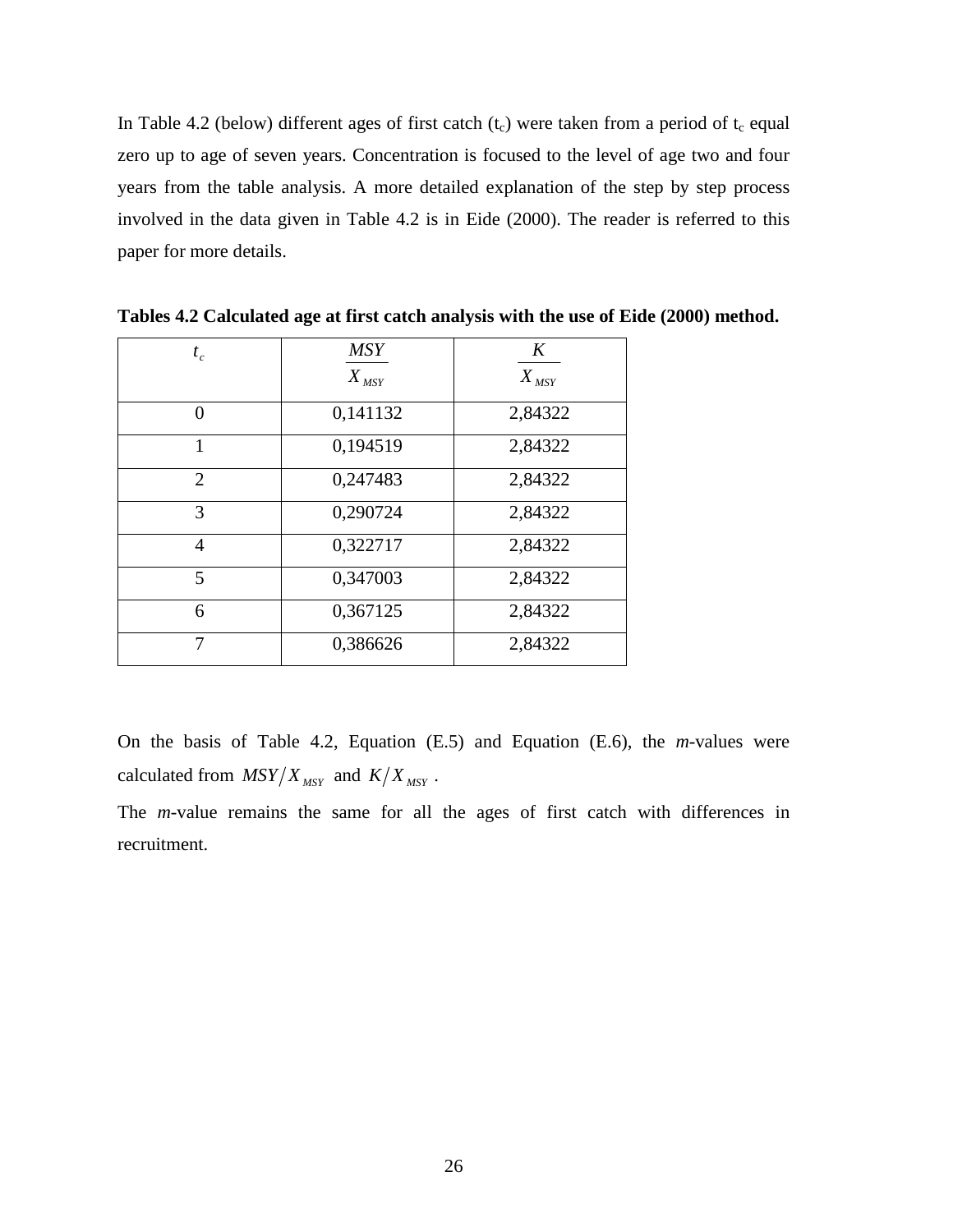| tc                          | m        | $r_{\rm tc}$ |
|-----------------------------|----------|--------------|
| 0                           | 0,915239 | $-1,52392$   |
|                             | 0,915239 | $-2,10039$   |
| $\mathcal{D}_{\mathcal{L}}$ | 0,915239 | $-2,67229$   |
| 3                           | 0,915239 | $-3,1392$    |
| 4                           | 0,915239 | $-3,48465$   |
| 5                           | 0,915239 | $-3,74689$   |
| 6                           | 0,915239 | $-3,96416$   |
|                             | 0,915239 | $-4,17473$   |

<span id="page-32-0"></span>Table 4.3 Calculated m-values and  $r_{tc}$  from Equation (E.5) and Equation (E.6), and **Table 4.2.** 

#### **4.2 Technological data**

The catchability coefficient, *q* and the equilibrium biomass of the stock, K, were estimated by a linear regression on  $(h/E)^{(m-1)}$  from Equation (E.10). The catchability coefficient levels for trawl and longline differs. One of the explanation to these could be because of differences in the age at recruitment in fishing and because effort is measured differently from the two methods.

The data used to obtain *K,* estimates was taken from the catch and effort data for trawling, while that for *q,* was taken from both trawling and longline data, respectively. A nine-year period was taken into account for trawling, the period after independence and only 3-year period for the longline fishery. The longline years are few because that was what was available at the time of collecting data, for the other years they were not clear and well organised to be included.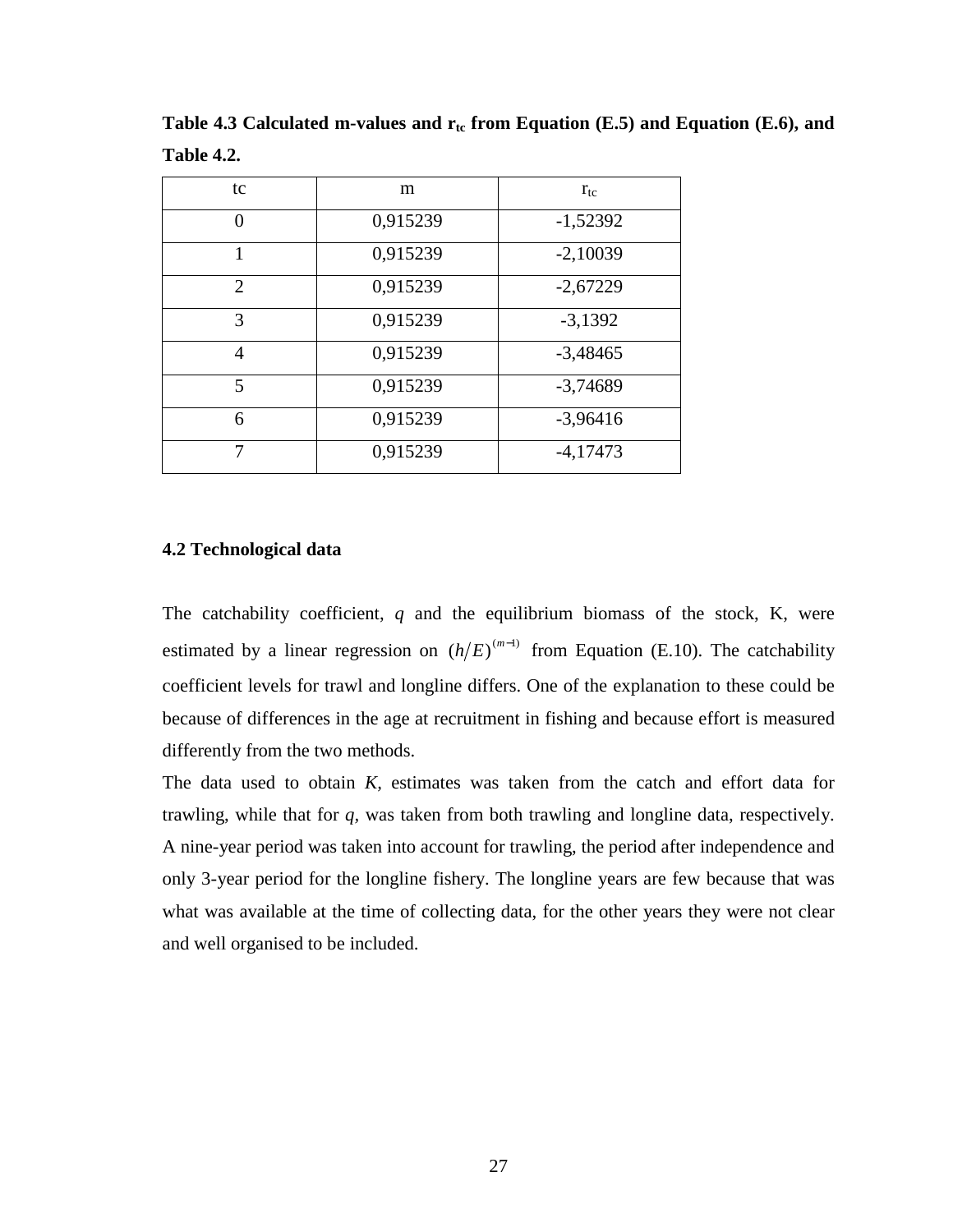| Year | <b>Effort</b> (hours) | Catch (mt) |
|------|-----------------------|------------|
| 1992 | 45783                 | 48481      |
| 1993 | 68419                 | 76885      |
| 1994 | 104628                | 106910     |
| 1995 | 138112                | 123583     |
| 1996 | 171835                | 126086     |
| 1997 | 252251                | 109695     |
| 1998 | 125249                | 140227     |
| 1999 | 173266                | 153250     |
| 2000 | 217461                | 182637     |

**Table 4.4 Trawling data used in the model to obtain q, and K estimates.** 

**Source: Anon., (2001)** 

**Table 4.5 Longline data used in the model to obtain** *q* **estimates.** 

| Year | <b>Effort</b> (# hooks) | Catch $(kg)$ |
|------|-------------------------|--------------|
| 1998 | 13464248                | 2211063      |
| 1999 | 27407500                | 6998953      |
| 2000 | 57942321                | 11822063     |

**Source: Anon., (2001).** 

From Equation (E.10), the harvest equation is given and derived over the level of effort in the fishery as:

$$
\left(\frac{h}{E}\right)^{m-1} = qK - \frac{q^2K}{r} \cdot E
$$

substitution of the different parameters is given as

$$
\left(\frac{h}{E}\right)^{m-1} = A - (-B) \cdot E = A + B \cdot E \tag{E.14}
$$

where  $A = qK$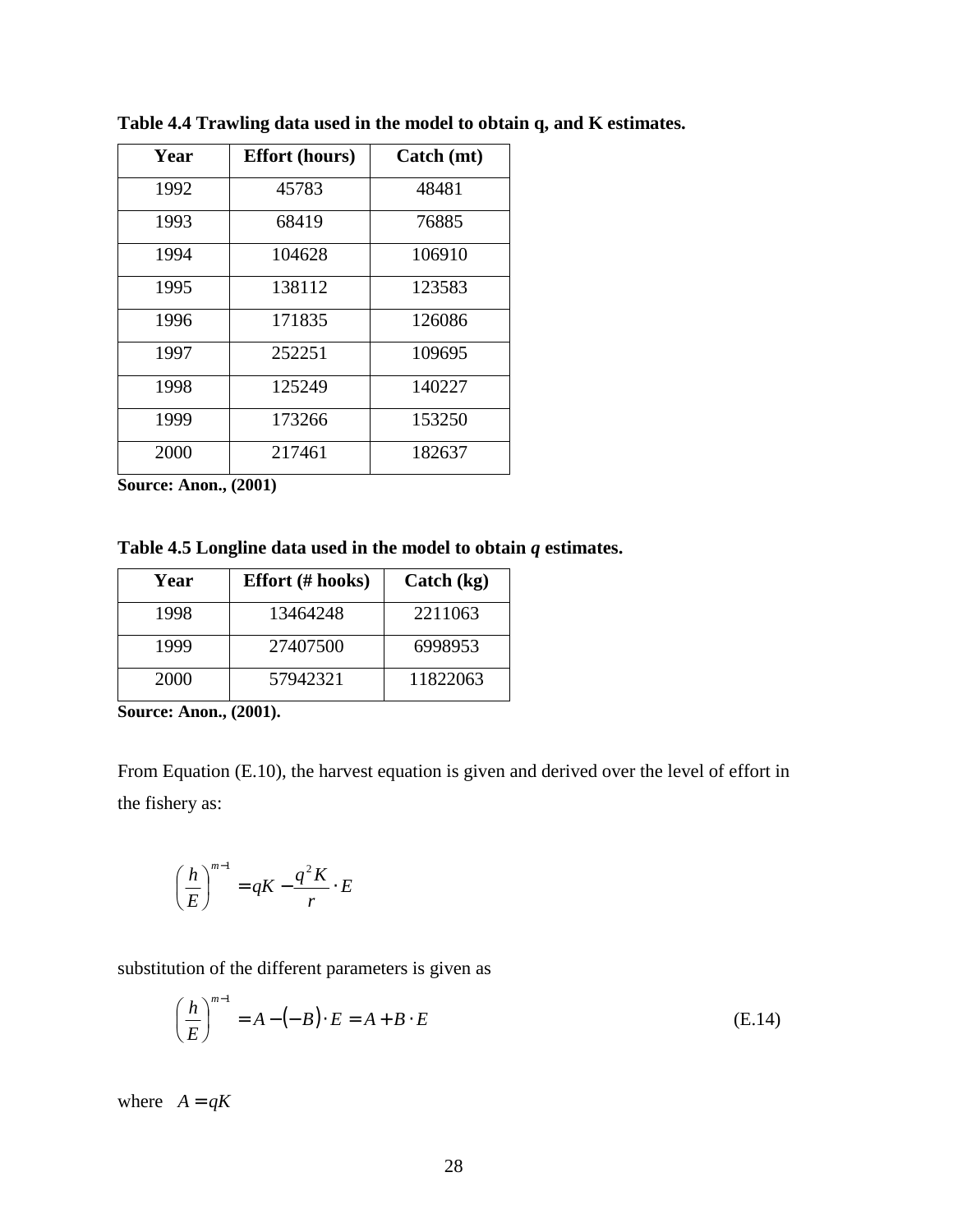and 
$$
B = \left(\frac{-q^2 \cdot K}{r}\right) = \frac{-qA}{r}
$$

The catchability coefficient of the different fishing methods therefore is

$$
q_{tc} = -\frac{B \cdot r_{tc}}{A}
$$

and the natural equilibrium biomass is

$$
K=\frac{A}{q_{tc}}
$$

A statistical linear regression was run for the hake trawl. The result from the regression indicates that the trawl fishery is statistically significant at a 5% significant level as shown in Table 4.6. with the P-value of 0.0065.

**Table 4.6 Regression analysis of CPUE on total effort (Table 4.4) using Equation (E.14).** 

| <b>Variable</b>         | <b>Value</b>      |
|-------------------------|-------------------|
|                         | 0,966236          |
| в                       | $3,17956*10^{-7}$ |
| ${\bf R}^2$             | 0,676944          |
| Adjusted $\mathbf{R}^2$ | 0,630793          |
| <b>P-value</b>          | 0.0065            |

 $R<sup>2</sup>$  is the coefficient of determination that describes 68% variation of the effort is explained by the CPUE and the adjusted  $R^2$ . The P-value describes the significance level of the variables in the regression. At 5% significant level (i.e P-value equal or greater than 0.05), the hake stock is statistically significant in explaining the variables.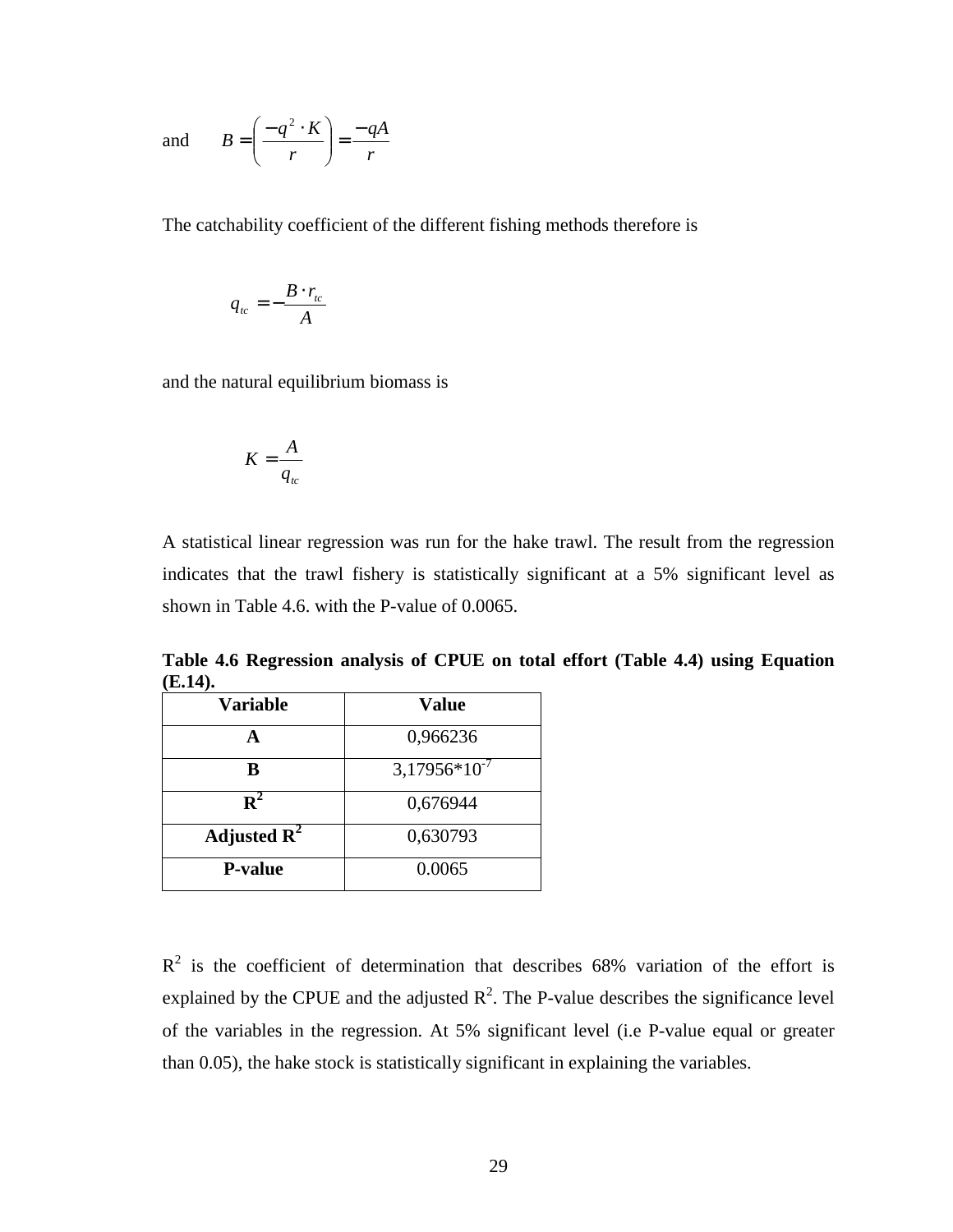<span id="page-35-0"></span>The K-value (carrying capacity) is independent of the  $t_c$ -value and estimated to be at around 1,7 million tonnes.

In trawl fishing, the fish are caught from a younger age. In the analysis of this study, the first age of capture of fishing is set to 2-year old fish. Meaning that for each trawl, all the fish from age two are harvested. It is well known that longlines concentrate on older fish, the first age of harvesting fish by this vessels group is set to four-year-old fish. With *q*value related to tc, the higher the tc, the lower catchability is expected and vice-versa.

**Table 4.7 Parameter estimates calculated using the Pella and Tomlinson model and harvest equation.** 

| <b>Method</b> |                           | $K$ (mill. tons) | $t_c$ -value |
|---------------|---------------------------|------------------|--------------|
| Trawl         | $8,79361 \times 10^{-7}$  |                  |              |
| Long line     | $2,13627 \times 10^{-10}$ |                  |              |

The data estimation of the biological specification of the Pella and Tomlinson model are provided in Table 4.3 and 4.7. This includes the catchability coefficient, q, the maximum biomass of the stock, K, and the ages of first catch for the two fishing methods; the exponent controlling the inflection point of production, m, and the intrinsic growth rate of the fishery. When *m*-value is smaller than one then *r-*value should be smaller than zero. As presented, the catchability level for trawl is higher than for longline due to the fact that the longline fleets for hake are very few; and also due to to the low recruitment age in fishing. Also note that a larger growth rate estimate is necessarily linked with a small carrying capacity and a larger catchability coefficient.

#### **4.3 Economic data: price and cost**

Prices for hake products are difficult to tell, they differ between different companies and fluctuate from one market to another. The products vary considerably for different sizes of the same product, (Sumaila, 2000b).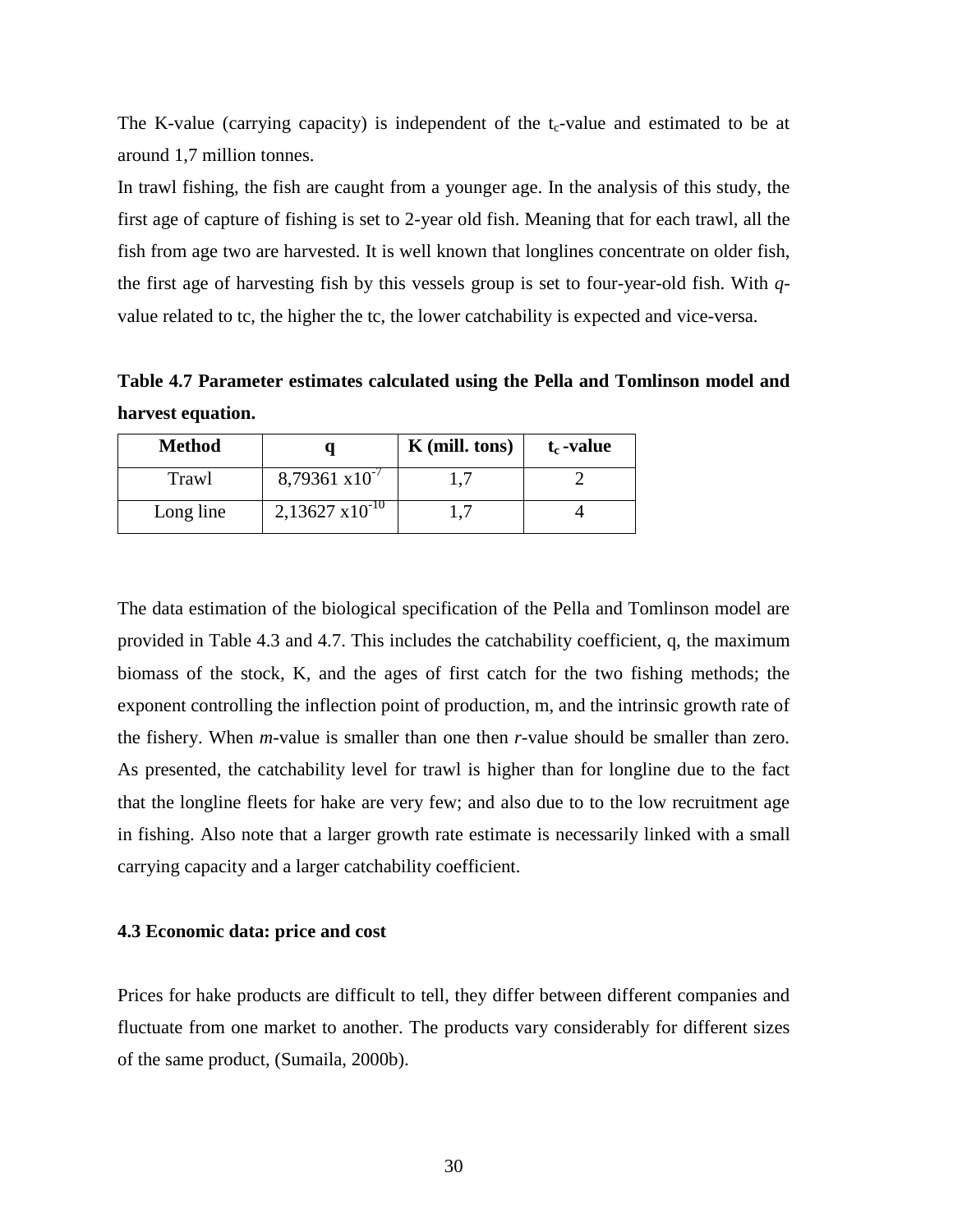Price data used for the result analysis are partly taken from a study by Hutton and Sumaila (2000). Their study was based on similar research, but was based on a South African case study. As mentioned before, taking into account that the fisheries in Namibia and South Africa are very similar, the same price and cost data may well be used. The price for trawl caught is given as  $R10/kg<sup>4</sup>$ . This is the price paid in the wholesale market. For the longline hake caught the price is R30/kg, given that Spanish prices are not affected by imports of hake from other regions (Hutton and Sumaila, 2000). It was further given that in July 2000 there was a drop in prices to a relatively low level and it was not worthwhile to export longline caught hake. For this reason, a price of R15/kg for longline hake was used.

When modelling the cost of landing hake, different costs are involved and can be problematic to get the exact data needed. And because of high competition, most companies do not reveal cost information to the outsider. These include direct costs and indirect costs. Some of costs e.g. labour costs – include the size of the crew, number of officers and skippers, etc, capital costs – cost of acquiring a full equipped vessel, operating expenses – annual costs of fuel, repairs and maintenance, fishing gear renewal, management and administrative costs.

With the use of estimated effort over time for both trawling and longline, estimates and assumptions are used. In Sumaila and Hutton (2000) study, they have reasoned that in a long run, the unit cost both trawl and longline will increase at very high effort levels (or fishing mortality rates) as CPUE decreases and vice versa.

The average landed unit cost for trawling is R5.00/kg of hake landed, in 2000. For longlining a value of R5.00/kg of hake landed is used as the unit cost<sup>5</sup>. To obtain per effort cost, the given cost is multiplied by the harvest over the effort for the year 2000.

R5 x harvest (2000) / effort (2000),

l

<sup>&</sup>lt;sup>4</sup>R- is the South African Rand money. Since Namibia's monetary policy is pegged to the South African, the money value are the same as to the Namibian dollar  $(N\$ ), N\ $1 = R1$ .

 $<sup>5</sup>$  The cost data given by Hutton and Sumaila, as stated above was equated to the current effort level (2000)</sup> for each sector. Therefore for this study I also considered taking the effort level and harvest for 2000. For example in trawl, to get the value per effort cost;

therefore 5 x 115537756 / 217460.98,

equalling to 2656.52

The longline data was used for its cost.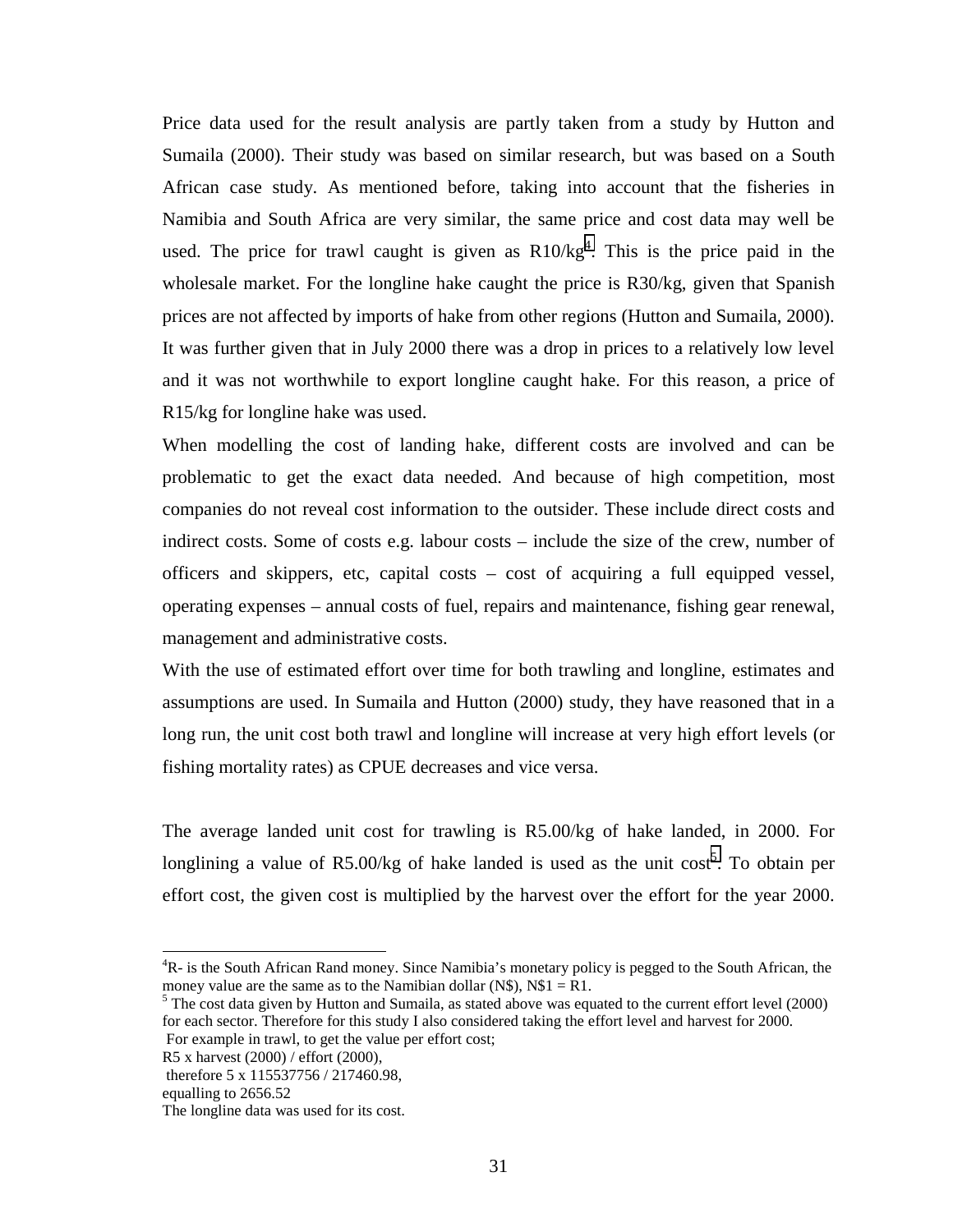The catch and effort data were taken from Table 4.4 and Table 4.5.The same procedure is used for longline.

Using this method, trawl per effort  $cost = 2656.52^6$ , and Longline per effort  $cost = 1,020158$ 

<sup>&</sup>lt;sup>6</sup> Please note that the harvest for trawling used to obtain the cost is not the same as that presented in Table 4.4. We used a harvest number of 115537756 /kg that was calculated from given information of the combined wetfish and freezer trawlers by the MFMR for 2000.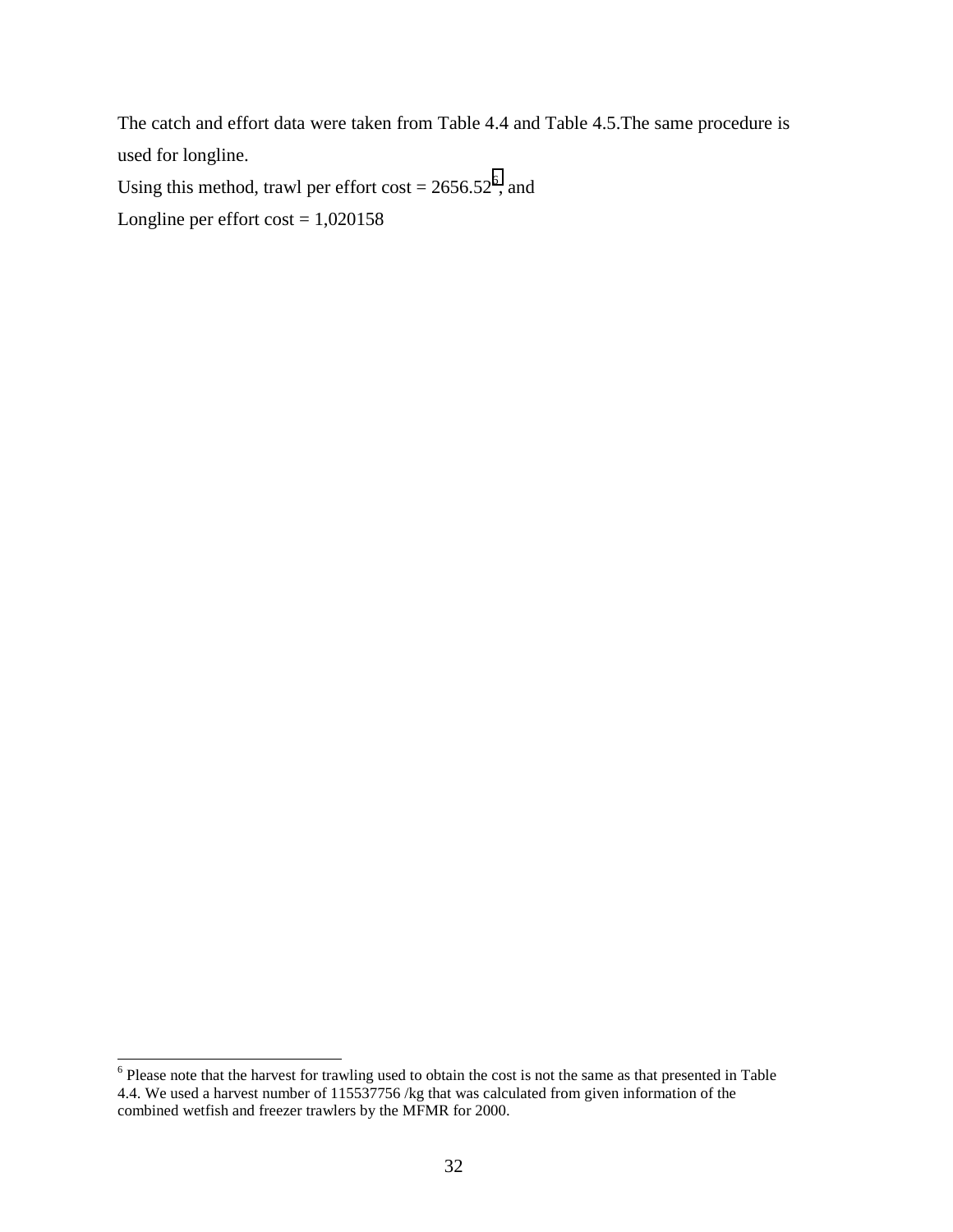### **5. Results**

<span id="page-38-0"></span>The model results, the reference points from the bioeconomic theory will be presented in this chapter. A short description of the main points is highlighted with the rest referred to in the discussion chapter, Chapter 6.

The catch per unit of effort for trawling and longline respectively are presented in Figure 5.1 and Figure 5.2. From both the tables, a difference in the increment is observed, with the level of catch in the trawl maximised at approximately 150 000 metric tonnes, while longline has a maximum catch level of approximately 200 000 metric tonnes. We clearly see that for trawling, the catch per unit effort is declining, while for longlining, the catch per unit of effort is increasing.



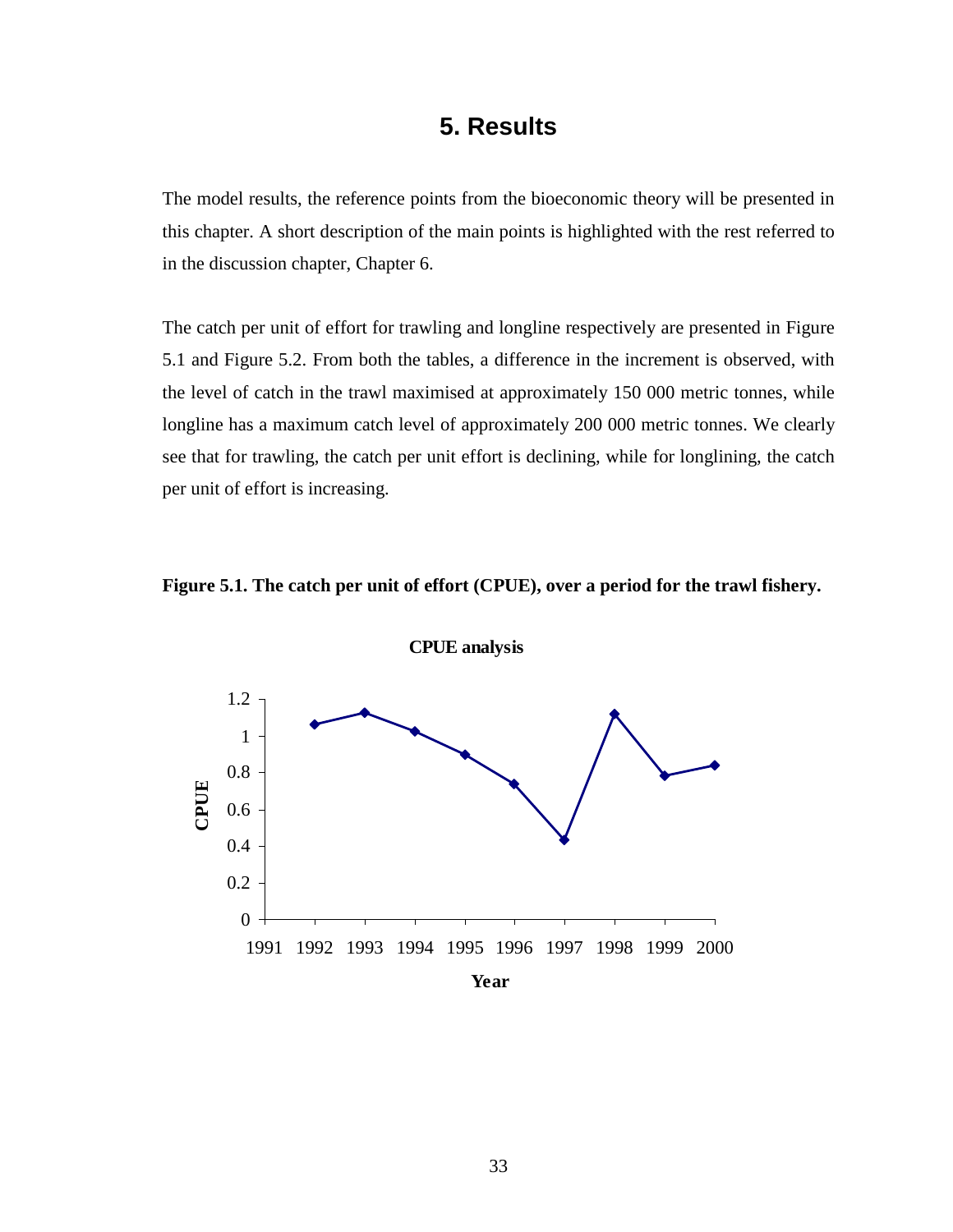<span id="page-39-0"></span>



**Maximum Sustainable, Maximum Economic and Open Access Level** 

Using the data in Table 4.7 and the values for the price of fish and cost of effort, the maximum sustainable yield, MSY,  $E_{MSY}$ , maximum economic yield, MEY,  $E_{MEY}$ , open access yield,  $OAY$ ,  $E<sub>OAY</sub>$  were obtained by adjusting the estimated increment rate and the level of effort from a long time series of catch and effort data. These reference (biological and economic) points are used as a means to discuss the level of biomass stock for the given fishery. The MSY is achieved at the level where the largest equilibrium catch can be taken from a stock under average environmental conditions. It corresponds to a higher level of effort but where profits are less and fish catch is sustained through time. The MEY depends on the price of fish and the cost of effort. It is the total amount of resource rent that could be earned from a fishery if an individual owns it. When we talk of open access fishery then one refers to a fishery in which any person can legally participate. As indicated, OA point is achieved at the point where total revenues (TR) equals total cost (TC). This point is also referred to as the "Bioeconomic Equilibrium point", where both the resource and the industry will be in equilibrium. In most cases, at this point (OA),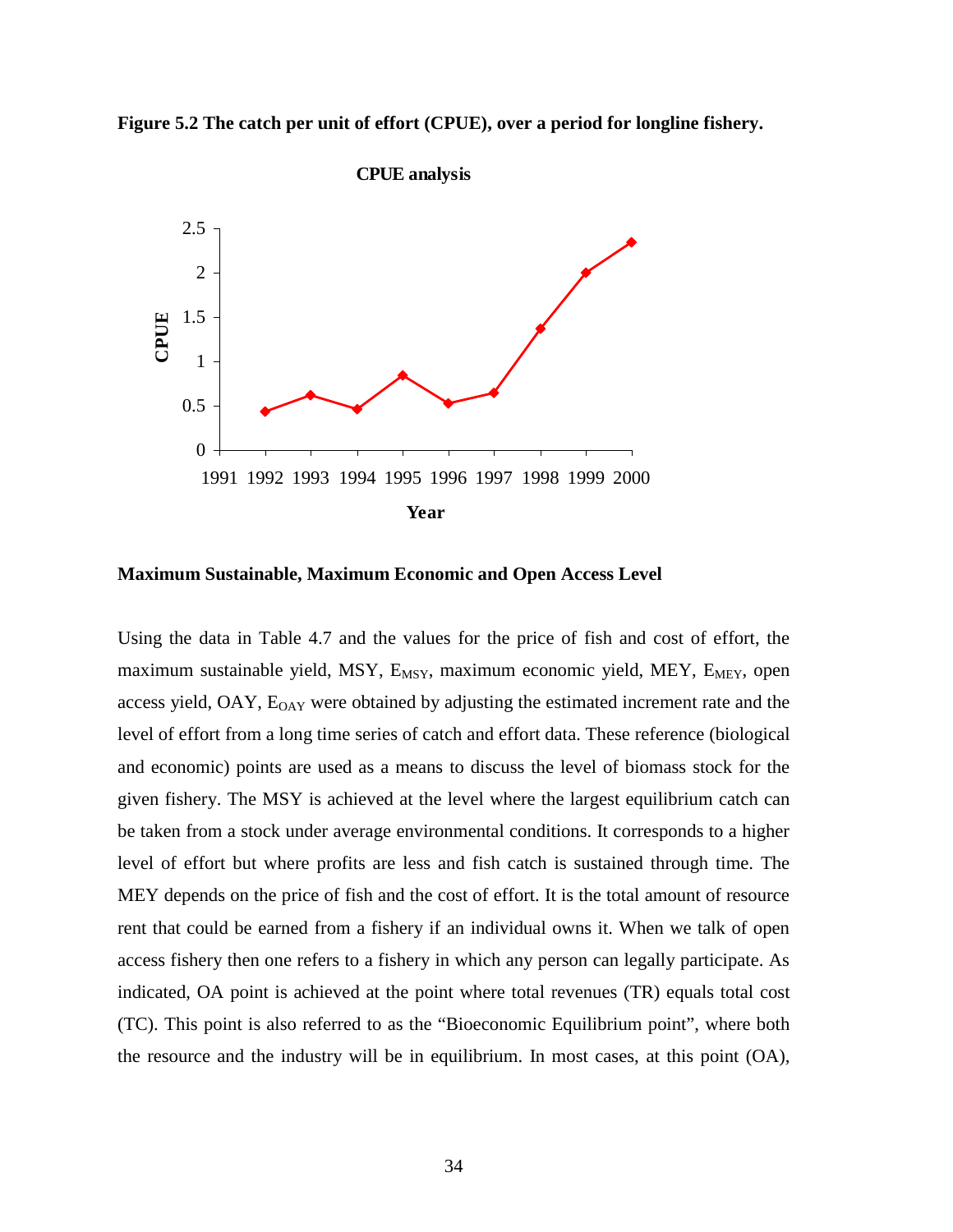there are too many fishers (measured by effort) that catch fish (and therefore profits) and the stock drop down.





**Figure 5.4 With the use of Equation E.9, E.10, E.11 and E.12 from the model; and Table 4.7, MEY, MSY and OAY is obtained for longline.** 



**Stock estimate analysis, longline**

35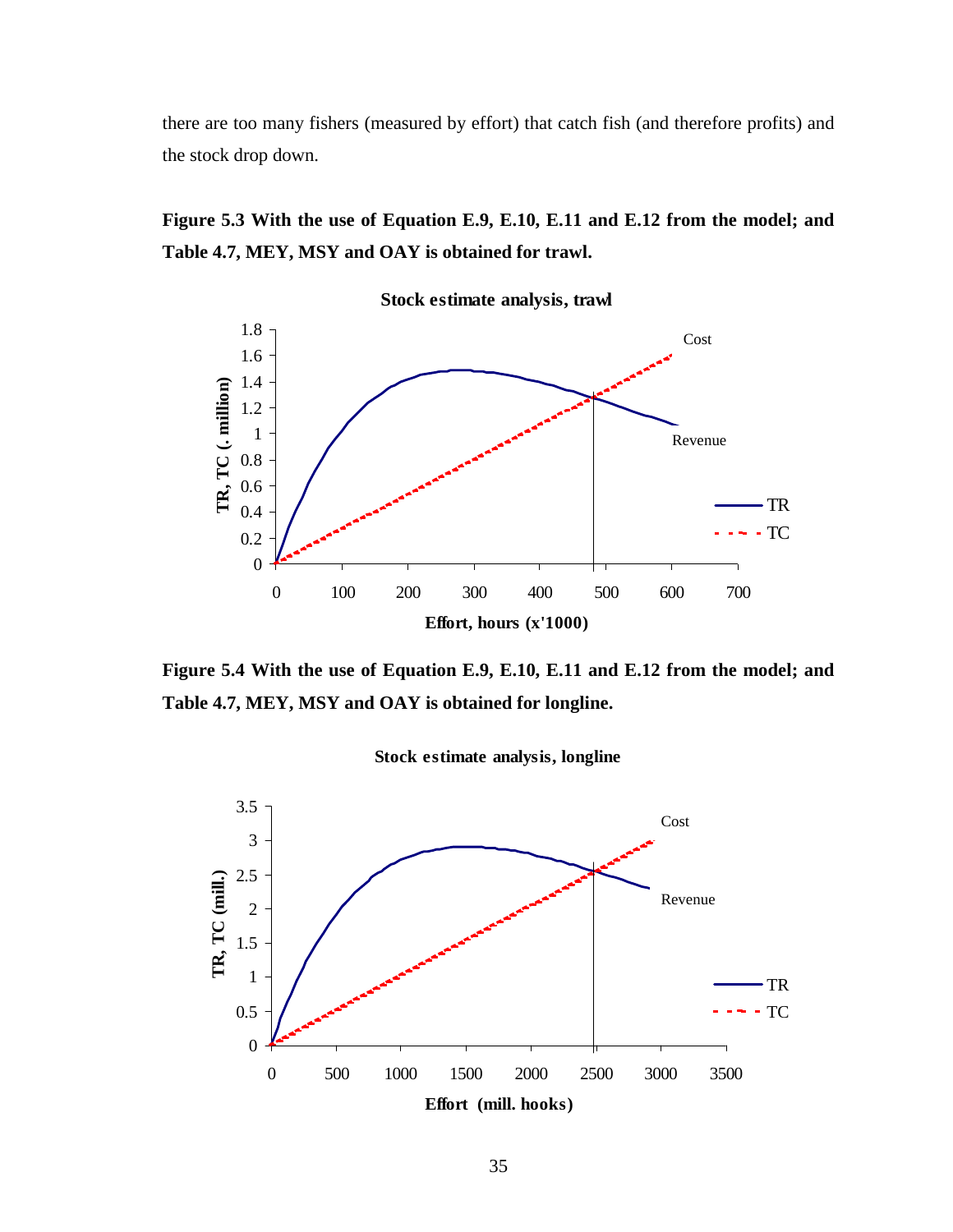**Figure 5.5 Combined total revenue curves for trawl and longline, data used are those presented in result of Figure 5.3 & 5.4.** 



In Figure 5.5, comparisons are made between trawling and longline fisheries. Higher effort, catches and profits are obtained from the longline fishery.

Results obtained from the bioeconomic model are presented in Table 5.1. The unit of measurements for catch is in '000 metric tons; the trawl effort is in trawling hours ('000) and longline effort is in number of hooks used; revenue is N\$ million; cost is N\$ million and profit in N\$ million. For trawling, MEY is at 136,407 metric tons valued at N\$1,364 millions and generated with effort level of 178, 100 hours trawling. The MSY is at 148,441 metric tons valued at N\$1,484 millions corresponding to a fishing effort level equivalent of 281, 000 hours trawling.

The OAY is at 127, 561 metric tons valued at N\$1,276 millions and attained at the effort level of 480, 180 hours trawling. The current stock for trawling was calculated to be at the catch level of 144, 292 metric tons (in 2000), valued at N\$1,443 millions generated at the effort level of 217, 461 hours trawling.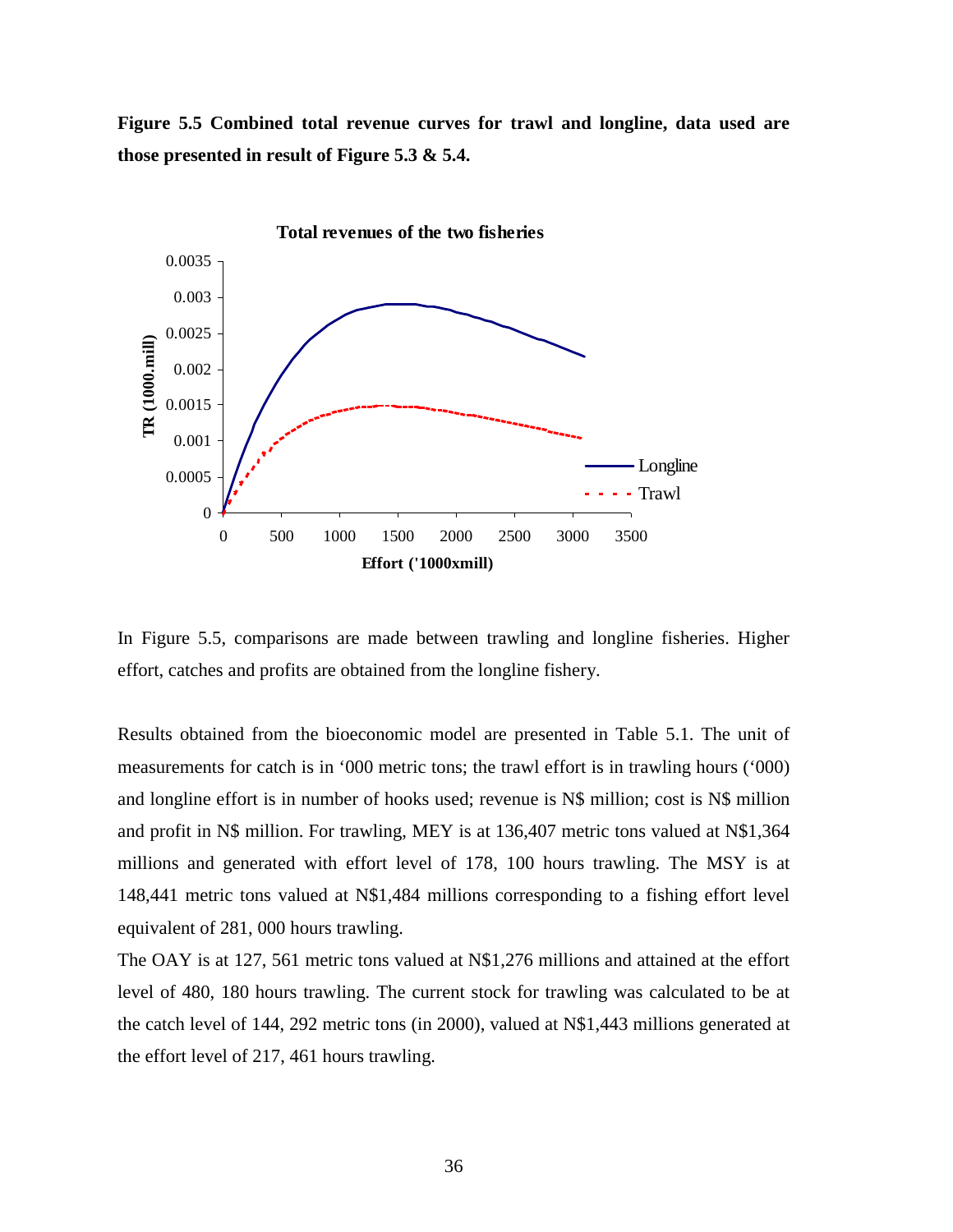For the longline fishery, MEY is at 176, 888 metric tons valued at N\$2,653 millions and generated at the effort level of 942 millions hooks used. The MSY is at 193,562 kg valued at N\$2,903 millions and arrived at effort of 1500 number of hooks in millions. The OAY is at 169 597 kg, valued at N\$2,544 and attained at the effort level of 2,493 number of hooks used in billions. The current stock for hake longline is observed to be at catch level of 20 244 metric tons, valued at N\$303.4 thousands and generated at the effort level of 5,794,231 number of hooks used. For both the fishing methods, the optimal biomass is less than the carrying capacity, thus making the optimal catch and effort to be positive.

**Table 5.1 The volume of catch, effort, TR and TC values from MSY, MEY and OAY for trawling and longline fisheries respectively.** 

Trawl parameters:  $q = 8,79361 \times 10^{-7}$ ,  $r = -2,67229$ ,  $K = 1,7$  mill, price = 10, cost = 2656.52 Longline parameters: $q = 2,13627 \times 10^{-10}$ ,  $r = -3,48465$ ,  $K = 1,7$  mill, price = 15, cost= 1,020158

| Fishing method and Volume of Effort |            |         |             | <b>Revenue</b> | Cost      | <b>Profit</b>  |
|-------------------------------------|------------|---------|-------------|----------------|-----------|----------------|
| <b>Indicators</b>                   |            | catch   | &<br>(hours | $(N\$ mill)    | (N\$ mil) | (N\$ mil)      |
|                                     |            | (mt)    | hooks)      |                |           |                |
| <b>Trawl</b>                        | <b>MEY</b> | 136 407 | 178 100     | 1364           | 473       | 891            |
| hake                                | <b>MSY</b> | 148 441 | 281 000     | 1484           | 746       | 737            |
| fishery                             | <b>OAY</b> | 127 561 | 480 180     | 1276           | 1276      | $\overline{0}$ |
| <b>Current status of</b>            |            | 144 292 | 217461      | 1443           | 578       | 865            |
| the stock                           |            |         |             |                |           |                |
|                                     |            |         |             |                |           |                |
| Longline                            | <b>MEY</b> | 176888  | 941         | 2653           | 959       | 1693           |
| hake                                | <b>MSY</b> | 193 562 | 1500        | 2903           | 1530      | 1373           |
| fishery                             | <b>OAY</b> | 169 597 | 2493        | 2544           | 2544      | $\overline{0}$ |
| <b>Current status of</b>            |            | 20 244  | 57          | 303.7          | 59.1      | 244.6          |
| the stock                           |            |         |             |                |           |                |

\* effort in number of hooks (longline) in millions.

\* effort in hours trawling x`000.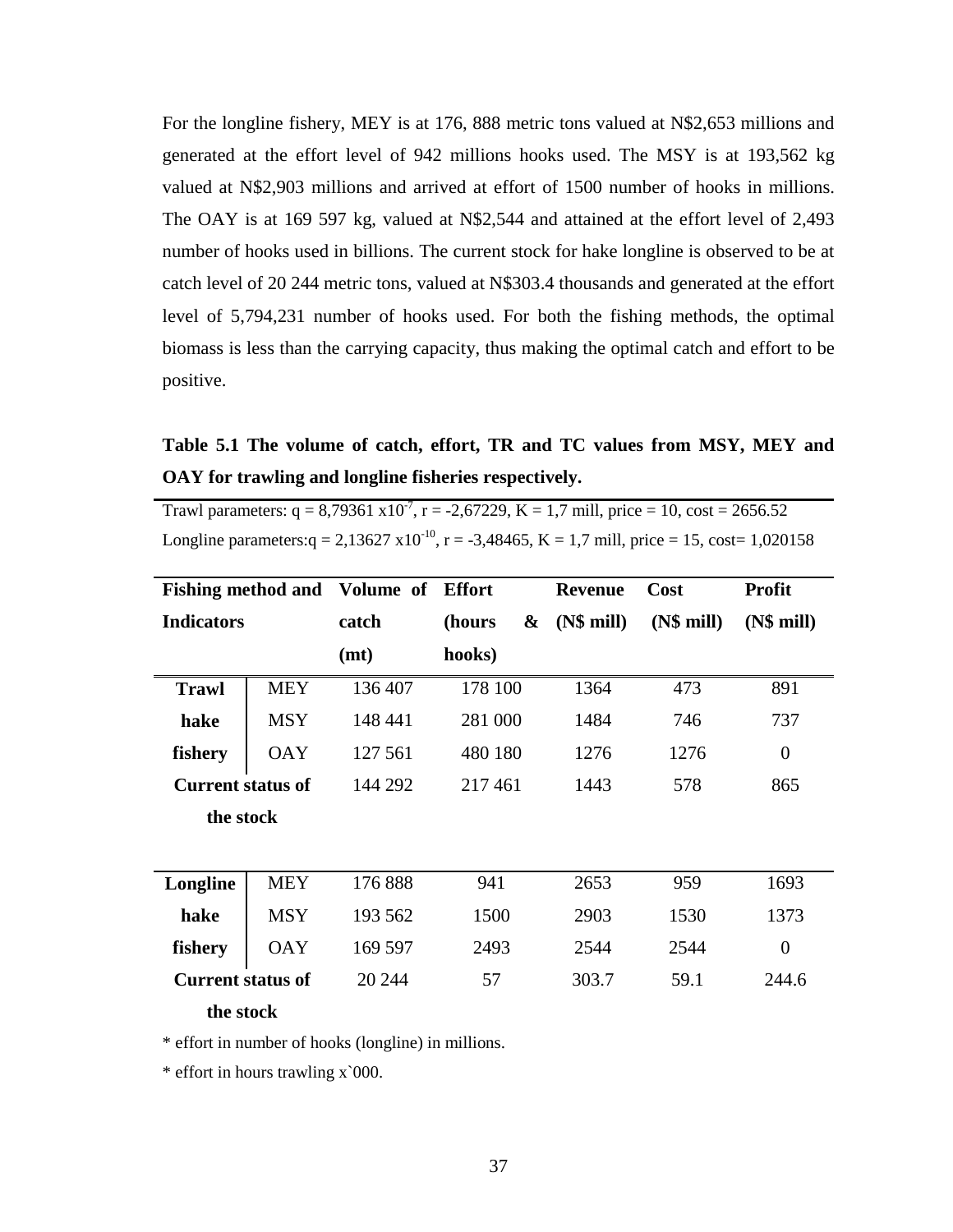The estimates of the current status of the stock indicate that the stock is not exploited in the trawl fishery. We expect that the catches and benefits from the trawl will be higher than those from longline, mainly because of the trawl industry that dominated the hake industry, with longline to still increase their fleets in Namibia.

In addition to the result presented in Table 5.1, sensitivity of the model was tested with regards to price changed in the longline fishery. This was taken as assuming that the selling price of fresh hake is the same as the selling price from trawl (hake fillets, chilled); hence making it to be N\$10 for both fisheries. The biological parameters were kept the same. With the price changes, the model reacted very differently in comparison to the result given in Table 5.1 (see Chapter 6), where the prices are taken as they are now in the market. Again the price of longline was increased by 10% from N\$10 to N\$11, changes were observed from that level as well.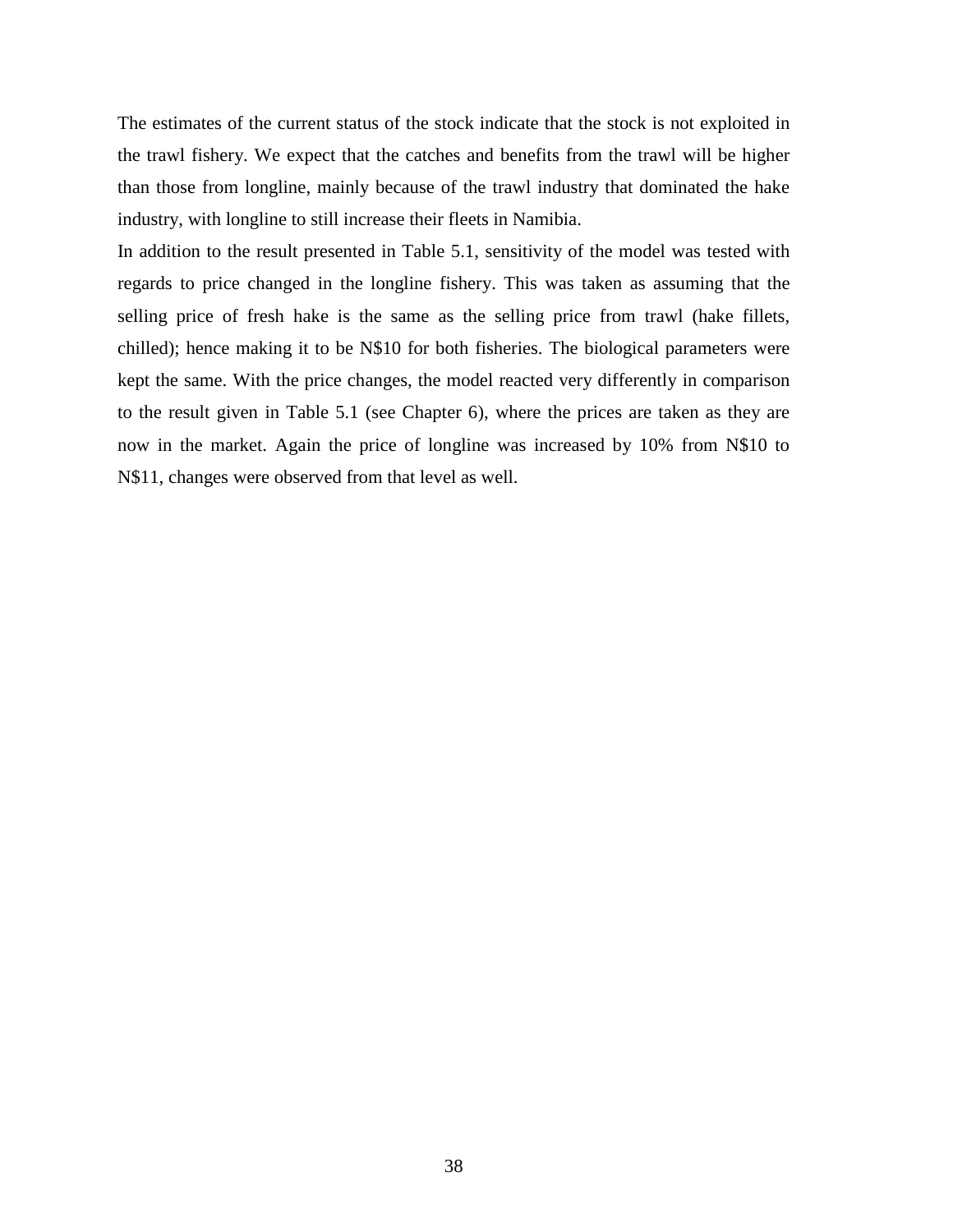### **6. Discussion and Conclusion**

<span id="page-44-0"></span>The Namibian hake fishery has been studied using catch, effort, fishing price and cost data for the two fishing vessel types that harvest one same species; and biological parameters of other studies. The discussion is based on the bioeconomic reference points obtained. The section of the paper discusses how the results affect the existing knowledge of the subject.

#### **6.1 Summary of findings (Trawling versus longlining)**

The results of this study can be summarised as follows. The biological parameters estimated show that the carrying capacity, K (total biomass of hake), is standing at 1,7" million tons. The 1,7 million tons is close to the estimated biomass of hake that was reported to be in the region of 1,8 million tons before independence after a survey done in Namibia. However it was reported in Van Der Westhuizen (2001) that a total biomass of hake is currently estimated from the research survey to be 1.2 million tons. This differences may be explained by the model and data used. Table 5.1 presents the estimated results for MEY, MSY and OAY for the overall status of hake stock fisheries using the two methods, trawling and longline and sums up all the findings of this study. The current state (as at 2000) from the two methods are also presented in Table 5.1. From the hake trawling fishery, at the level of maximum sustainable yield (MSY), the potential rent is N\$737 million with the corresponding values at the maximum economic yield of N\$891 million. The highest resource rent (at MEY) is achieved with less cost and lower revenue than in the MSY equilibrium. In the open access fishery, the effort of 480 180 hours trawling results in 127,561 metric tonnes of hake catches. This is about 267,719 more effort employed compared to the current fleets that are at a stage of 217,461 hours trawling. Catches for the current fleets is 16,731 metric tons more compared to the open access fleets.

According to the model result, catches will be increasing over a period from both trawling and longline when accounting for the MSY level. Overall, the catches has been increasing since Independence, with a period (1996-1997) of low catches, which was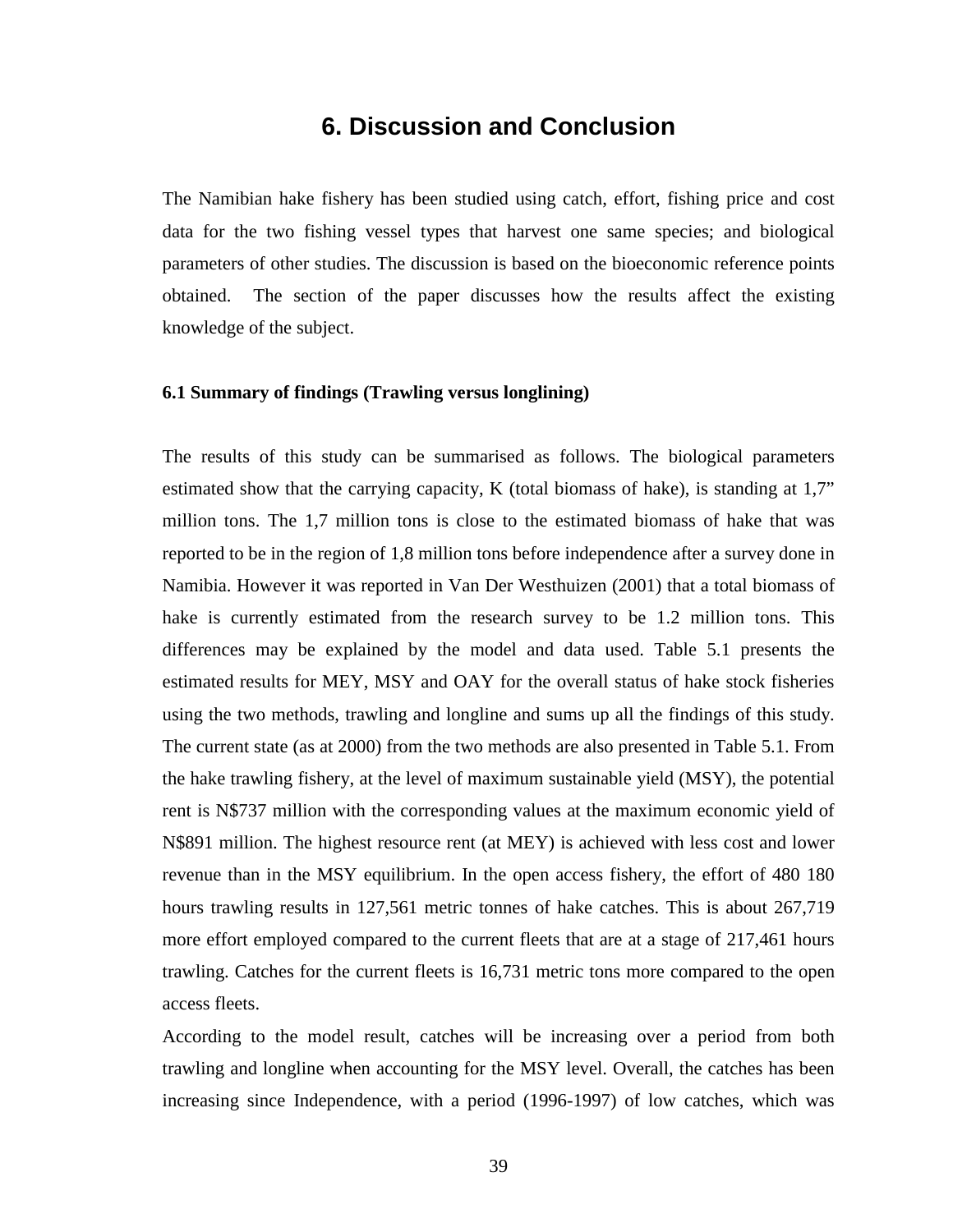known to be a cause of poor spawning and recruitment failure at the time from the El Ninõ current, (see Van Der Westhuizem, 2001). Vessels spend hours and days on sea but could only catch little. This increase and/or decrease can as well be explained by various factors such as environmental and weather condition impacting on the catches and growth rates.

The current effort is required to be decreased by 18% (the difference in effort level of 217,461 less 178,100 trawling hours) to be at the MEY effort level. In case of MSY, the current effort will increase by 30% (difference in effort between 217,461 and 281,000 trawling hours) to reach the MSY effort level from the model. Therefore, the total equilibrium catch will continue to grow when the effort is increased by up to 30% of today's level (of MSY). However, it will be best to consider a decrease in the current effort in order for the stock to approach the MEY level of effort and maximise economic profit, the level where every fishery wants to be operating at. The effort level in the trawl fishery is thus operating below the maximum sustainable effort level of MSY of the model. The revenue and cost will be high but less resource rent will be gained at MSY level. Should the current stock operate at MEY the effort and catch will decrease but the earnings will be higher than the current level.

In the longline fishery, the model result in high catches, revenue, cost and profit due to higher average individual age of fish in catch. The maximum economic yield or resource rent is N\$1,7 billion. At MSY, the resource rent is N\$1,3 billion. The highest profit from longline (that of N\$ 1,7 billion) is almost 100% higher than the corresponding profit from the trawl fishery (which is about N\$ 891 million). As presented in Table 5.1, the highest cost of N\$959 million is used for longline compared to N\$473 million in trawling. This is more than 100% more in comparison to the cost for trawling. Therefore the potential growth in resource rent (by up to 100%) is in the conversion from trawl to longline. If the Namibian hake fishery is able to decrease the catches in trawl, that will be substituted to the longline catches, a sustainable level for both effort and catches in hake stock will be reached. In Anon., (1997), it is stated that according to current situation for Namibian hake, it seems highly desirable to increase the number of longline licences to allow the landings to increases. This will be possible with a conversion of a certain portion of landings of trawl to longline, and would create an additional number of jobs in the sector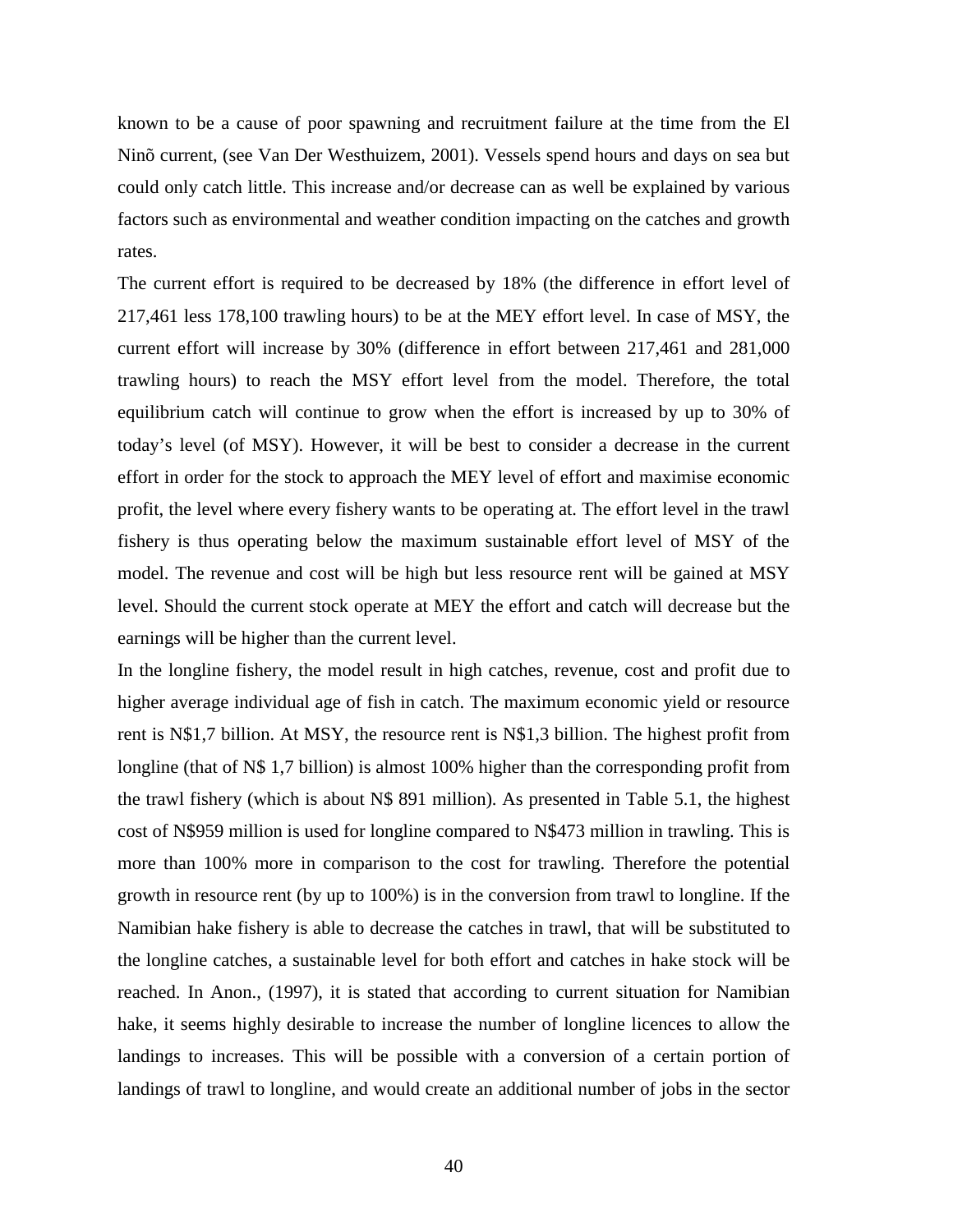and more earnings in terms of export revenue. The revenue of N\$2,653 million is obtained from longline in comparison to N\$1,364 million of trawling at MEY. Even though longline results in higher cost, the potential economic rent still outweigh that in trawling. Hence, longline will still collect the best outcome compared to what is received by trawling. In relation to the current status presented for the longline fishery, the total equilibrium catch and effort will continue to grown as long as the fishing fleets increases yearly. With the current number of fleets amounting to only 23 vessels for longline and 82 for trawl vessels as at year 2000, the proportion of fishing effort is relatively still at a low level in longline. We have to bear in mind that the results of the model assumes that longline fleets or trawling fleets are the only one harvesting hake one at a time. In a game theoretical modelling approach by Hutton and Sumaila (2000) they concluded that: "The long-term benefits to longliners decrease when high proportions are allocated to the sector because the cost of harvesting at high effort decreases the profitability of the fleet".

The result from the present model indicates that with highest benefit from longline fishery, low effort will be used. This can be regarded as one of the benefits of longline compared to trawling; maximising income earnings at a level where effort used is relatively low. The opposite will be that less economic rent will be collected where high effort is used. This is so because as fishing effort is increased in a fishery, the stock will decrease. There will be allot of pressure in the water, hence, overfishing or depletion of stock may exist and the stock level will be low as the fish are not allowed to reproduce and grow to a reasonable level of fishing. One has to remember that effort in longline is measured differently from trawling. The selectivity of longline is another factor that benefit the impact on stock biomass compared to trawling, because of the older fish they target with less growth potential while trawling targets smaller fast growing fish. Also remember, as stated before, the current low stock level is because of the longline fleets being not at the level where trawl fleets are. Indeed, less than 10% of the total hake landings is harvested by longline with more than 90% allocated to trawlers (wetfish and freezer).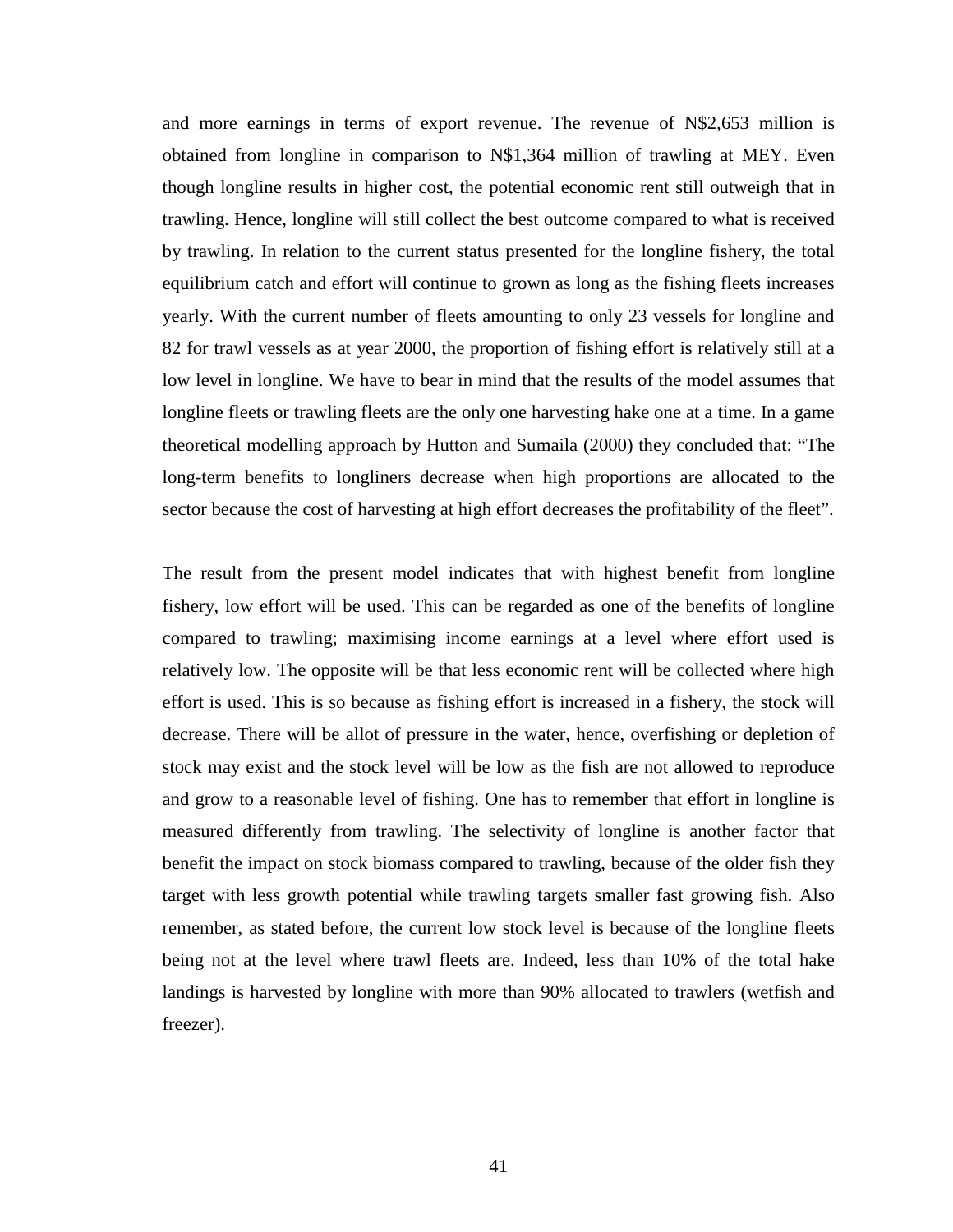<span id="page-47-0"></span>A difference in resource rent of about N\$802 million accrues to the fishery under the longline method. In contrast, the resource rent gained from trawling is only 53% (N\$891 million) of the total from longline. In other words, there is a 47% (N\$1693 less N\$891 million) loss in rent when the trawling fleet is employed compared to longline fleets. Regarding the two fishing methods/fleets, such a loss (47%) that could have been received can be overcome once longline fleets for hake are increased in Namibia. This high difference in resource rent is due to two main factors. Firstly, the higher price that is reflecting the quality of fish from longline landings; and secondly the different selection patterns between the two fishing methods, and consequently higher catch rates from longline. This is under the same stock with the differences in catchability and selectivity. It is worth mentioning that this study gives an outcome of a long-term theoretical reference for discussion. In other words, there is no thought of how possible will the Namibian hake industry make an immediate shift from harvesting hake with trawlers to using longliners. The current fishery does not allocate an amount of catch to longline fleets, it is from the fishing companies that decide how much to take out of their quotas and direct to longline. The Namibian hake fishery is still making good profit despite changes in the stock itself with the actual effort still at the level where it is less than the maximum equilibrium effort. Since current catches of hake are lower than what can be sustained under sustainable level of current effort, future harvests are expected to increase even if the current effort levels remain the same. Even though the hake fishery has been growing since 1990 the catches are still below those of earlier years. However, whether this increase is sustainable is not clear because it is based largely on an influx of deep-water hake rather than an increase in abundance of local hake.

#### **6.2 Trawl: Current fisheries status versus model output**

From the model results in Table 5.1 (for the trawl fishery), and today's level of effort of 217 461 hours as at year 2000, the equilibrium catch level from the model result in 144, 293 mt compared to the original catch obtained in that year of 182, 637 mt. This indicated that with the same effort used, the hake fishery has been more affective than the estimated from the model with catches less than those landed. In other words, the equilibrium catch from the model is different from the catch of today (2000). We have to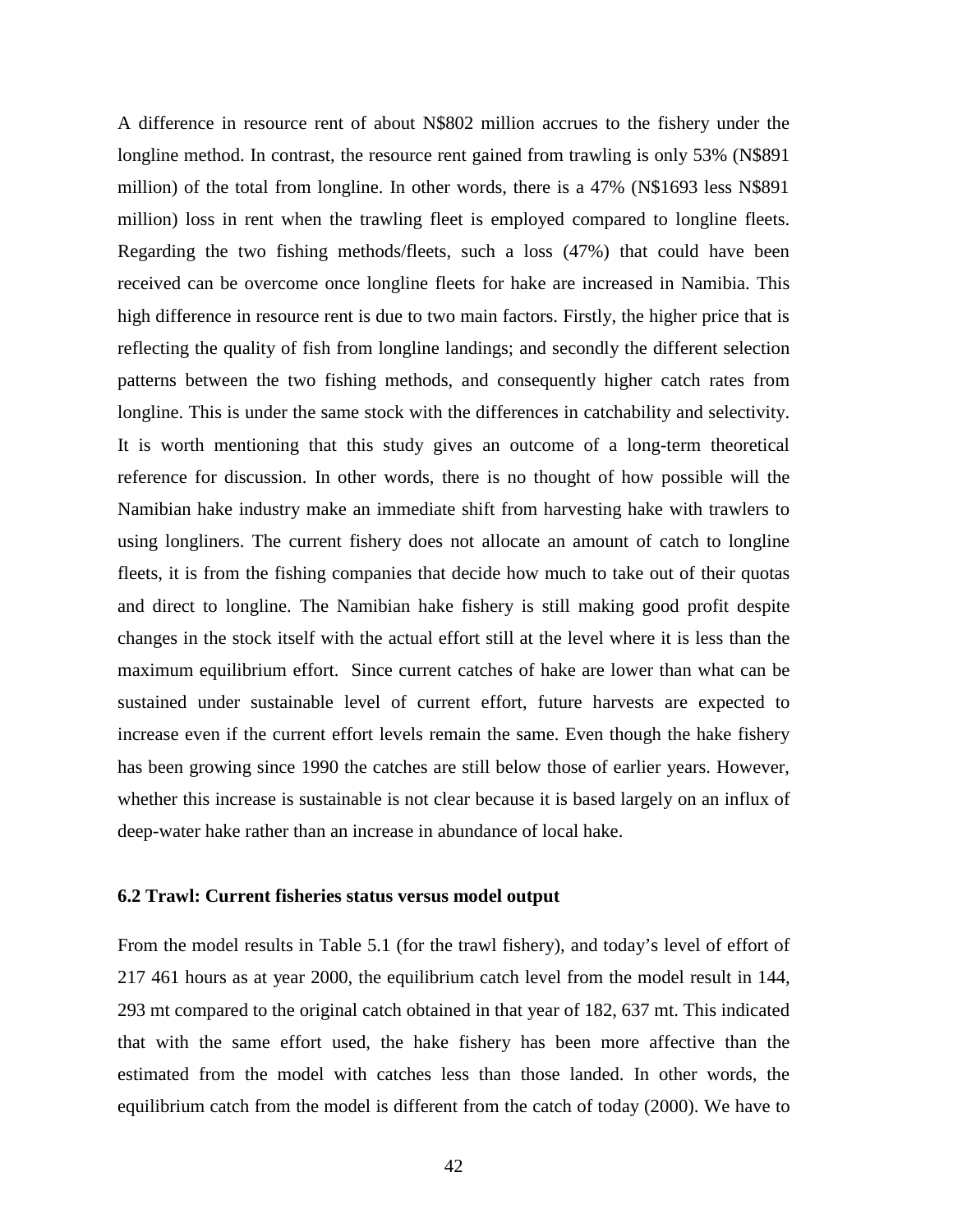bear in mind that this equilibrium catch is never occurring, but serves as a useful reference point. The discussion here is therefore based to the point of what will be the case should today's level of catch be the same as that estimated by the model? How is today's hake fishery by trawl? As stated before, the current stock is operating closer to the MEY. This is rather interesting and is a rather positive state for the Namibian hake fishery. The model therefore suggests that keeping the effort level as it is now (at 217, 461 hours); we will expect either a rise or a decline in catch depending on the regulation measures at the time. Without regulations an increase in effort is more likely to occur, but with regulations, effort can be kept constant or even be decreased up to the level where catches will approach the equilibrium point. The model result suggest that effort be reduced to that of the MEY level (178, 100) that corresponds to a catch (136, 407mt) that is lower than today's catch (in 2000) and also lower than the catch at MSY (148, 441). By reducing today's effort, the fishery will not only be in a positive state, considering long-term benefits, but will also benefit the resource in both economic and biological terms. High earnings will be achieved with less pressure on the stock.

The need for less effort can be linked to the current stock, which are depressed over the unfavourable conditions accounting from the Benguela Nino in 1995 (see Boyer and Hampton, 2001), which has left some of the Namibian stock size fisheries currently to be in a decline state. It is reported in Boyer and Hampton, (2001), that adult hake tolerate temperature and survive well in less favourable environments. Therefore with the current environment conditions, longline vessels may well suit because of their target to adult hake. The longline fishery will than reflect to the decrease in effort and catch from trawl. Substituting one thing for another and yet maximise both the sustainable level points.

Considering the trawl fishery since 1990, (Table 4.4), the fishery has been improving in effort with a corresponding catch. In 1998, effort was less compared to the previous year but landed catch was higher than the previous year. Between 1999 and 2000 (based on the current stock), effort and catch increased as expected but effort in 1999 was less than the MEY level of effort from the model, but received more catches compared to the estimates. An increase in 2000 led to higher catches. Indicating that between 1999 and 2000, the effort was increased in 2000 up to the level above that of the MEY level but catches increased even more. But since TAC does not reflect much on the fishing effort,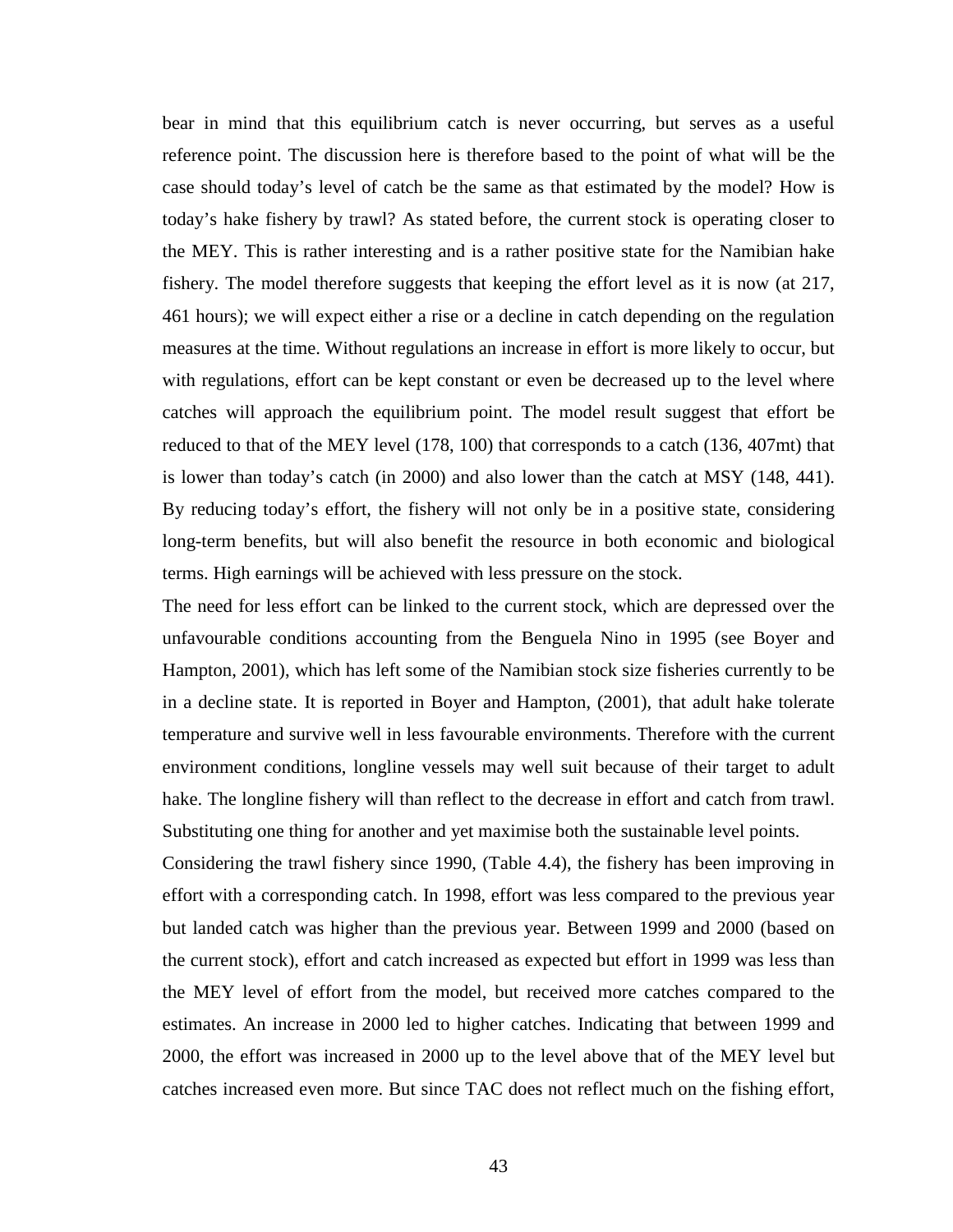<span id="page-49-0"></span>even though TAC has been increasing during the recent years, a controlled effort can still be used for the hake fishery. Considering only short-term production, catches are most likely to increase but at a certain point the catches will drop down to reach the MEY level. Under precautionary approach, the best is always to be at the lowest effort level in order to allow the stock to grow enough especially when there are unfavourable environmental conditions contributing to the state of the fishery.

#### **6.3 Price Sensitivity**

Using the same data, the biological estimates for longline and the price of N\$10/kg was tested. The price of N\$10 is equal to the price received by the trawlers. The outcome obtained resulted in less resource rent compared to the same price under the trawl fishery over the same period of time. When a price was increased by 10% from N\$10 to N\$11, high catches and benefits resulted from the longline compared to the trawling. This suggests that the longline fishery for hake is very much dependent on its market price, which is reflected by the good quality of fish landed by longline. Should people harvest hake with trawling and longline, having same price such as that of N\$10 (going to both fishing methods) run in this model, it will be more beneficial in economic terms to only harvest with trawlers. In this case, other factors such as environment and selectivity, and protection of juveniles are not considered. A small price difference between longline and trawling brings such a difference in catches, and profit earnings in the industry. It is because of high demand of fresh hake and a high market price received from Spain that longline in Namibia will be more beneficial in economic terms than trawling.

#### **6.4 Export earnings**

With the majority of Namibian fish product exported to foreign markets, the entire industry depend much on the outside income. Over time both the export value and final value follows the same path. The value and price of fresh hake from longline is double the price of hake gutted and hake fillets from trawling. This is with respect to the price of N\$30/kg not considering the fluctuation in the market price. In this regard, some of the industries have been concentrating much on wetfish trawler and longline fishery and less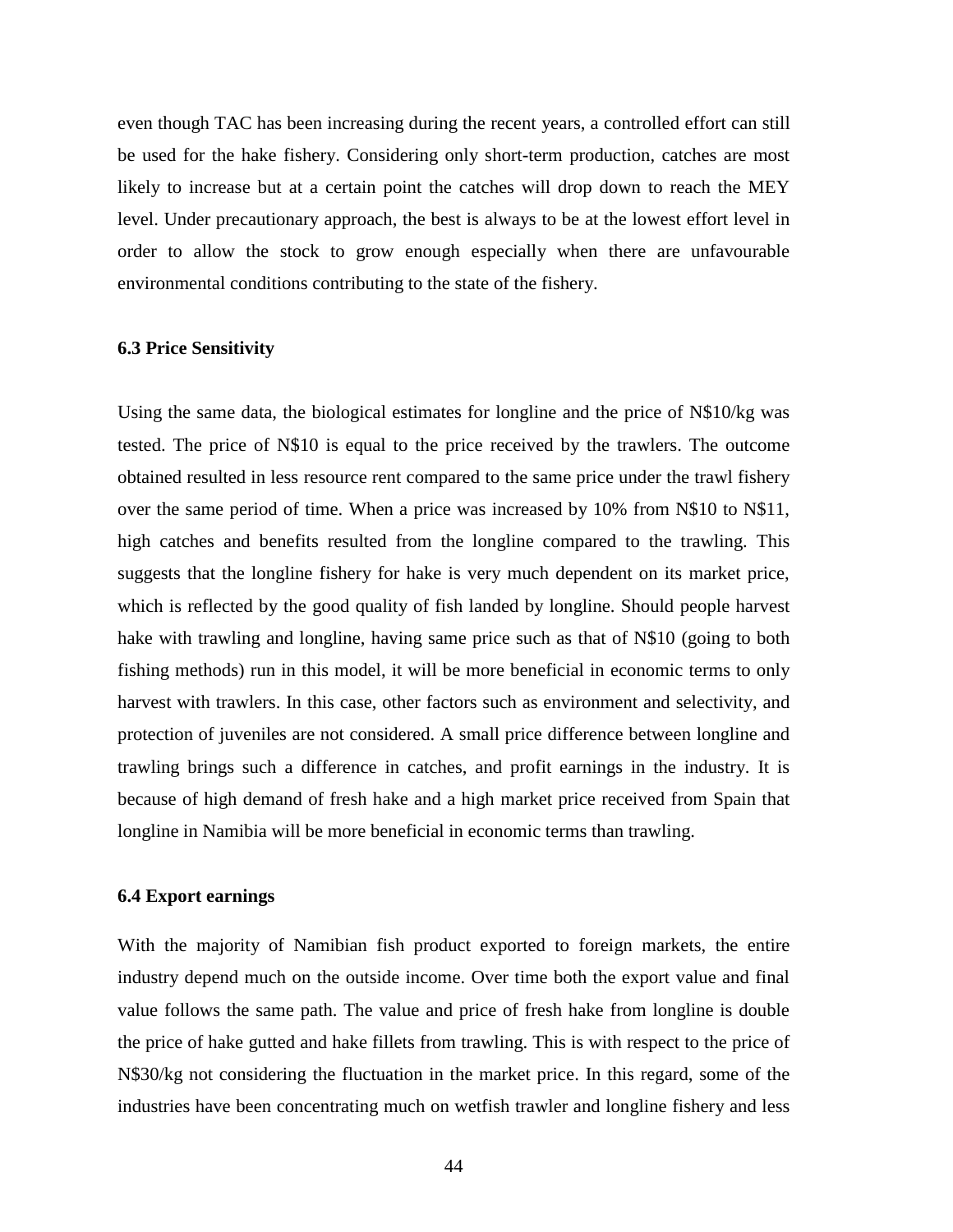<span id="page-50-0"></span>on the freezer trawler. Fish processed on shore as that of fresh hake from longline, has high final values than that landed by trawlers because of the extra job needed before it's exported. Because of the increasing prices in Namibian fish, each year the overall value of landed fish rises, even in the years where total catches has fallen. One of the unpredictable situations in longline is the fact that in one year, prices change depending on the season and this could be a problem in some cases where earnings either bring a boom or low market earnings will be received.

Had longline hake fishery existed in Namibia, investors will put their effort to wetfish and longline only, with no consideration for freezer trawlers. This relates to a study by Sumaila based on wetfish and freezer trawlers. The study's main objective was the question of which vessel type, wetfish or freezer trawlers should land Namibian hake catches, and what proportion should the vessels group land? Considering economic and social arguments, it was concluded that freezer trawlers should be banned from the exploitation of hake where both economic efficiency and employment criteria are supporting such a change (Sumaila, 2000b). In other words, only wetfish trawlers and longline fleets should be harvesting hake.

As stated before in the data chapter, the prices of fish landed by longline in 2000 declined by up to 50% and at the time, and it was just as much worth to export hake from trawling only. According to a study by Stephanus (2000) on import demand for Namibian hake in Spain, his finding concluded that there is an increased demand for Namibian fish products and particularly hake, in the northern markets due to their depleted resources. Therefore as long as we keep the stock at a sustainable level, export earnings will keep increasing from those countries where their resources are overfished and are in need of fish from abroad.

#### **6.5 Implications for Management**

A plan to manage our hake stocks into the future needs to develop. A need for experimental research for longline hake is the next step. This paper studies just a small part of the effects using longline to harvest hake. It still leaves a gap to answer many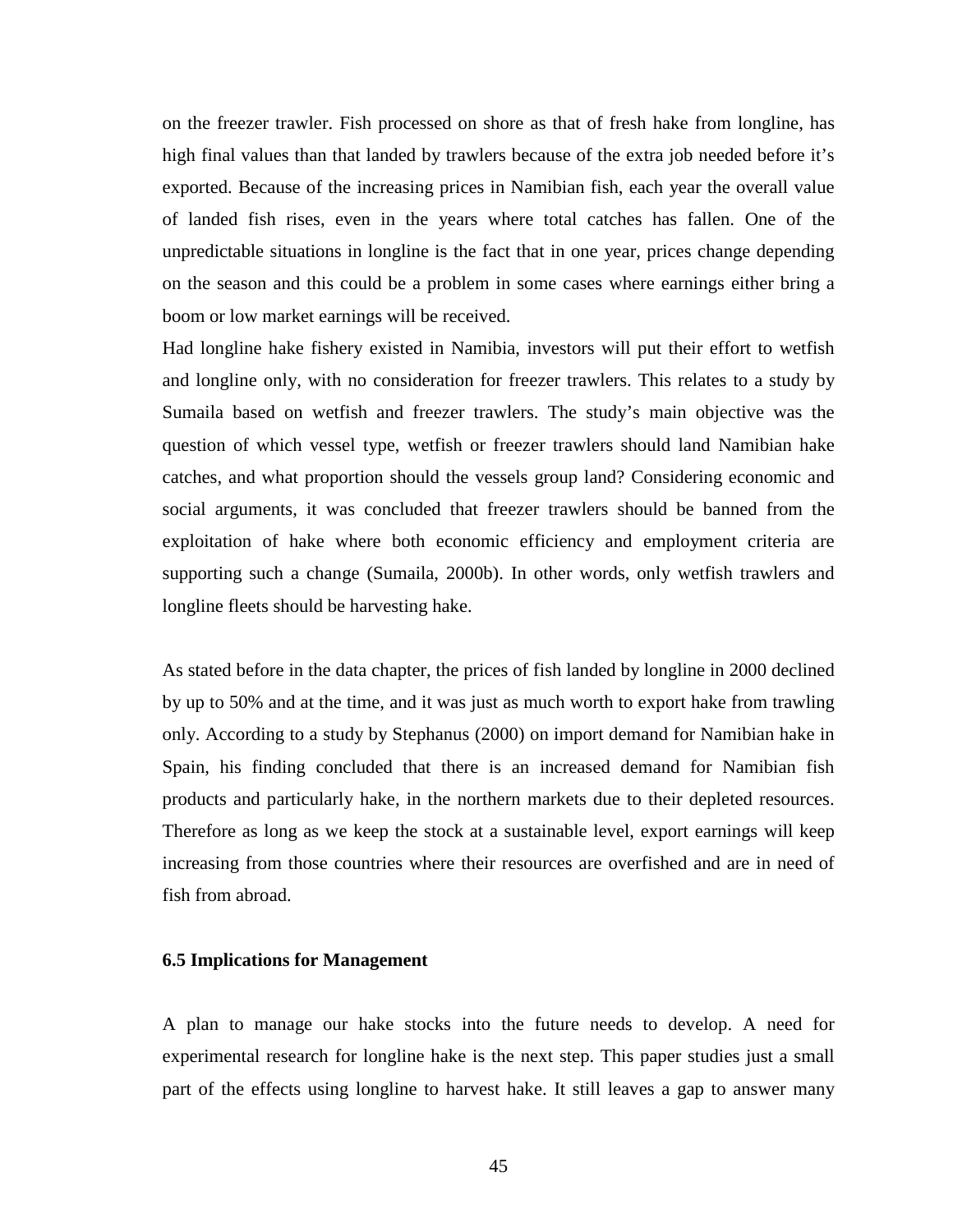questions, but only a well-structured research programme will manage all the uncertainties of this study. For instance, taking a pilot study for a period of time, collecting all the results by the use of experiments on board such as sex-split yield per recruit analysis, length frequencies, and so forth for both trawl and longline catches to compare the manner in which the two methods impact on the hake resource. The study shows that an effect on bioeconomics benefits from the resource needs to be looked at under the estimated level of harvests from the model. With proper data, the model gives more insight for the management of hake fisheries in Namibia. The fisheries management must plan to keep the effort level at a sustainable level as a means to reduce the fishing mortality rate, as this will generate benefit to the whole industry in terms of higher profits. Most importantly, with the current pressure of fish stocks due to environmental conditions off Namibia, there is a need to keep a moderate level of effort that will provide less catches and still profitability will outweigh other factors such as high effort and catch. From this study, it will be worthwhile for the management committee for hake to consider an increase in longline and a possible decrease in trawling fleets/quota by allocating a proportion of the current trawl quota to the longline fleet. As in the case of South Africa's study and policy management, though they have a quota allocation to longline, a small percentage of the overall TAC is allocated. It is reasoned that information concerns and resource consideration still needs to be studied, only then could the longline fishery be increased further. One other effect that the management has to study and is not well documented in this case is the impact of cannibalism by hake. According to Sumaila (1999b), part of the annual hake production is consumed within the stock itself. Therefore when the adult hake fish eats the younger juvenile hake and two different vessel types are harvesting the same stock, determining the total annual quota as to how much to be allocated to the different vessel types is not trivial. It is further stated that it becomes even more of a concern when one considers the different cost structures and different prices received in landings by the different fleets.

With the presence of cannibalism in hake, both biological and economic losses can be expected. The management should consider such effects once its known that cannibalism affects the overall economic benefits and the annual quota of landed hake. Should it not be the case, then there is no need for a concern for cannibalism. However, Sumaila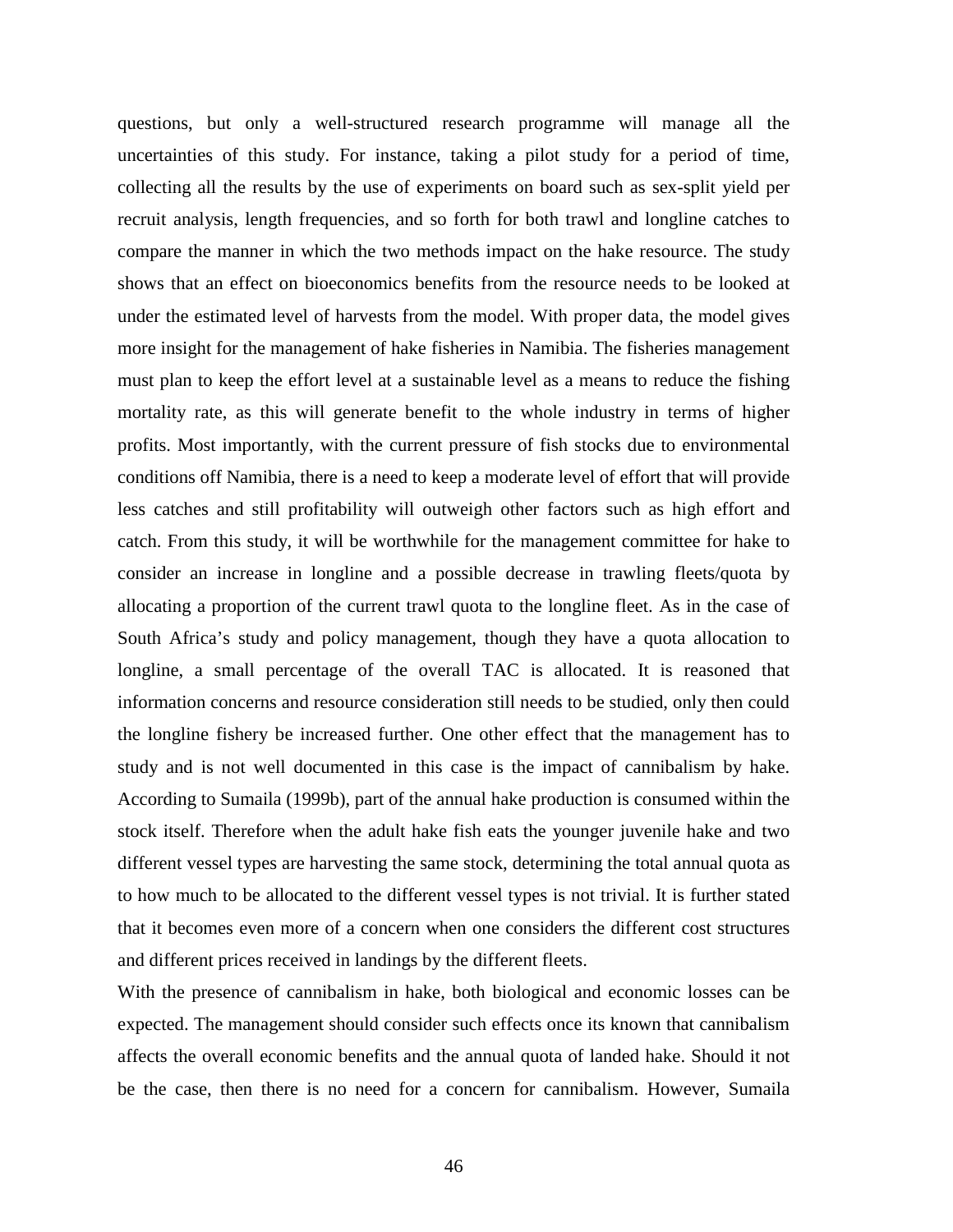<span id="page-52-0"></span>studies confirms that cannibalism do exist in the Namibian fishery and can indeed have an impact on the economic benefits and allocation to the different fleets. The need for management to reduce catches of undersized hake from trawling should therefore be of a concern. One way of doing this will be to use special devices that are able to select out those very small fish when trawling. Of course there will be a need to allocate resources for the development of relevant new techniques.

#### **6.6 Thesis limitations**

Data is very much scarce for longline leading to the discussions to be limited within the framework of what is available. The subject of longlining is very new in Namibia and is still not addressed in many aspects. More detailed information could have been studied from the aspect of laboratory, field studies of behaviour to experiment with the hake stock from the two gears. However, due to the very limited time, it was not possible in this study.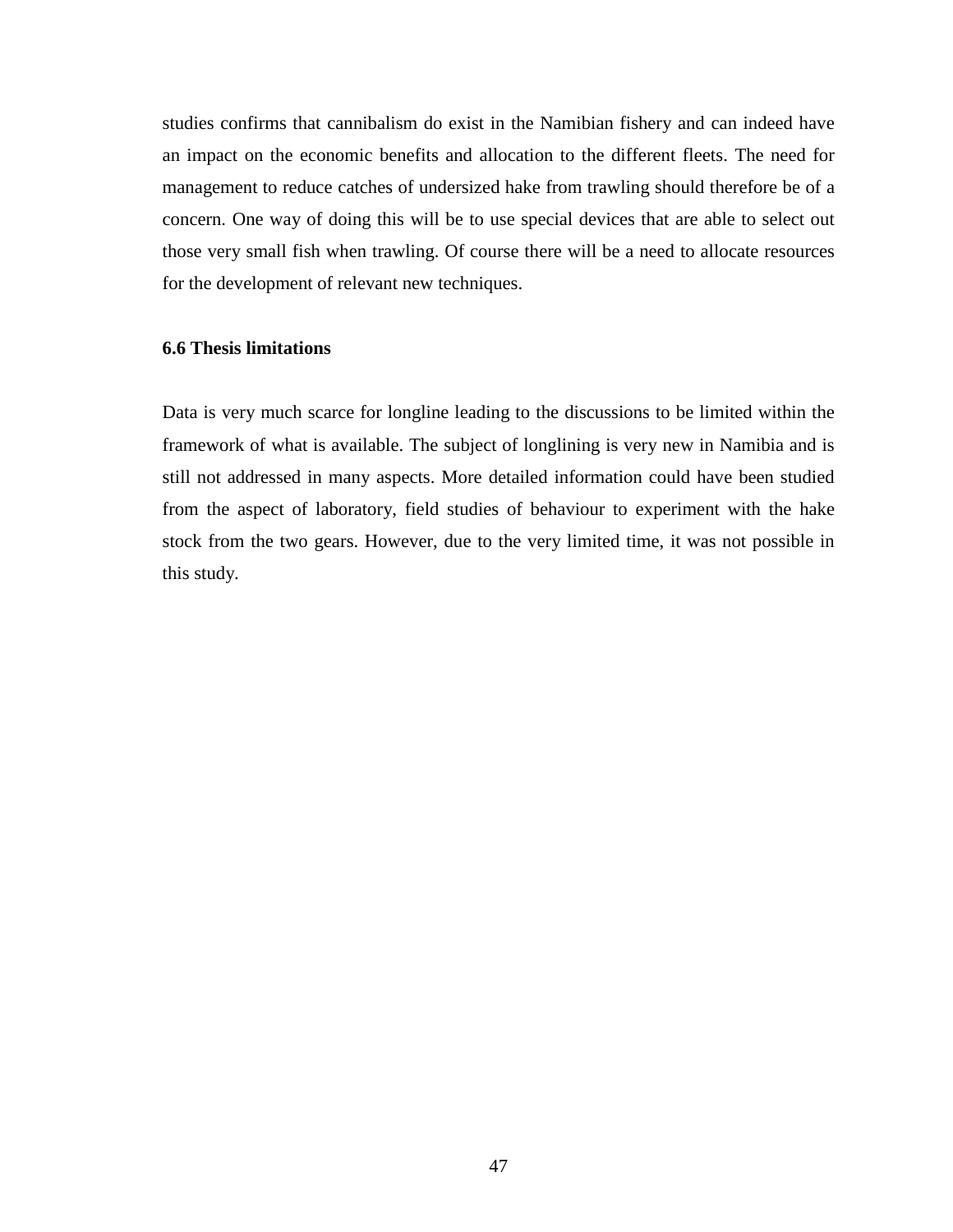#### <span id="page-53-0"></span>**6.7 Conclusion**

This study aimed at providing insights that would increase the ability of Namibia to benefit economically (and biologically) from the resource in a sustainable manner. The results of this study indicate that the hake biomass off Namibia as of today will decrease in response to a decrease in effort level for the years to come to approach the estimated current MEY level. Therefore we will expect the catch to decline at some point in years to reach the equilibrium catch reflected by the stock size. In addition, the maximum resource rent of trawling and longline according to the model result to N\$891 million and N\$1,7 billion respectively. Therefore a possible increase in longline fleets may be considered in response to a decrease in trawling fleets. This brings the highest long-term economic gains to the industry and maximum economic yield will be reached. According to the model, the potential benefit of replacing trawlers by longliners will bring an amount of N\$809 million more in profit. With the existence of longline hake in Namibia, we will expect higher employment generated in the sector, reducing the level of unemployment in the country, and high export revenue will be generated.

To the extent that expansion of the longline fishery is dependent on the high prices received in the market for fresh fish, there is no real prospect of longlining substantially replacing trawling in the short or medium term in Namibia; still the trawl industry continues to dominate the sector.

The issue of longlining catches in Namibia is that, it has good quality but then there is only one market for it. Again it has a good price, but then if hake-directed longlining is established in Namibia, it is likely that the market will not be on high increase as expected because of the forces from the neighbouring country of South Africa which has just established a hake-directed longline industry last year (2001). Hence there can be management implications if South Africa were to increase its own catches substantially and longline fleets.

In future a study that will use more accurate data on effort and prices will be useful. There is a concern as to the reliability and accuracy of the data used. Even though, there is a high need for the fisheries management to involve fully in managing the fishing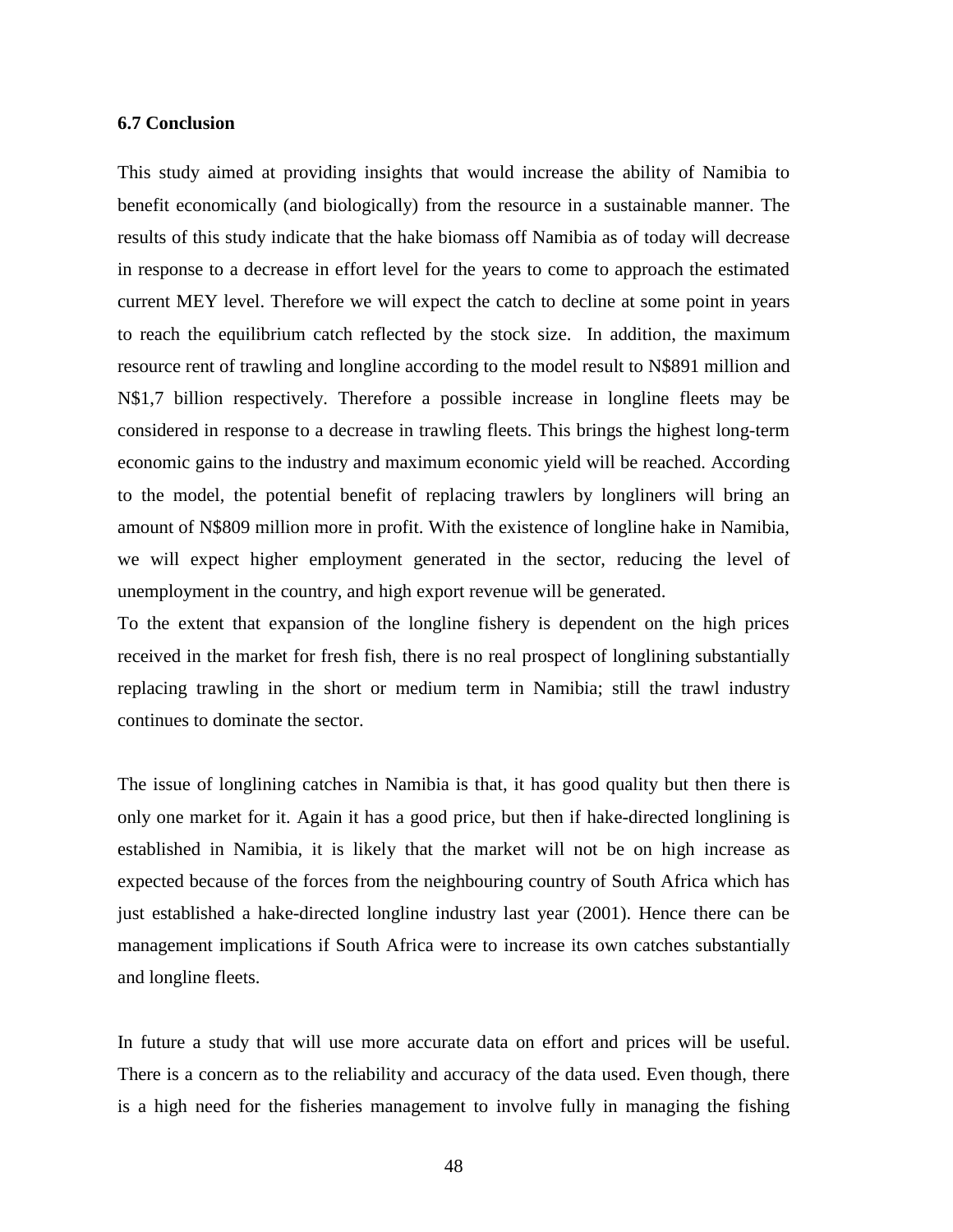effort for hake. Areas of consideration such as environmental factors are not studied here and should be looked into in future studies. Still there is also a need to continue testing the longline market potential.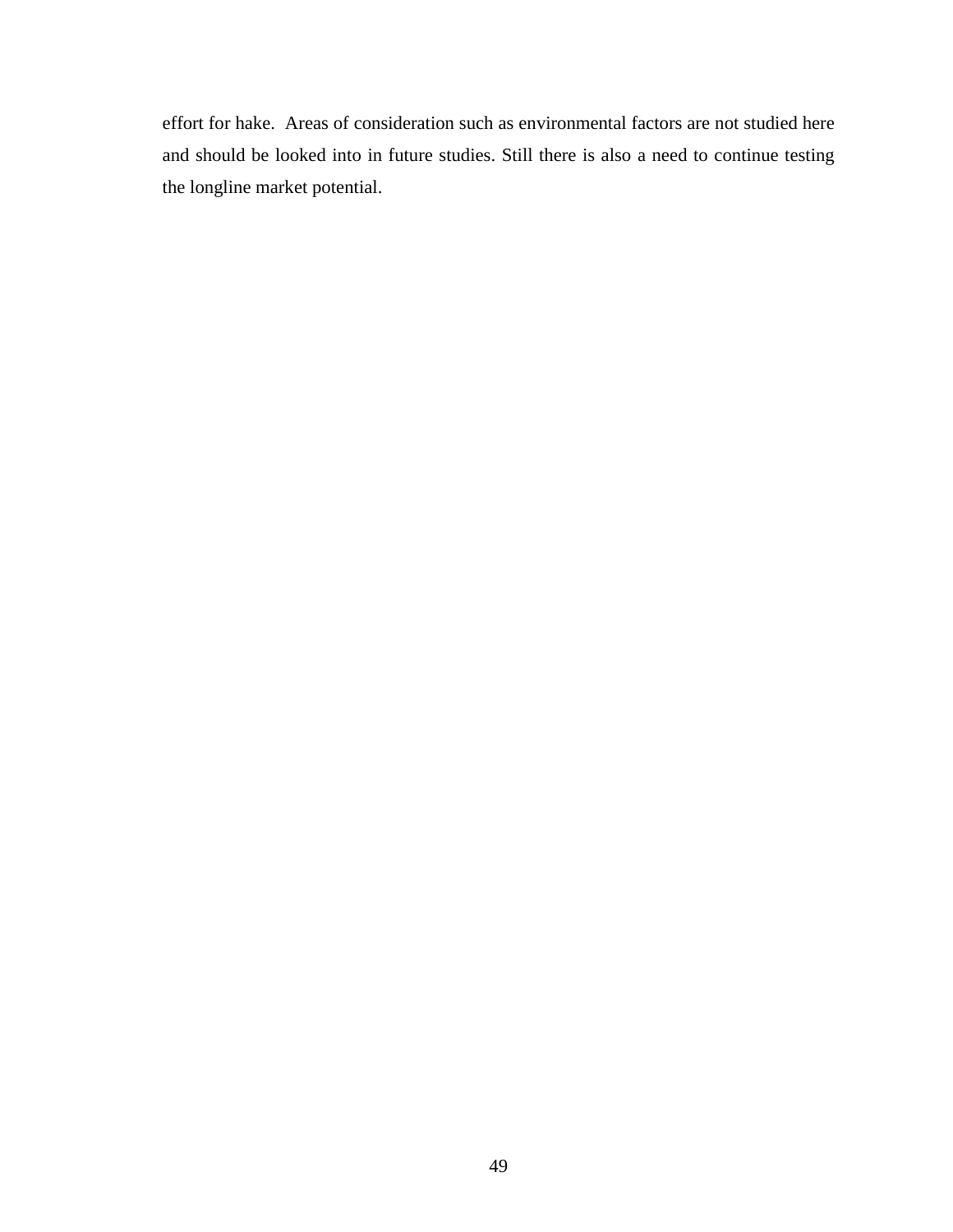### <span id="page-55-0"></span>**References**

- Alheit, J. and Pitcher, J. (1995). Hake fisheries, ecology and markets. London: Chapman and Hall.
- Anon., (1997). Hake Longlining. Report by a Sub-Committee of the Senior Official's committee. April 1997. Swakopmund.
- Anon., (1998). Fisheries Statistics. Summary Statistical Report. Ministry of Fisheries and Marine Resources. Namibia.
- Anon., (2001). Ministry of Fisheries and Marine Resources. Marine and Research Institute, Swakopmund. Namibia.
- Boyer, D.C and I. Hampton. (2001). An Overview of the Living Marine Resources in Namibia. In: *A decade of Namibian fisheries science*, South African Journal of Marine Science 23, 5-35.
- Butterworth, D. S. and H. F. Geromont. (2001). Evaluation of a class of possible simple Interim Management Procedures for the Namibian hake fishery. In: *A decade of Namibian fisheries science*, South African Journal of Marine Science 23, 357- 374.
- Crawford, R.J.M., L.V. Shannon and D.E. Pollock. (1987). The Benguela Ecocystem 4. The major fish stocks and invertebrate resources. In: *Oceanography and marine Biology*. *An annual Review* 25. Barnes, M. (Ed.). Aberdeen; University Press: 353-505.
- Eide, Arne. (1989). Stock estimates for some fish stocks of the Barents ea based on predation data and the population growth function of Pella and Tomlinson. NFH- UiTø.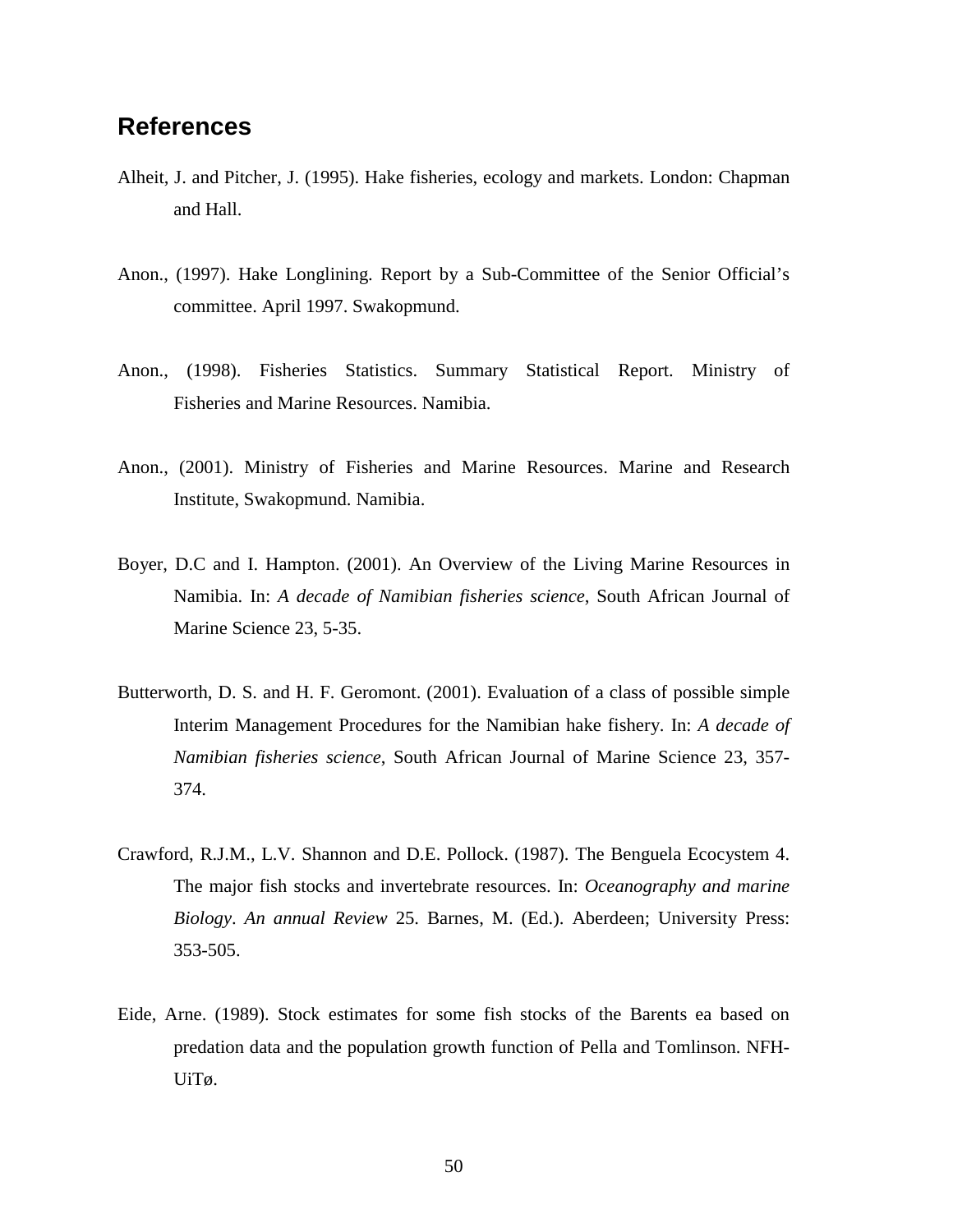Eide, Arne. (2000). Multi cohort models and surplus production models: The optimal economic solution of a multi cohort fishery. NFH-UiTø.

Fishing Industry Handbook. (2000). South Africa: Stellenbosch.

- Geromont, H., J Wissema, K. Barnes, J. Van Zyl and R, Leslie. (1995). Report submitted to the longline management committee on the Hake directed longline pilot study. Sea Fisheries Research Institute*.* Working document.
- Gordoa, A., M. Maso and L. Voges. (2000). Short-term spatio- temporal variability in the availability of Namibian hake and its relationship with the environmental seasonality. Fisheries Research 48: 185-195.
- Hamukuaya, H. (1994). Research to determine the biomass of hake. In: *Namibian Brief*: Focus on Fisheries and Research 18, 73-74.
- Hutton, T. and U. R. Sumaila. (2000). Natural resource accounting and South African fisheries: A bio-economic assessment of the west coast deep-sea hake fishery with reference to The optimal utilization and management of the resource. South Africa.
- Japp, D.W. (1993). Longlining in South Africa. In: *Fish, Fishers and Fisheries*. Proceedings of the Second South African Marine Linefish Symposium, Durban, 23-24 October, 1992. Beckley, L.E. and R.P. van der Elst (eds). Oceanographic Research Institute, Marine Parade, Durban, South Africa. Pages: 134-159.South Africa.
- Moorsom, R. (1984). Exploiting the Sea. A future for Namibia 5. Catholic Institute for International Relations, London.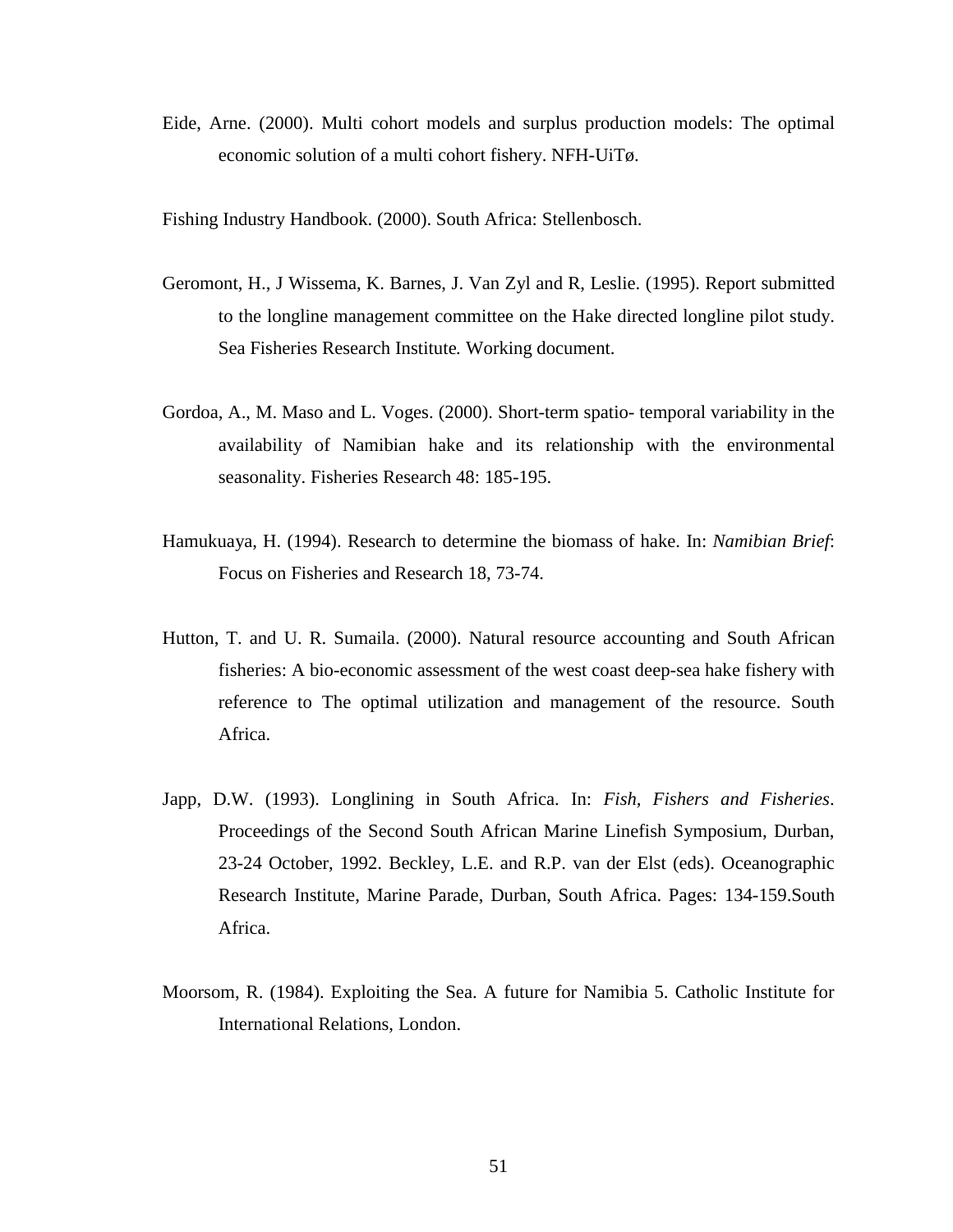- Moorsom, R. (1994). An analysis of the fishery capacity of the Namibian fleet in quota limited fisheries: A methodological summary. NEPRU Working Paper no. 39.
- Namibian Brief (1998). The Longline Debate. In: *Namibian Brief*: Focus on Fisheries and Research 20, 45.
- Pella, J. J. and P.K.N. Tomlinson. (1969). A generalised stock production model. Bull. InterAmer. Trop. Tuna Comm., 13:421-96.
- Stievernart, M. (1998). A Namibian Hake Producer's View. In: *Namibian Brief*: Focus on Fisheries and Research 20, 37-38.
- Stephanus, K. (2000). Import demand for Namibian Hake in Spain. Master's Thesis, Norwegian College of Fishery Science, University of Tromsø: 35pp.
- Sumaila, U.R. (1999a). Impact of management scenarios and fishing gear selectivity on the potential economic gains from Namibian hake. Chr. Michelsen Institute. Working Paper, No. 3, Bergen
- Sumaila, U.R. (1999b). Should cannibalistic behaviour by adult hake be of concern to fisheries managers? In: Fisheries Research in Developing Countries, Proceedings from the Second Programme Conference, Tromsø, Norway.
- Sumaila, U.R. and M. Vasconcellos. (2000a). Simulation of ecological and economic impacts of distant water fleets on Namibian fisheries. *Ecological Economics*: 32, 457-464.
- Sumaila, U.R. (2000b). Fish as vehicle for Economic Development in Namibia, 2000. *Forum for Development Studies,* 2, 295-315.